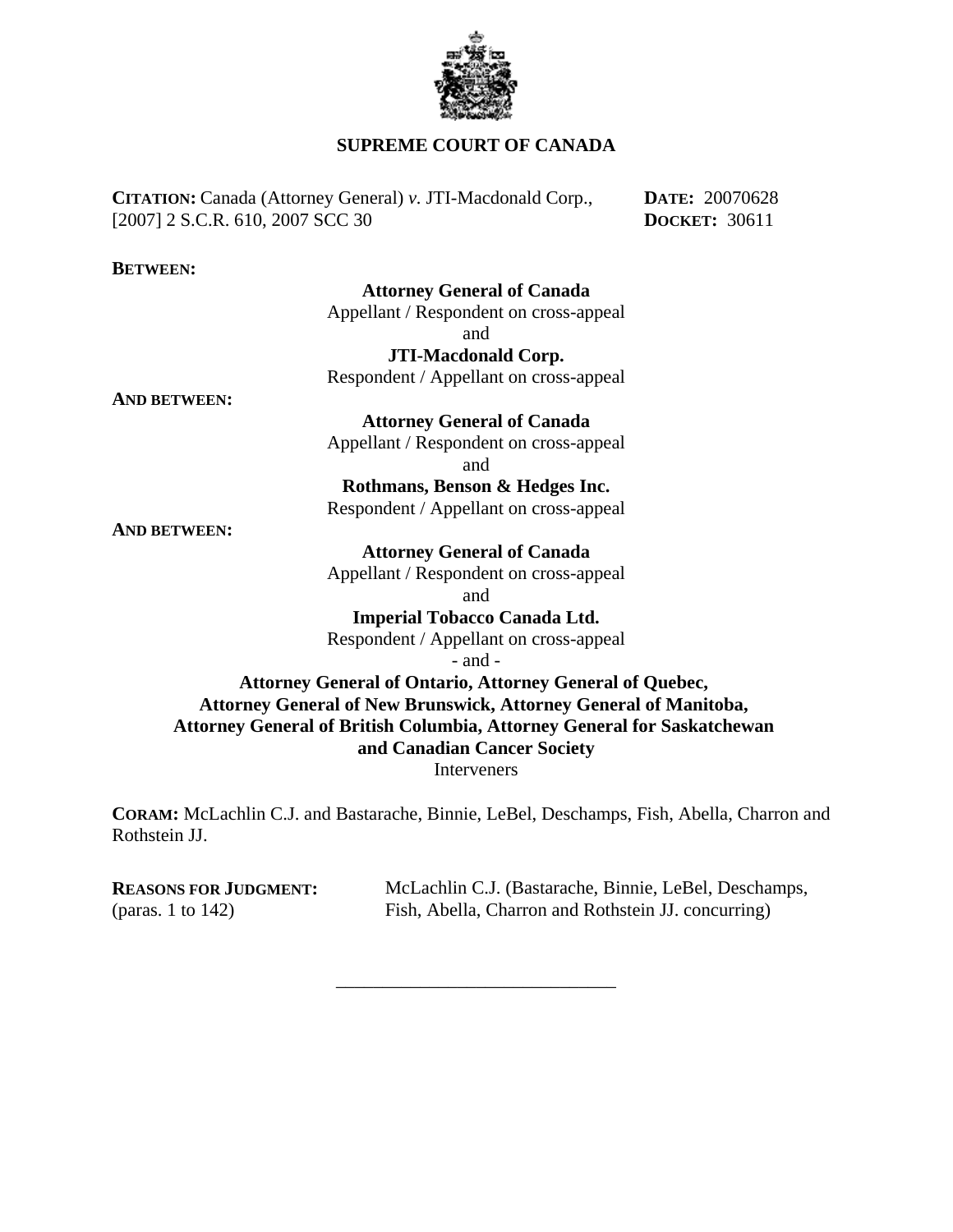canada (attorney general) *v.* jti-macdonald corp.

| Appellant/Respondent on cross-appeal |
|--------------------------------------|
|                                      |
| Respondent/Appellant on cross-appeal |
|                                      |
| Appellant/Respondent on cross-appeal |
|                                      |
| Respondent/Appellant on cross-appeal |
|                                      |
| Appellant/Respondent on cross-appeal |
|                                      |
| Respondent/Appellant on cross-appeal |
|                                      |

and

**Attorney General of Ontario, Attorney General of Quebec, Attorney General of New Brunswick,**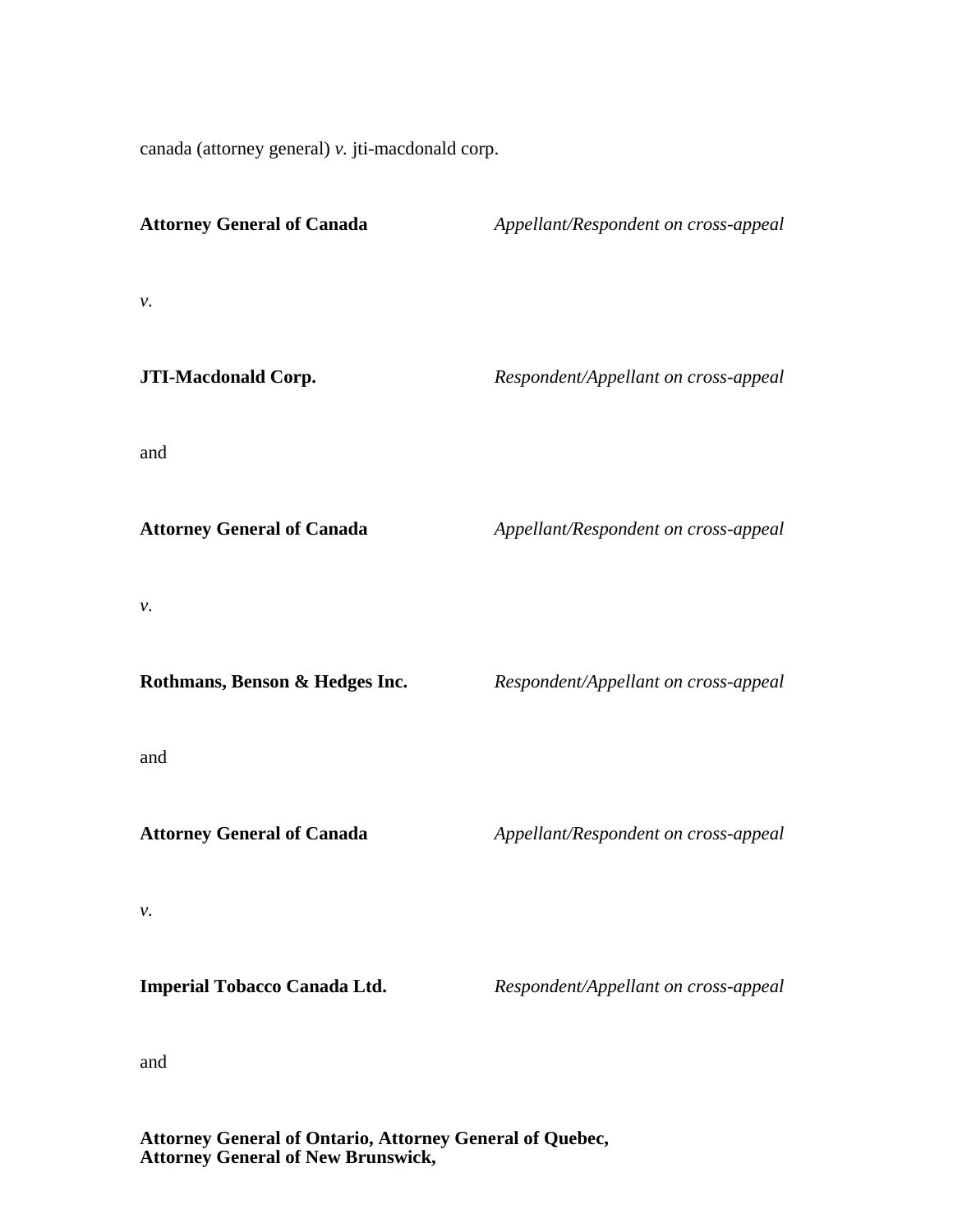**Attorney General of Manitoba, Attorney General of British Columbia, Attorney General for Saskatchewan and Canadian Cancer Society** *Interveners*

**Indexed as: Canada (Attorney General)** *v.* **JTI-Macdonald Corp.**

**Neutral citation**: **2007 SCC 30.**

File No.: 30611.

(

2007: February 19; 2007: June 28.

Present: McLachlin C.J. and Bastarache, Binnie, LeBel, Deschamps, Fish, Abella, Charron and Rothstein JJ.

on appeal from the court of appeal for quebec

*Constitutional law – Charter of Rights – Freedom of expression – Advertising and promotion of tobacco – Whether limits imposed on tobacco manufacturers' freedom of expression by provisions of Tobacco Act and Tobacco Products Information Regulations justified – Canadian Charter of Rights and Freedoms, ss. 1, 2(b) – Tobacco Act, S.C. 1997, c. 13, ss. 18, 19, 20, 22, 24, 25 – Tobacco Products Information Regulations, SOR/2000-272.*

In 1995, in *RJR-MacDonald Inc. v. Canada (Attorney General)*, [1995] 3 S.C.R. 199, the Court struck down provisions of the *Tobacco Products Control Act* that broadly prohibited all advertising and promotion of tobacco products, subject to specific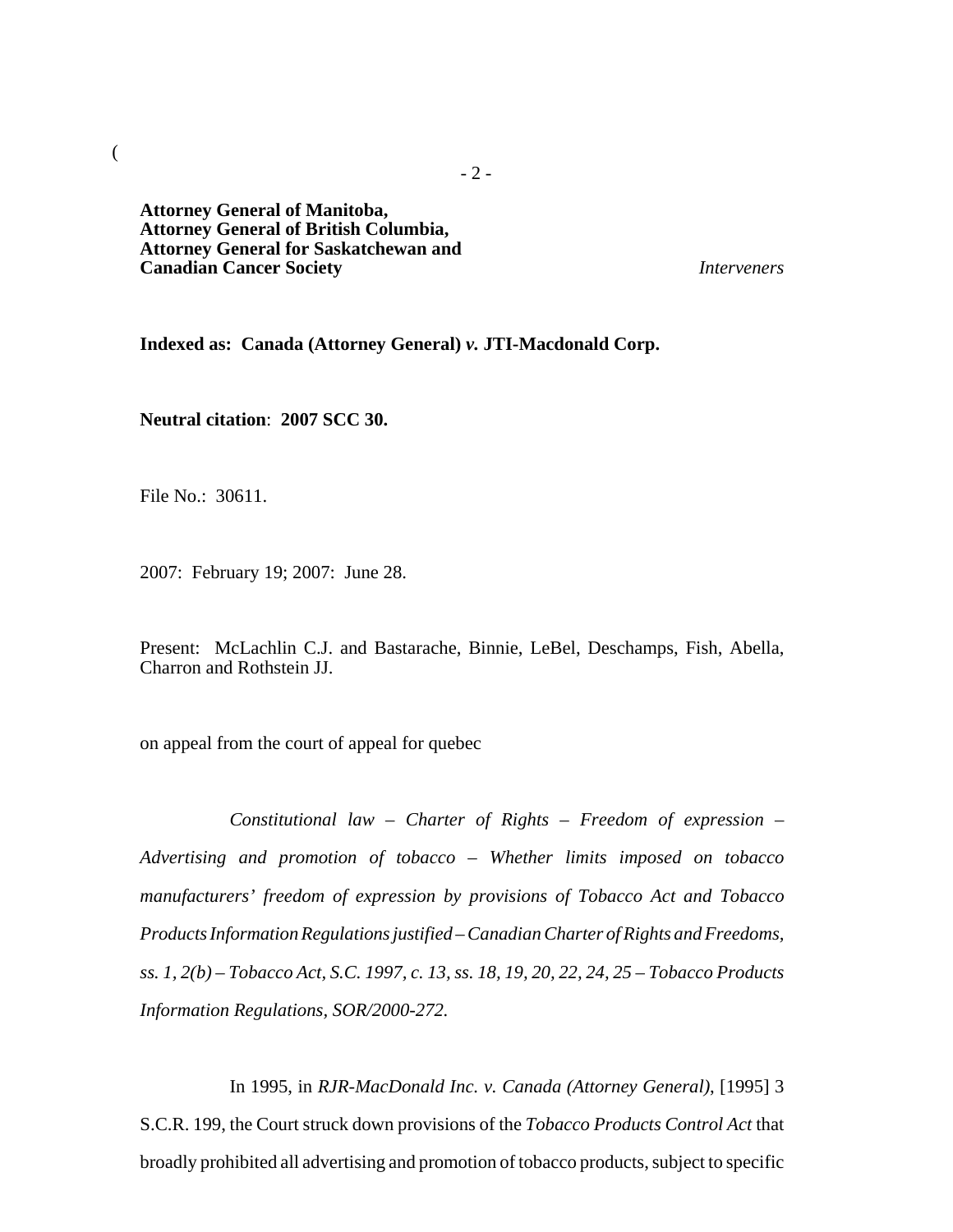exceptions, and required that unattributed warning labels be affixed on tobacco product packaging. In response to the Court's decision, Parliament enacted the *Tobacco Act* and the *Tobacco Products Information Regulations*. The scheme of the new legislation, in broad terms, involves permitting information and brand-preference advertising, while forbidding lifestyle advertising and promotion, advertising appealing to young persons, and false or misleading advertising or promotion. In addition, the size of mandatory and attributed health warnings on packaging is increased from 33 percent to 50 percent of the principal display surfaces. The appellant tobacco manufacturers challenged the new legislation, alleging that some provisions limited their right to freedom of expression under s. 2(*b*) of the *Canadian Charter of Rights and Freedoms* and that those limits were not justified under s. 1 of the *Charter*. More specifically, they challenged (1) the provisions' effect on funded scientific publications, (2) the provisions dealing with false and erroneous promotion, (3) the provisions relating to advertising appealing to young people, (4) the ban on lifestyle advertising, (5) the ban on sponsorship promotion and (6) the requirement regarding health warning labels. The trial judge determined that the impugned provisions were constitutional and dismissed the manufacturers' actions. The Quebec Court of Appeal upheld most of the scheme, but found parts of some of the provisions to be unconstitutional. The Attorney General of Canada appealed the findings of unconstitutionality, and the tobacco manufacturers cross-appealed on some of the provisions held to be constitutional.

*Held*: The appeals should be allowed and the cross-appeals dismissed.

Properly construed, ss. 18 and 19 of the *Tobacco Act* permit the publication of legitimate scientific works sponsored by the tobacco manufacturers and do not unjustifiably restrict the manufacturers' right to freedom of expression. These sections,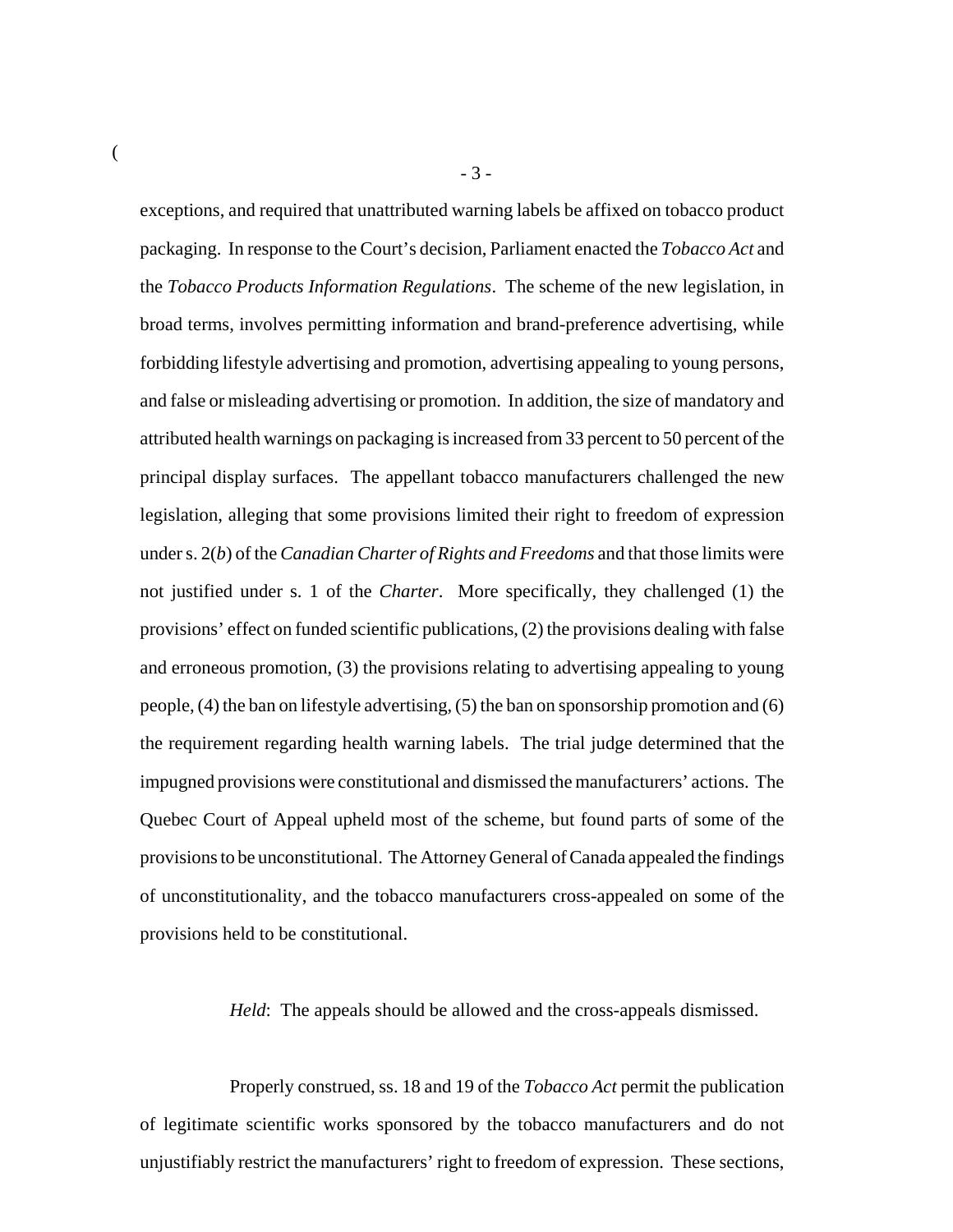as applied to scientific works, are ambiguous. Although the primary object of s. 18 is "product placement" directed at consumers, s. 18(2)(*a*), read literally and in combination with the definition of "promotion" in s.  $18(1)$  and the general prohibition in s. 19, would effect a broad ban on funded scientific works. Such a reading would fit neither the scheme of ss. 18 and 19 nor Parliament's goals. To bring the reference to "scientific work" in s.  $18(2)(a)$  into harmony with the purpose and wording of s. 18 as a whole, the word "promotion" in s. 18 should be read as meaning commercial promotion directly or indirectly targeted at consumers. Read in this way, ss. 18 and 19 do not prevent the publication of legitimate scientific works funded by tobacco manufacturers. However, a manufacturer would be prohibited from paying for a particular brand to be included in a commercial scientific work directed at consumers, and this limit on free expression would be saved under s. 1 of the *Charter*. [49-57]

Section 20 of the *Tobacco Act*, which bans "false, misleading or deceptive" promotion, as well as promotion "likely to create an erroneous impression about the characteristics, health effects or health hazard of the tobacco product or its emissions", clearly infringes the guarantee of freedom of expression. However, the ban, and more specifically the ban on promotion "likely to create an erroneous impression", are justified under s. 1. This phrase is directed at promotion that, while not literally false, misleading or deceptive in the traditional legal sense, conveys an erroneous impression about the effects of the tobacco product, in the sense of leading consumers to infer things that are not true. It represents an attempt to cover the grey area between demonstrable falsity and invitation to false inference that tobacco manufacturers have successfully exploited in the past. Parliament's objective of combating the promotion of tobacco products by half-truths and by invitation to false inference constitutes a pressing and substantial objective, and prohibiting such forms of promotion is rationally connected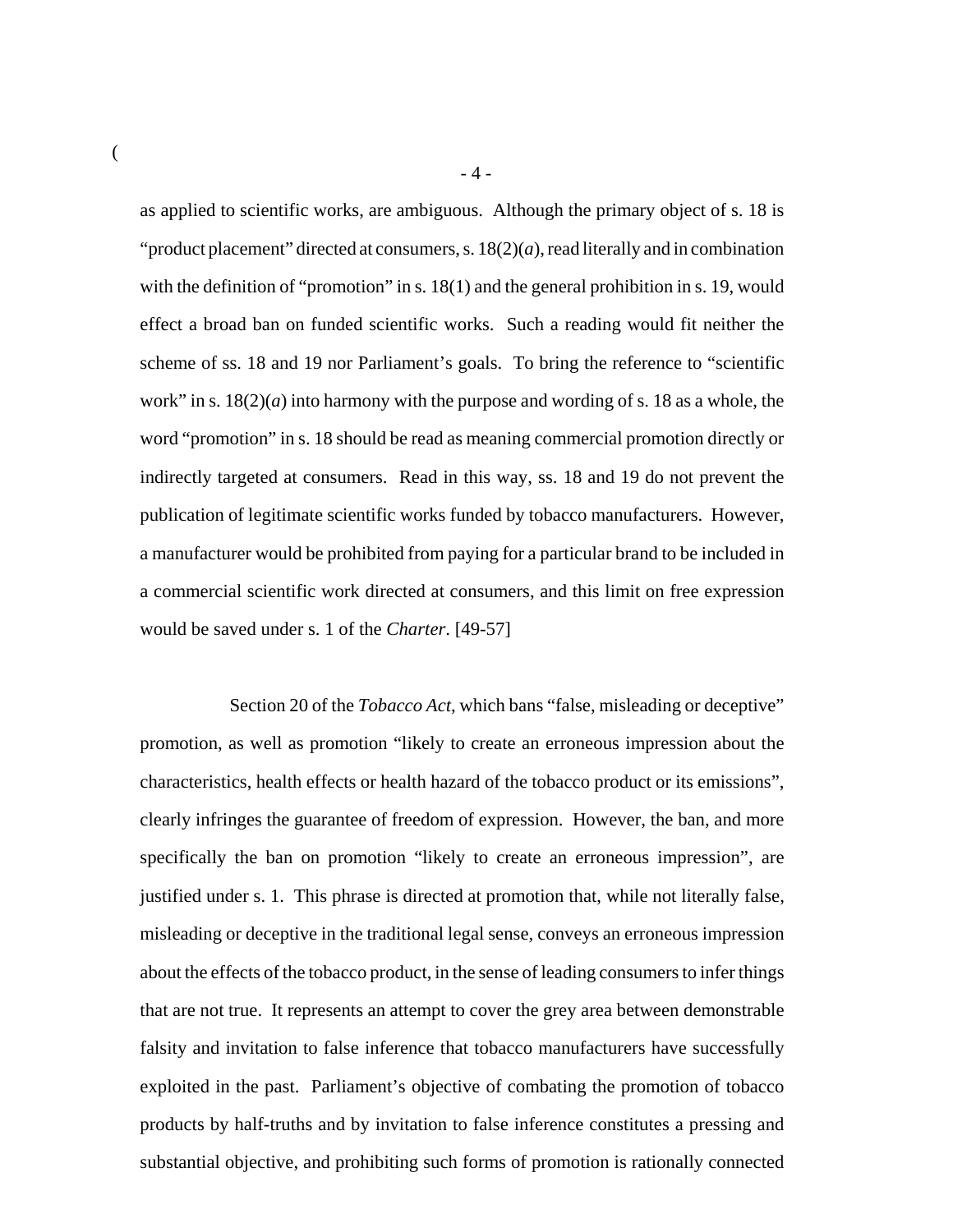to Parliament's public health and consumer protection purposes. The ban on promotion "likely to create an erroneous impression" is not overbroad or vague, but rather falls within a range of reasonable alternatives. Finally, the impugned phrase meets the requirement of proportionality of effects. The objective is of great importance, nothing less than a matter of life or death for millions of people who could be affected, and the evidence shows that banning advertising by half-truths may help reduce smoking. The expression at stake — the right to invite consumers to draw an erroneous inference as to the healthfulness of a product that, on the evidence, will almost certainly harm them — is of low value.  $[58-69]$ 

Section 22(2) of the *Tobacco Act* permits information and brand-preference advertising in certain media and certain locations, but s. 22(3) bans "advertising that could be construed on reasonable grounds to be appealing to young persons". This limit on free expression imposed by s. 22(3), properly interpreted, is justified under s. 1 of the *Charter.* Section 22(3) requires the prosecution in a given case to prove that there are reasonable grounds to believe that the advertisement of a tobacco product at issue could be appealing to young persons, in the sense that it could be particularly attractive and of interest to young persons, as distinguished from the general population. This interpretation yields a common meaning for the French and English versions of s. 22(3) and is consistent with Parliament's stated purpose of preventing young people in particular from taking up smoking and becoming addicted to tobacco. This purpose is pressing and substantial, and a ban on advertising appealing to young persons is rationally connected to it. Further, s. 22(3), properly interpreted, satisfies the minimal impairment requirement. The provision does not impose a total ban on advertising. Information and brand-preference advertising is permitted, provided that it is not done in places that young persons are likely to frequent or in publications not addressed to

(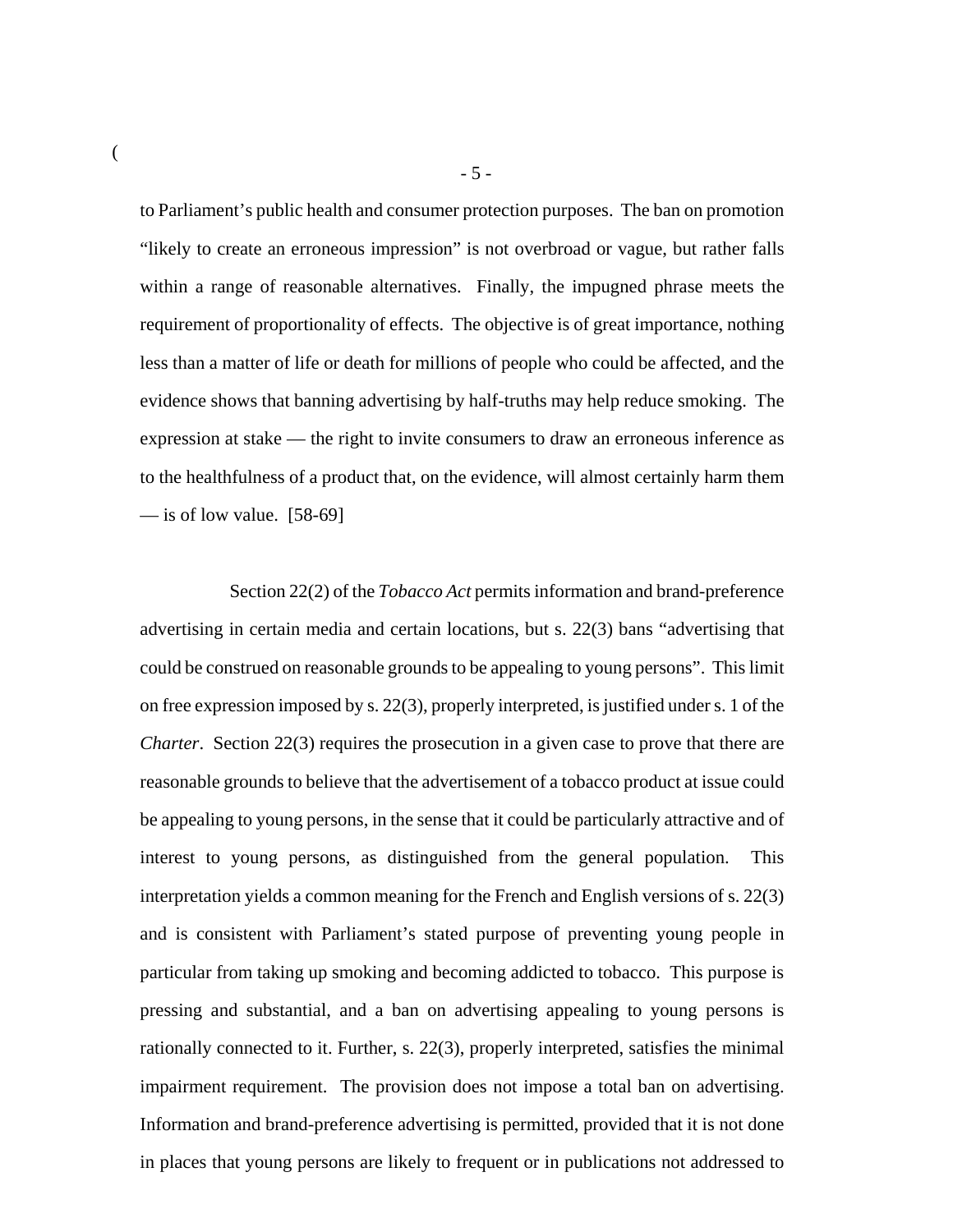adults, and provided that it is not lifestyle advertising or advertising that there are reasonable grounds to believe that it could be appealing to young people as a group. Given the sophistication and subtlety of tobacco advertising practices in the past, Parliament cannot be said to have gone further than necessary in blocking advertising that might influence young persons to start smoking. Lastly, s. 22(3) meets the requirement of proportionality of effects. The prohibited speech is of low value, and the beneficial effects of the ban for young persons and for society at large may be significant. Moreover, the vulnerability of the young may justify measures that privilege them over adults in matters of free expression. [70-95]

The ban on "lifestyle advertising" in s. 22(3), properly interpreted, also constitutes a justified limit on free expression. The first part of the definition of lifestyle advertising in s. 22(4), which, combined with s. 22(3), removes advertising that associates a product with a way of life from the broad ambit of s. 22(2), is unproblematic. As for the phrase "or evokes a positive or negative emotion about or image of, a way of life", it is aimed at precluding arguments that to constitute lifestyle advertising, there must be a link, on the face of the advertisement, between the tobacco product and a way of life. However, this phrase should be interpreted in a way that leaves room for true information and brand-preference advertising, which s. 22(2) permits. Furthermore, the words "such as one that includes glamour, recreation, excitement, vitality, risk or daring" are to be read as illustrations of lifestyle advertising. As with the other challenged provisions, the pressing and substantial nature of Parliament's objective is beyond challenge. The sophistication and subtlety of lifestyle advertising are reflected in the means Parliament has chosen to deal with it, and there is a rational connection between this provision and Parliament's objective. Minimal impairment is also established. True information and brand-preference advertising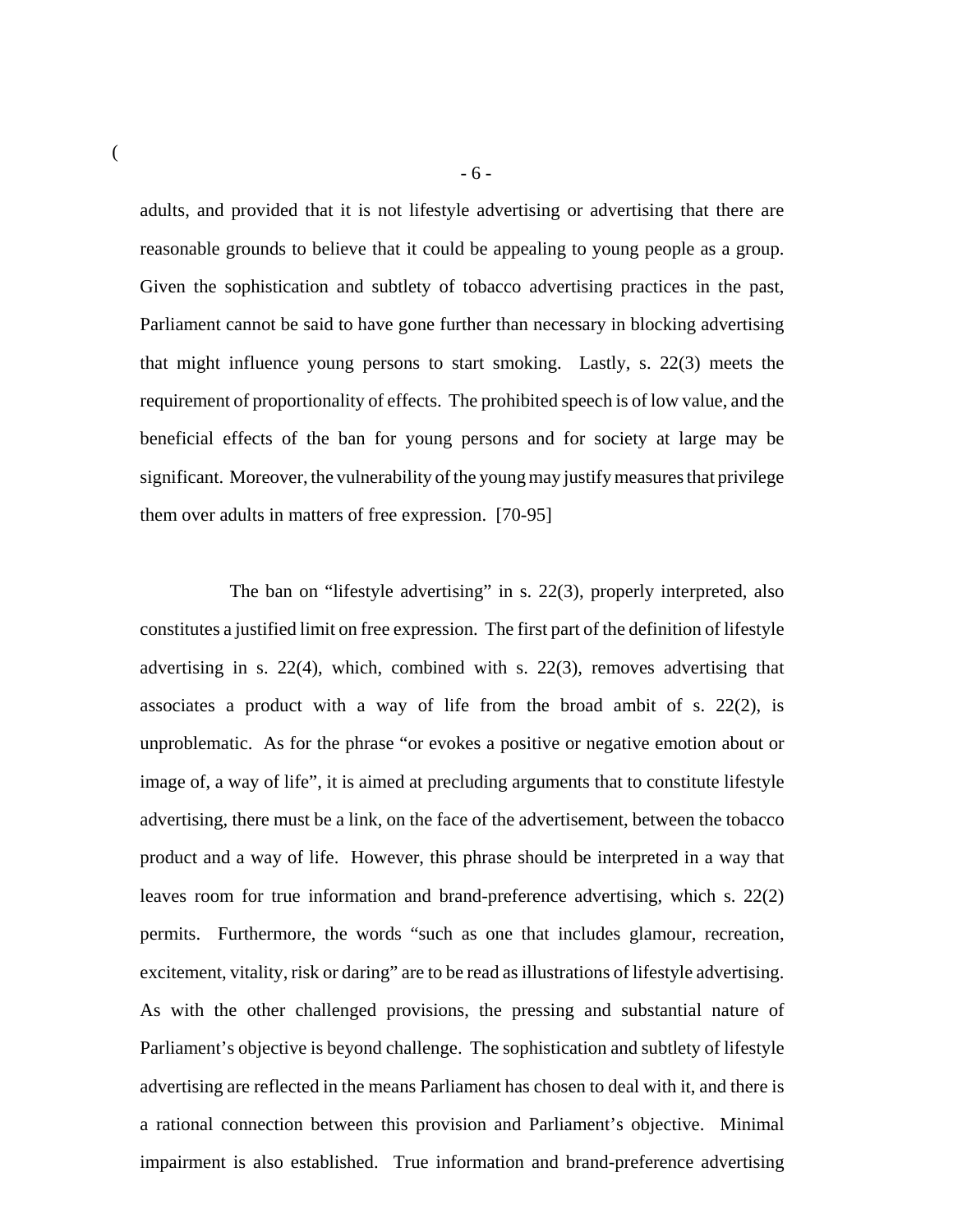continues to be permitted under s. 22(2). Such advertising crosses the line when it associates a product with a way of life or uses a lifestyle to evoke an emotion or image that may, by design or effect, lead more people to become addicted or lead people who are already addicted to increase their tobacco use. Lastly, the proportionality of the effects is clear. The suppressed expression is of low value compared with the significant benefits in lower rates of consumption and addiction that the ban may yield. [96-116]

Sponsorship promotion, which is subject to a general ban under s. 24 of the *Tobacco Act*, is essentially lifestyle advertising in disguise. For the same reasons as for the prohibition of lifestyle advertising, this clear limit on expression is justified under s. 1. The specific prohibition on using corporate names in sponsorship promotion and on sports or cultural facilities, which is set out in ss. 24 and 25 of the Act, is also justified. The evidence establishes that as restrictions on tobacco advertising tightened, manufacturers increasingly turned to sports and cultural sponsorship as a substitute form of lifestyle promotion. Placing a tobacco manufacturer's name on a facility is one form such sponsorship takes, and the aim of curbing such promotion justifies imposing limits on free expression. The rational connection element is made out, because placing a corporate name on a list of sponsors or on a sports or cultural facility may promote the use of tobacco in a number of ways. Even where there is no overt connection between the corporate name and the brand name of a tobacco product, the corporate name may serve to promote the sale of the tobacco product. Given the nature of the problem, and in view of the limited value of the expression in issue compared with the beneficial effects of the ban, the proposed solution is proportional. [117-129]

The requirement in the *Tobacco Products Information Regulations* that the government's health warnings occupy at least 50 percent of the principal display surfaces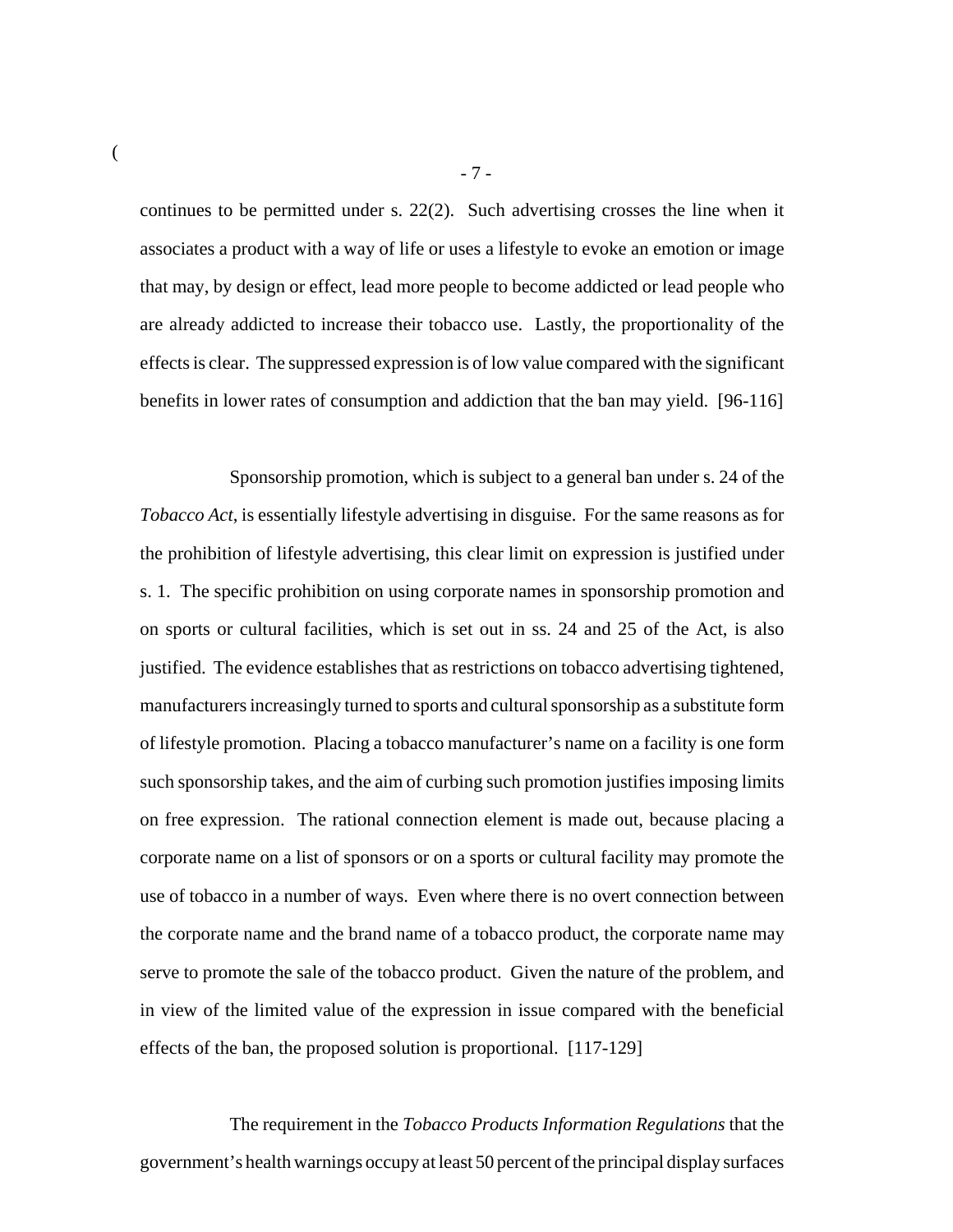of packages infringes s. 2(*b*) of the *Charter*, but the infringement is justified under s. 1. Parliament's goal, notably to inform and remind potential purchasers of the product of the health hazards it entails, is pressing and substantial. The evidence as to the importance and effectiveness of such warnings establishes a rational connection between Parliament's requirement for warnings and its objects of reducing the incidence of smoking and of the disease and death it causes. Regarding minimal impairment, the requirement for warning labels, including their size, falls within a range of reasonable alternatives. The reasonableness of the government's requirement is supported, notably, by the fact that many countries require warnings at least as large as Canada's. Finally, the benefits flowing from larger warnings are clear, while the detriments to the manufacturers' expressive interest in creative packaging are small. [130-140]

# **Cases Cited**

**Applied:** *R. v. Oakes*, [1986] 1 S.C.R. 103; **referred to:** *RJR-MacDonald Inc. v. Canada (Attorney-General)*, [1995] 3 S.C.R. 199; *R. v. Wholesale Travel Group Inc.*, [1991] 3 S.C.R. 154; *Irwin Toy Ltd. v. Quebec (Attorney General)*, [1989] 1 S.C.R. 927; *Ford v. Quebec (Attorney General)*, [1988] 2 S.C.R. 712; *R. v. Edwards Books and Art Ltd.*, [1986] 2 S.C.R. 713; *R. v. Sharpe*, [2001] 1 S.C.R. 45, 2001 SCC 2; *R. v. Zundel*, [1992] 2 S.C.R. 731; *R. v. Lucas*, [1998] 1 S.C.R. 439; *Osborne v. Canada (Treasury Board)*, [1991] 2 S.C.R. 69; *Canadian Broadcasting Corp. v. New Brunswick (Attorney General)*, [1996] 3 S.C.R. 480; *R. v. Nova Scotia Pharmaceutical Society*, [1992] 2 S.C.R. 606; *Attorney General of Quebec v. Carrières Ste-Thérèse Ltée*, [1985] 1 S.C.R. 831; *Lavigne v. Ontario Public Service Employees Union*, [1991] 2 S.C.R. 211; *Reference re ss. 193 and 195.1(1)(c) of the Criminal Code (Man.)*, [1990] 1 S.C.R. 1123; *RJR—MacDonald Inc. v. Canada (Attorney-General)*, [1994] 1 S.C.R. 311.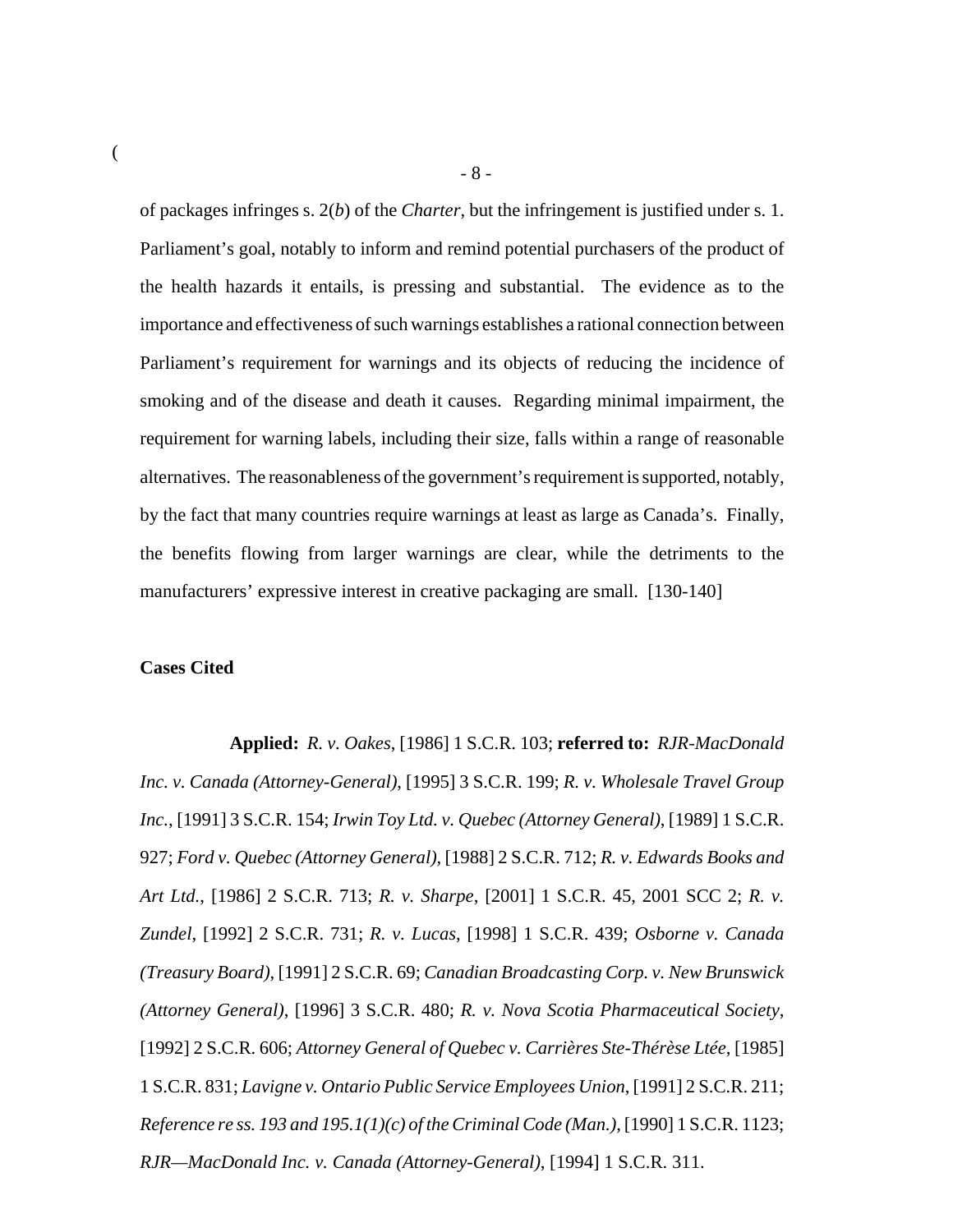#### **Statutes and Regulations Cited**

*Animal Pedigree Act*, R.S.C. 1985, c. 8 (4th Supp.), s. 64.

*Canadian Charter of Rights and Freedoms*, ss. 1, 2(*b*), 7.

*Food and Drugs Act*, R.S.C. 1985, c. F-27, s. 5(1).

*Radiation Emitting Devices Act*, R.S.C. 1985, c. R-1, s. 5(1).

*Tobacco Act*, S.C. 1997, c. 13, ss. 4, 18, 19, 20, 21, 22, 23, 24, 25, 26, 27, 28, 29, 30, 31, 32, 43, 47, 49, 50.

*Tobacco Products Control Act*, S.C. 1988, c. 20.

*Tobacco Products Information Regulations*, SOR/2000-272, ss. 2, 3, 4, 5.

## **Treaties and Other International Instruments**

*WHO Framework Convention on Tobacco Control*, 2302 U.N.T.S. 229, ss. 11(1)(a),  $13(4)(a)$ .

#### **Authors Cited**

Barak, Aharon. "Proportional Effect: The Israeli Experience" (2007), 57 *U.T.L.J.* 369.

*Canadian Oxford Dictionary*, 2nd ed. Edited by Katherine Barber. Don Mills, Ont.: Oxford University Press, 2004, "appeal".

Driedger, Elmer A. *Construction of Statutes*, 2nd ed. Toronto: Butterworths, 1983.

Hogg, Peter W. *Constitutional Law of Canada*, vol. 2, loose-leaf ed. Scarborough, Ont.: Carswell, 1992 (updated 2007, release 1).

Hogg, Peter W., Allison A. Bushell Thornton and Wade K. Wright. "*Charter* Dialogue Revisited — Or 'Much Ado About Metaphors'" (2007), 45 *Osgoode Hall L.J.* 1.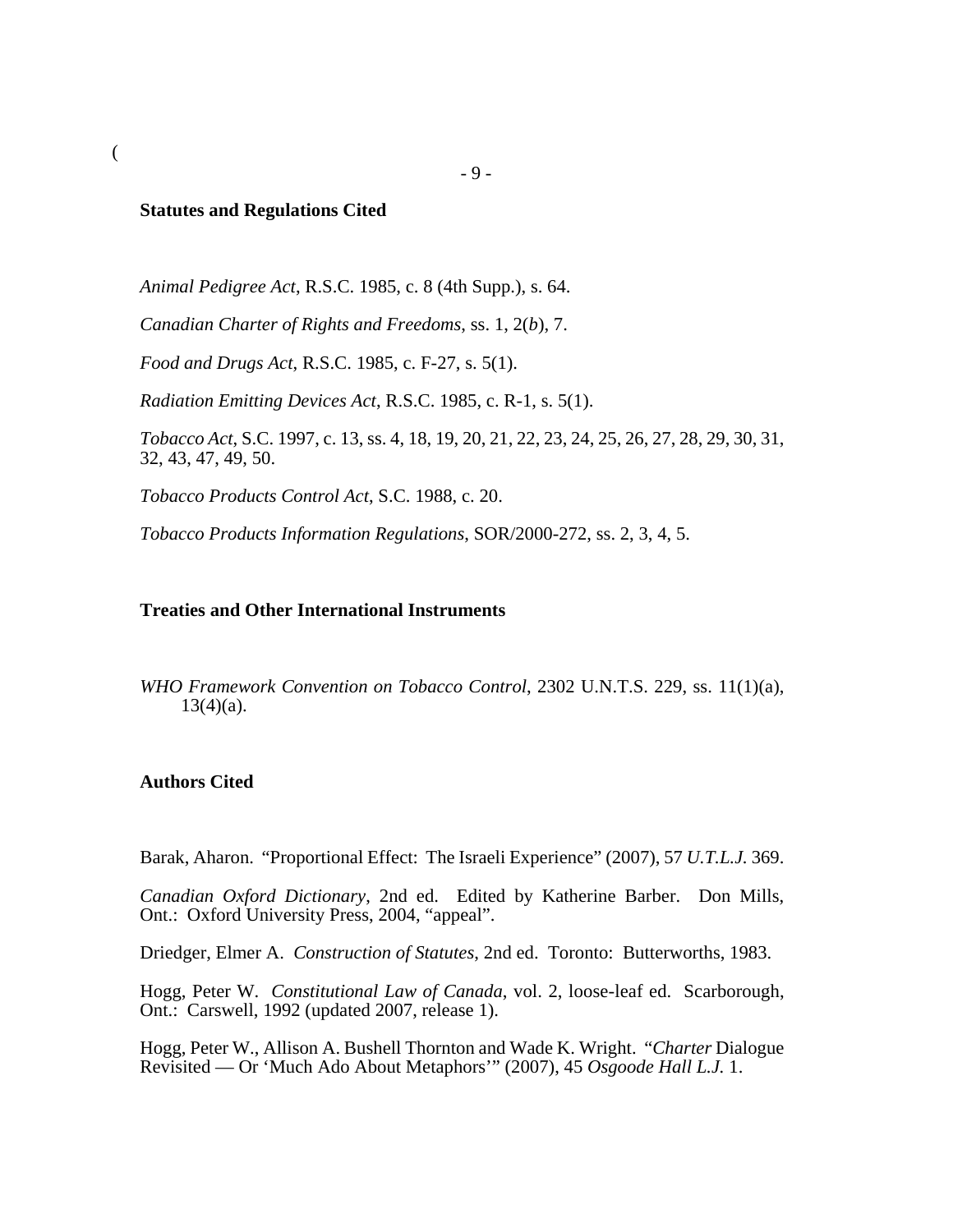APPEALS and CROSS-APPEALS from judgments of the Quebec Court of Appeal (Beauregard, Brossard and Rayle JJ.A.), [2005] Q.J. No. 11174 (QL), 2005 QCCA 725, (*sub nom. Imperial Tobacco Canada Ltée v. Canada (Procureure générale)*), and [2005] R.J.Q. 2018, 260 D.L.R. (4th) 224, [2005] Q.J. No. 10915 (QL), 2005 QCCA 726, (*sub nom. JTI-Macdonald Corp. v. Canada (Attorney General)*), and [2005] Q.J. No. 11175 (QL), 2005 QCCA 727, (*sub nom. Rothmans, Benson & Hedges Inc. v. Canada (Procureure générale)*), reversing in part a decision of Denis J., [2003] R.J.Q. 181, 102 C.R.R. (2d) 189, [2002] Q.J. No. 5550 (QL). Appeals allowed and cross-appeals dismissed.

*Claude Joyal*, *Bernard Mandeville* and *Maurice Régnier*, for the appellant/respondent on cross-appeal.

*Douglas C. Mitchell*, *Georges R. Thibaudeau* and *Catherine McKenzie*, for the respondent/appellant on cross-appeal JTI-Macdonald Corp.

*Steven I. Sofer* and *Rachel Ravary*, for the respondent/appellant on cross-appeal Rothmans, Benson & Hedges Inc.

*Simon V. Potter*, *Gregory B. Bordan* and *Sophie Perreault*, for the respondent/appellant on cross-appeal Imperial Tobacco Canada Ltd.

*Robin K. Basu* and *Mark Crow*, for the intervener the Attorney General of Ontario.

(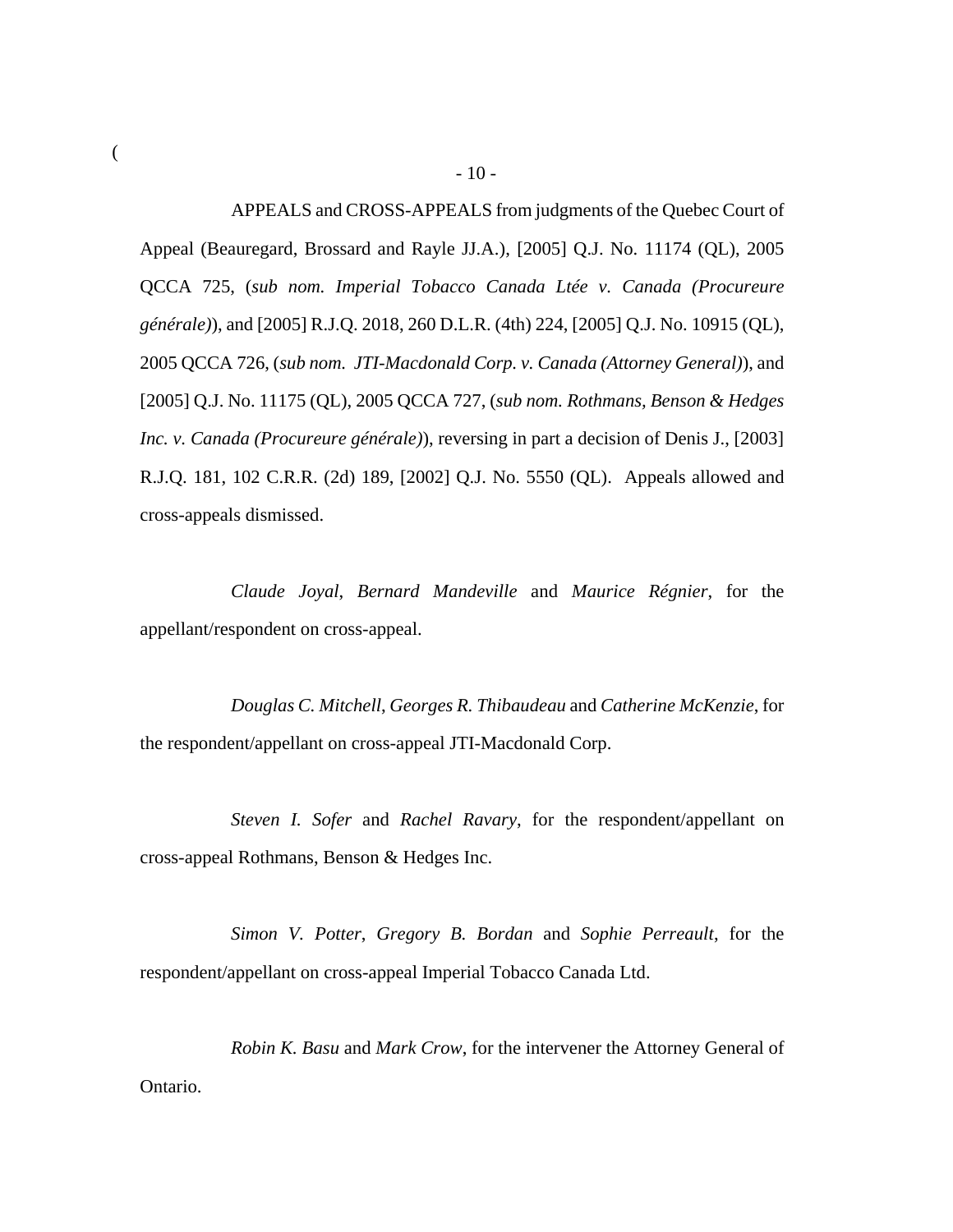*Dominique A. Jobin* and *Caroline Renaud*, for the intervener the Attorney General of Quebec.

- 11 -

*Gaétan Migneault*, for the intervener the Attorney General of New Brunswick.

*Cynthia Devine*, for the intervener the Attorney General of Manitoba.

*Craig Jones* and *Jonathan Penner*, for the intervener the Attorney General of British Columbia.

*Thomson Irvine*, for the intervener the Attorney General for Saskatchewan.

*Julie Desrosiers* and *Robert Cunningham*, for the intervener the Canadian Cancer Society.

The judgment of the Court was delivered by

THE CHIEF JUSTICE —

I. Overview

1 These appeals concern the constitutionality of Canada's laws on tobacco advertising and promotion, under the *Tobacco Act*, S.C. 1997, c. 13, and the *Tobacco Products Information Regulations*, SOR/2000-272 ("*TPIR*"). The main issue is whether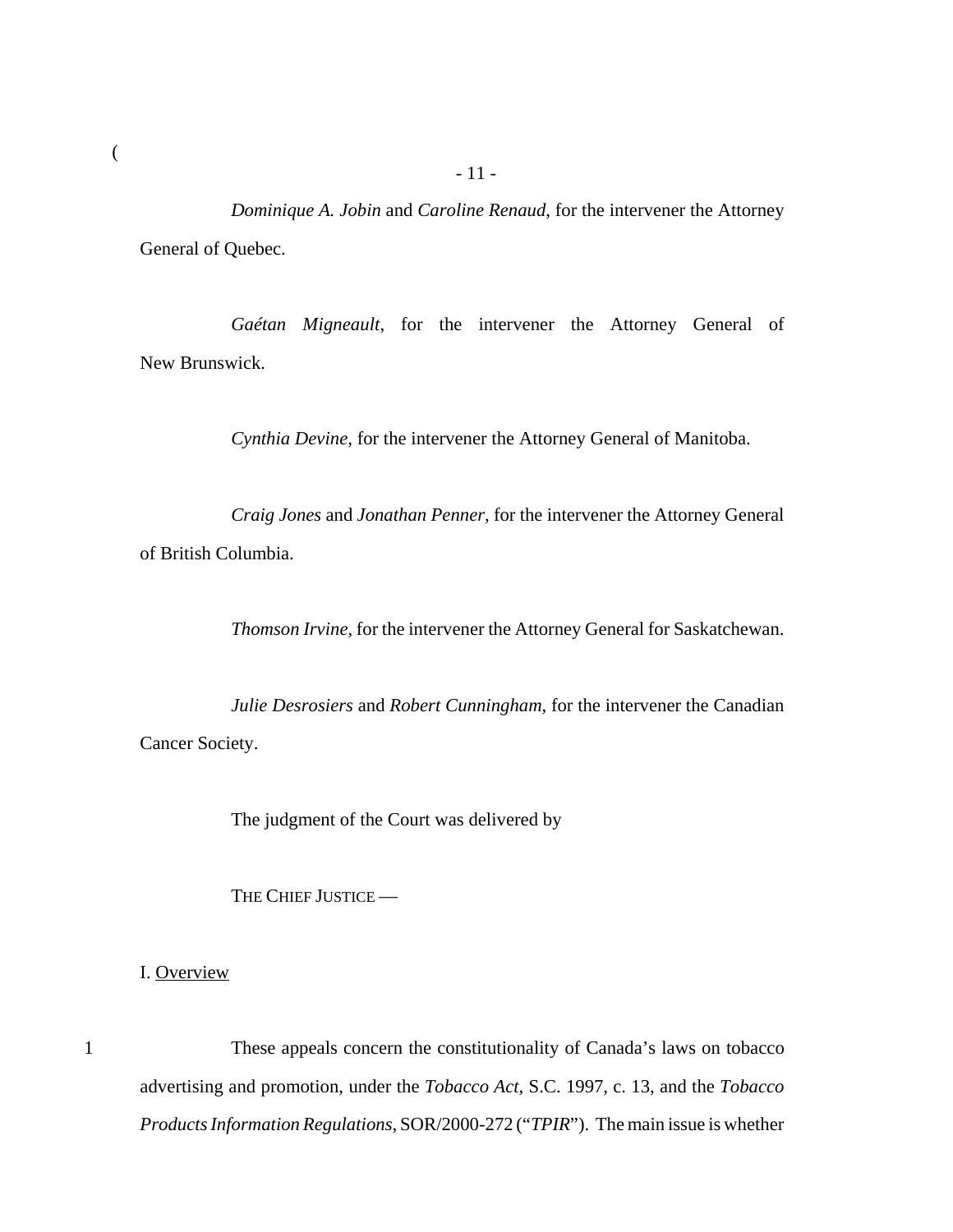the limits certain provisions impose on freedom of expression are justified as reasonable under s. 1 of the *Canadian Charter of Rights and Freedoms*.

- 12 -

2 The case pits tobacco manufacturers against the Attorney General of Canada, who is supported by a number of provincial Attorneys General and the Canadian Cancer Society. The tobacco manufacturers, at this stage of the litigation, challenge six aspects of the legislative and regulatory scheme: (1) its effect on funded scientific publications; (2) its provisions dealing with false and erroneous promotion; (3) its provisions relating to advertising appealing to young persons; (4) its ban on lifestyle advertising; (5) its ban on sponsorship promotion; and (6) its regulatory requirement that health warning labels occupy 50 percent of tobacco packaging.

3 The trial judge, Denis J., upheld the provisions as constitutional ((2003), 102 C.R.R. (2d) 103). The Quebec Court of Appeal upheld most of the scheme, but found parts of some of the provisions to be unconstitutional ([2005] Q.J. No. 11174 (QL), 2005 QCCA 725, and 260 D.L.R. (4th) 224, [2005] Q.J. No. 10915 (QL), 2005 QCCA 726, and [2005] Q.J. No. 11175 (QL), 2005 QCCA 727). The Attorney General of Canada appeals the findings of unconstitutionality to this Court, and the tobacco manufacturers cross-appeal on some of the provisions that the Court of Appeal held constitutional.

4 I conclude that properly interpreted, the legislative and regulatory provisions at issue do not unjustifiably infringe s. 2(*b*) of the *Charter* and should be upheld, for the reasons that follow.

# II. Background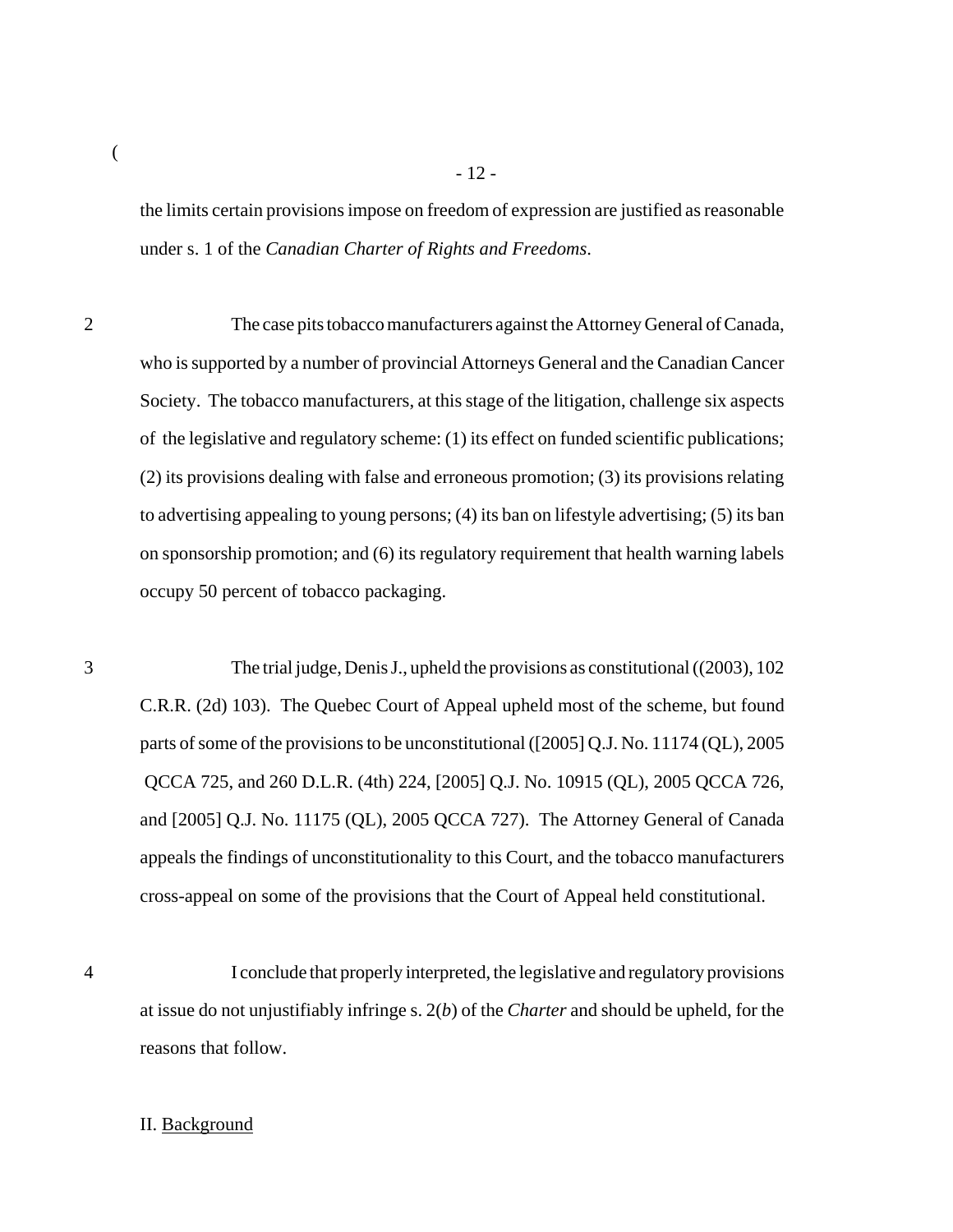5 Before analyzing the six disputed aspects of the legislative and regulatory scheme, it is necessary to set the stage by discussing the historical background of the legislation and its social and legal contexts.

6 In 1995, this Court struck down the advertising provisions of the *Tobacco Products Control Act* (S.C. 1988, c. 20): *RJR-MacDonald Inc. v. Canada (Attorney General)*, [1995] 3 S.C.R. 199*.* This Act broadly prohibited all advertising and promotion of tobacco products, subject to specific exceptions, and required affixing unattributed warning labels on tobacco product packaging. The majority of the Court in that case held that the provisions limited free expression and that the government had failed to justify the limitations under s. 1 of the *Charter*. In particular, the government, by failing to show that less intrusive measures were not available, had failed to establish that the limits met the requirement of minimal impairment developed in *R. v. Oakes*, [1986] 1 S.C.R. 103 (McLachlin J., at paras. 163 and 165, and Iacobucci J., at para. 191). While the majority agreed that s. 1 justification on issues such as this does not require scientifically precise proof, it found that the absence of virtually any proof was fatal to the government's case. The trial judge had found that the requirements for justification were not met on the evidence. The majority concluded that on the record before it, there was no basis to interfere with the trial judge's conclusion.

7 In response to the Court's decision in *RJR*, Parliament enacted the *Tobacco Act* and *Regulations* at issue on these appeals. The scheme of the new legislation, in broad terms, involved permitting information and brand-preference advertising, while forbidding lifestyle advertising and promotion, advertising appealing to young persons, and false or misleading advertising or promotion. In addition, the size of mandatory and attributed health warnings on packaging was increased from 33 percent to 50 percent of the principal display surfaces. In general, the new scheme was more restrained and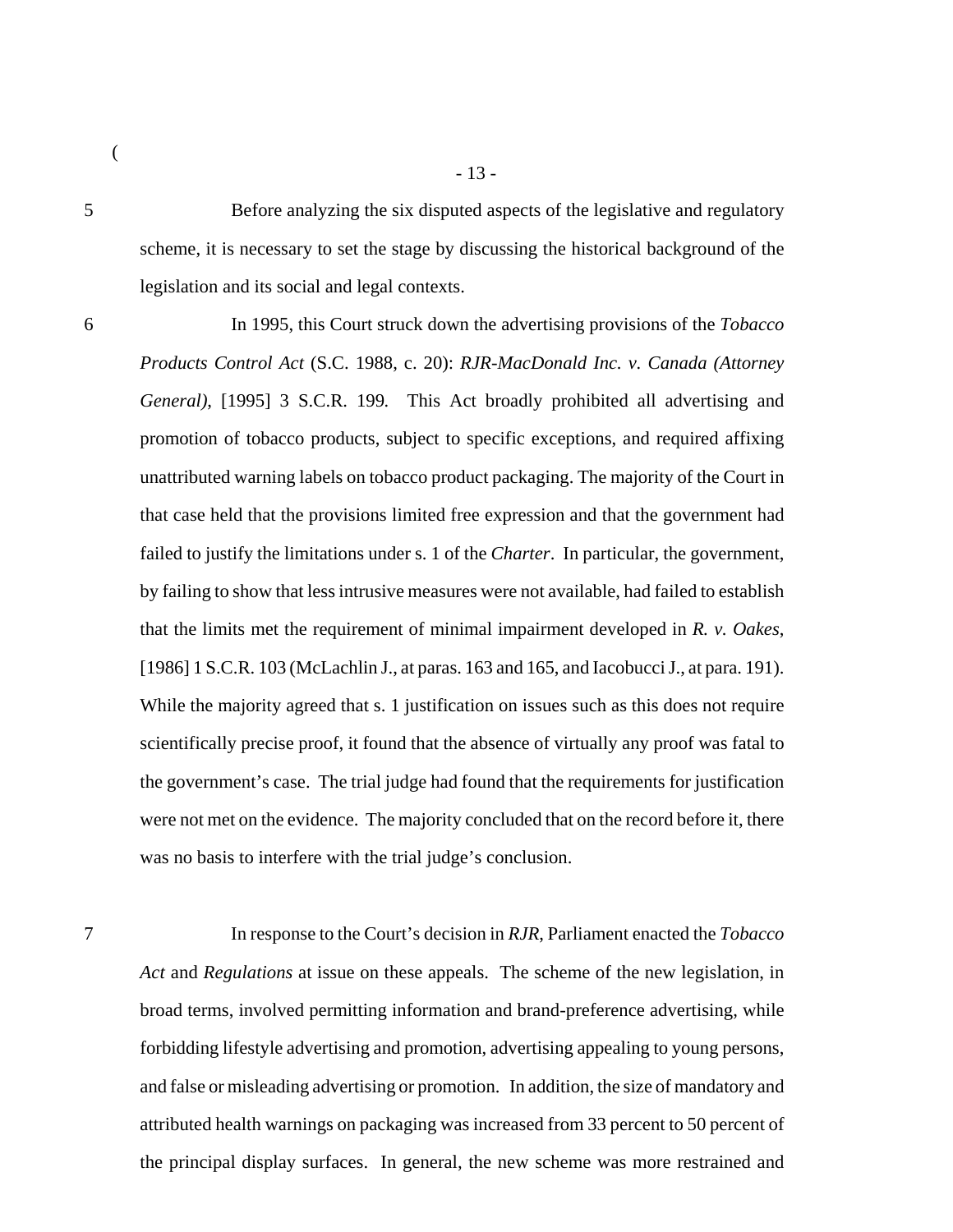nuanced than its predecessor. It represented a genuine attempt by Parliament to craft controls on advertising and promotion that would meet its objectives as well as the concerns expressed by the majority of this Court in *RJR*.

(

8 The government's response to the inevitable challenge to the new scheme, when it came, also reflected the Court's decision in *RJR.* The government presented detailed and copious evidence in support of its contention that where the new legislation posed limits on free expression, those limits were demonstrably justified under s. 1 of the *Charter*.

9 Parliament was assisted in its efforts to craft and justify appropriately tailored controls on tobacco advertising and promotion by increased understanding of the means by which tobacco manufacturers seek to advertise and promote their products and by new scientific insights into the nature of tobacco addiction and its consequences. On the findings of the trial judge in the present case, tobacco is now irrefutably accepted as highly addictive and as imposing huge personal and social costs. We now know that half of smokers will die of tobacco-related diseases and that the costs to the public health system are enormous. We also know that tobacco addiction is one of the hardest addictions to conquer and that many addicts try to quit time and time again, only to relapse.

10 Moreover, the international context has changed since 1995. Governments around the world are implementing anti-tobacco measures similar to and, in some cases, more restrictive than Canada's. The *WHO Framework Convention on Tobacco Control* (2003), 2302 U.N.T.S. 229, which Canada ratified in 2004, mandates a comprehensive ban on tobacco promotion, subject to state constitutional requirements. The Convention, with 168 signatories and 148 parties, is one of the most widely embraced of multilateral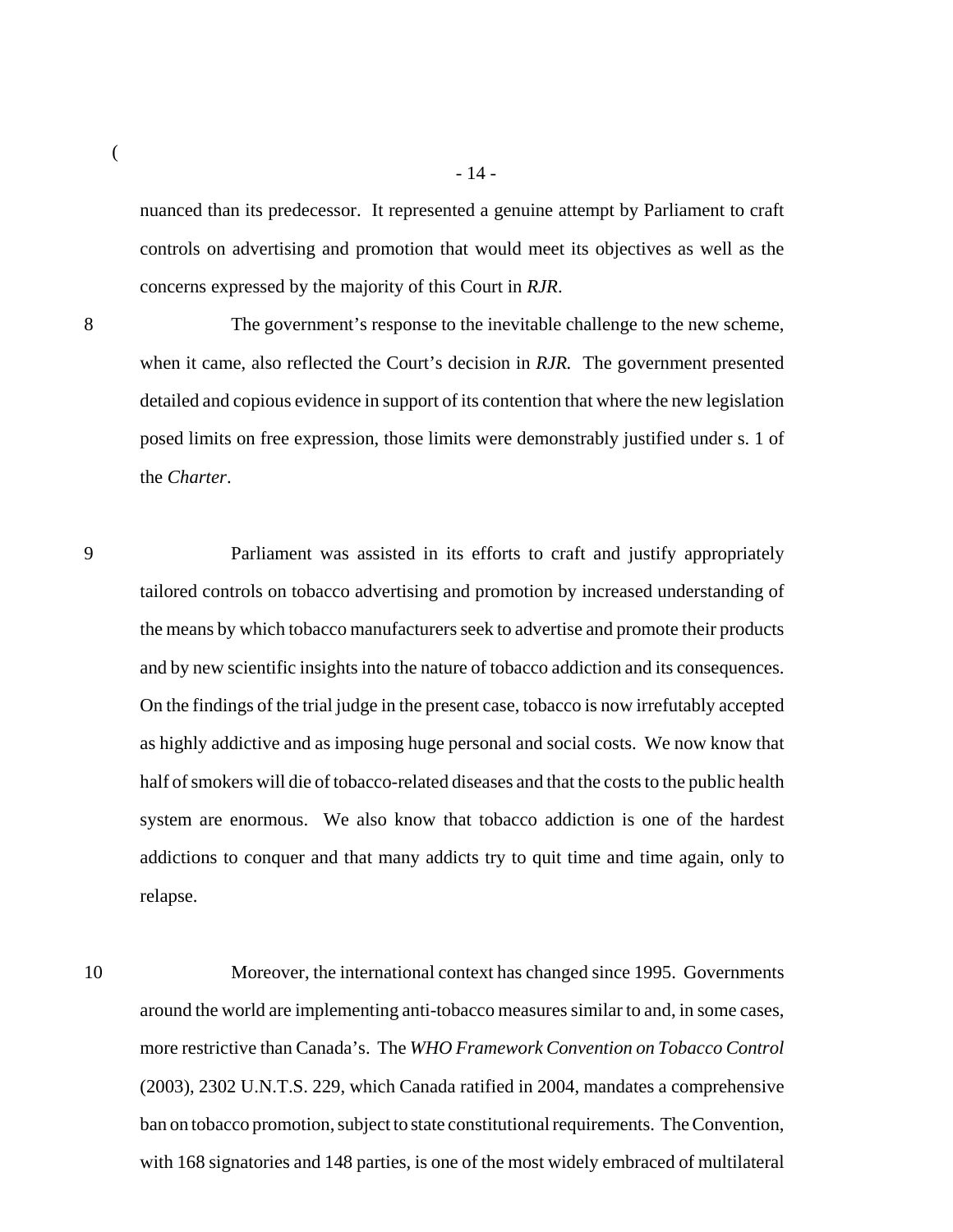treaties. Domestically, governments now widely accept that protecting the public from second-hand smoke is a legitimate policy objective. Many provinces have banned smoking in enclosed public places, and some are legislating to recover health care costs from tobacco manufacturers and to restrict tobacco promotion even further than the federal *Tobacco Act*. The tobacco industry has been criticized for its use of "light" and "mild" cigarette designations, which the manufacturers agreed in 2006 to discontinue following an investigation by the Competition Bureau.

11 None of these developments remove the burden on the Crown to show that limitations on free expression imposed by the legislation are demonstrably justified in a free and democratic society, as required by s. 1 of the *Charter*. The mere fact that the legislation represents Parliament's response to a decision of this Court does not militate for or against deference: P. W. Hogg, A. A. Bushell Thornton and W. K. Wright, "*Charter* Dialogue Revisited — Or 'Much Ado About Metaphors'" (2007) 45 *Osgoode Hall L.J.* 1, at pp. 47-48. The legal template set out in *Oakes* and *RJR* remains applicable. However, when that template is applied to the evidence adduced by the government in this case more than a decade later, different conclusions may emerge. *RJR* was grounded in a different historical context and based on different findings supported by a different record at a different time. The *Tobacco Act* must be assessed in light of the knowledge, social conditions and regulatory environment revealed by the evidence presented in this case.

#### III. The Evidence

12 The trial judge's findings of fact are worth examining in detail; the key points are as follows.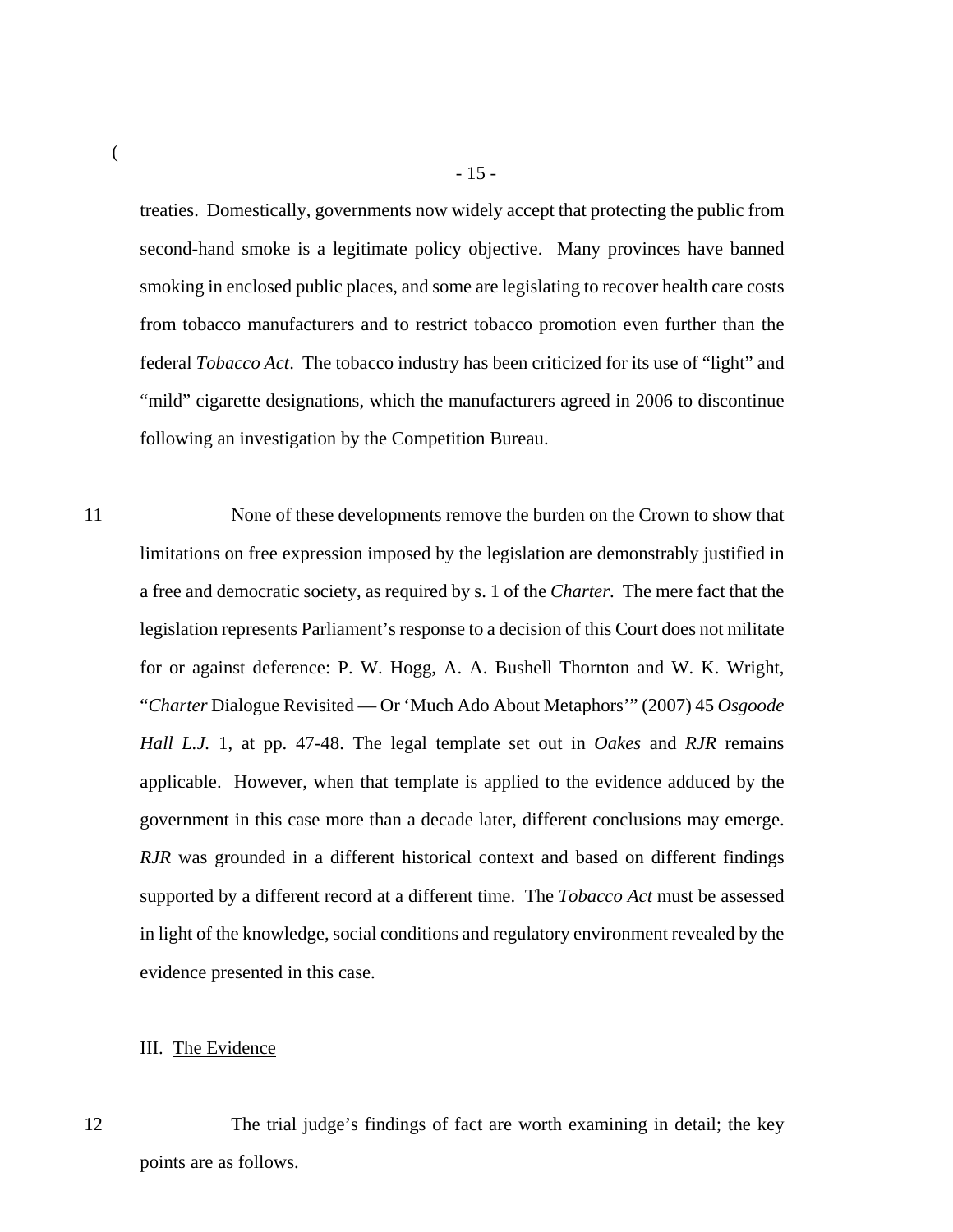- 13 Some 45,000 Canadians die from tobacco-related illnesses every year. By this measure, smoking is the leading public health problem in Canada.
- 14 Most smokers begin as teenagers, between the ages of 13 and 16. Tobacco advertising serves to recruit new smokers, especially adolescents. It is completely unrealistic to claim that tobacco advertising does not target people under 19 years of age. Recent tobacco advertising has three objectives: reaching out to young people, reassuring smokers (to discourage quitting), and reaching out to women.
- 15 Tobacco contains nicotine, a highly addictive drug. Some 80 percent of smokers wish they could quit but cannot. However, new smokers, especially young people, are often unaware of (or tend to deceive themselves about) the possibility of addiction. Tobacco companies have designed cigarettes to deliver increased levels of nicotine.
- 16 The percentage of Canadians who smoke fell from 35 percent to 24 percent between 1985 and 2000. The percentage of smokers fell in every age group except 15 to 19-year-olds.
- 17 The manufacturers admitted that they produce almost all of the cigarettes sold in Canada, and that their businesses are profitable despite the fact that cigarettes are heavily taxed. They also admitted to spending substantial sums promoting their respective brands.
	- IV. The Legislative and Regulatory Scheme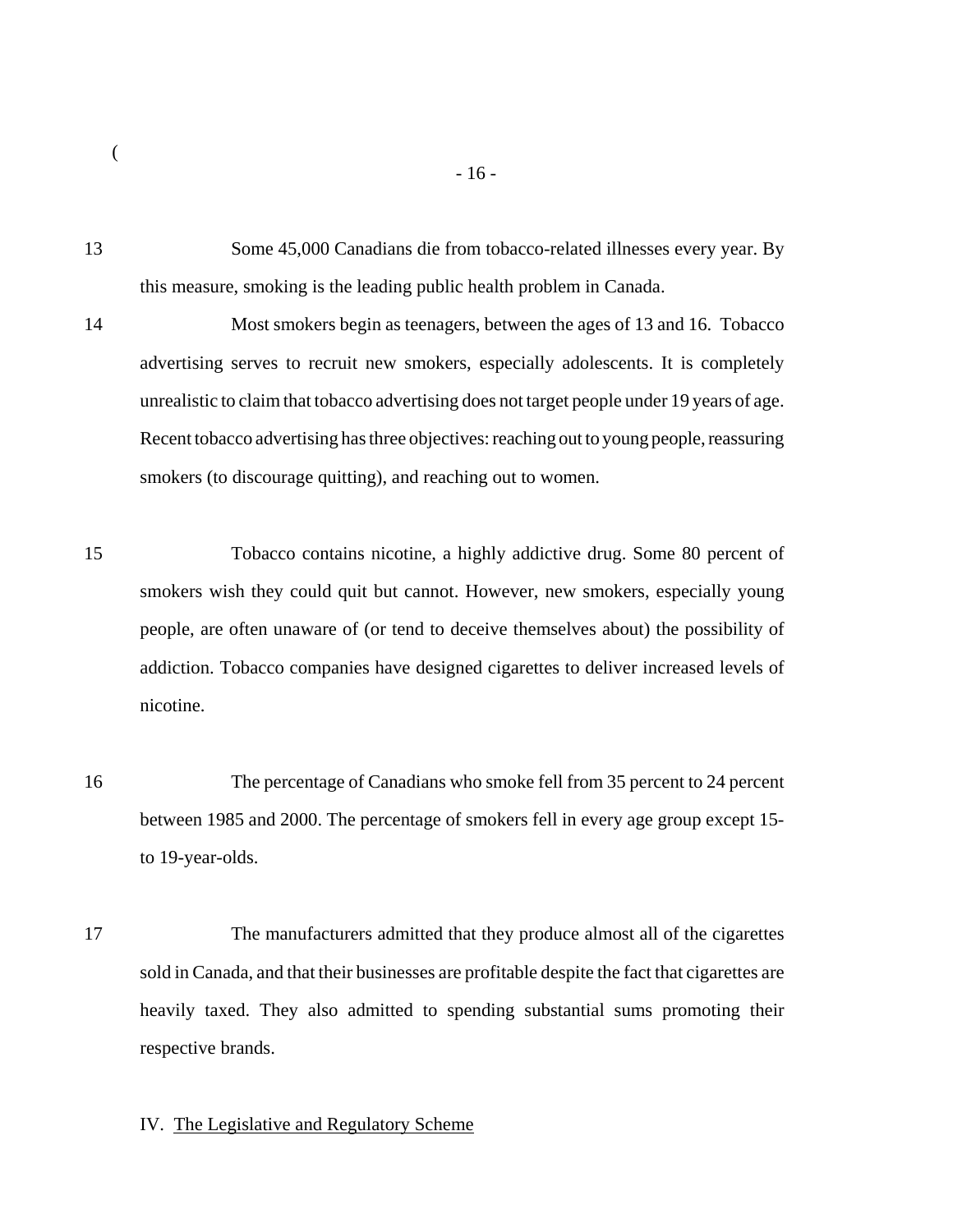18 The purposes of the *Tobacco Act* are "to provide a legislative response to a national public health problem of substantial and pressing concern ..." and, more particularly, "to protect the health of Canadians in light of conclusive evidence implicating tobacco use in the incidence of numerous debilitating and fatal diseases"; "to protect young persons and others from inducements to use tobacco products and the consequent dependence on them"; " to protect the health of young persons by restricting access to tobacco products"; and "to enhance public awareness of the health hazards of using tobacco products": s. 4(*a*), (*b*), (*c*) and (*d*) (see Appendix A, setting out relevant portions of the Act).

19 The *Tobacco Act* seeks to accomplish these purposes by targeting "the four Ps" of tobacco marketing: product, price, point of sale and promotion. These appeals deal only with the fourth "P" — promotion — which is regulated under Part IV of the Act. In addition to the provisions impugned in these appeals, Part IV prohibits celebrity endorsements, regulates the distribution of branded accessories and non-tobacco products, prohibits sales promotions such as rebates, prizes and free samples, and regulates the retail display of tobacco products. The government chose the current structure of the legislation after extensive public consultation and after considering a number of alternatives.

20 Restrictions on tobacco advertising are a valid exercise of Parliament's criminal law power: *RJR*. However, the regulatory offences created by the *Tobacco Act* are not true crimes and are punishable on a strict liability basis: see *R. v. Wholesale Travel Group Inc.*, [1991] 3 S.C.R. 154. Violations of the promotion provisions carry serious penalties: fines of up to \$300,000 per day and/or imprisonment for up to two years (ss. 43 and 47). A tobacco company can be convicted of a separate offence for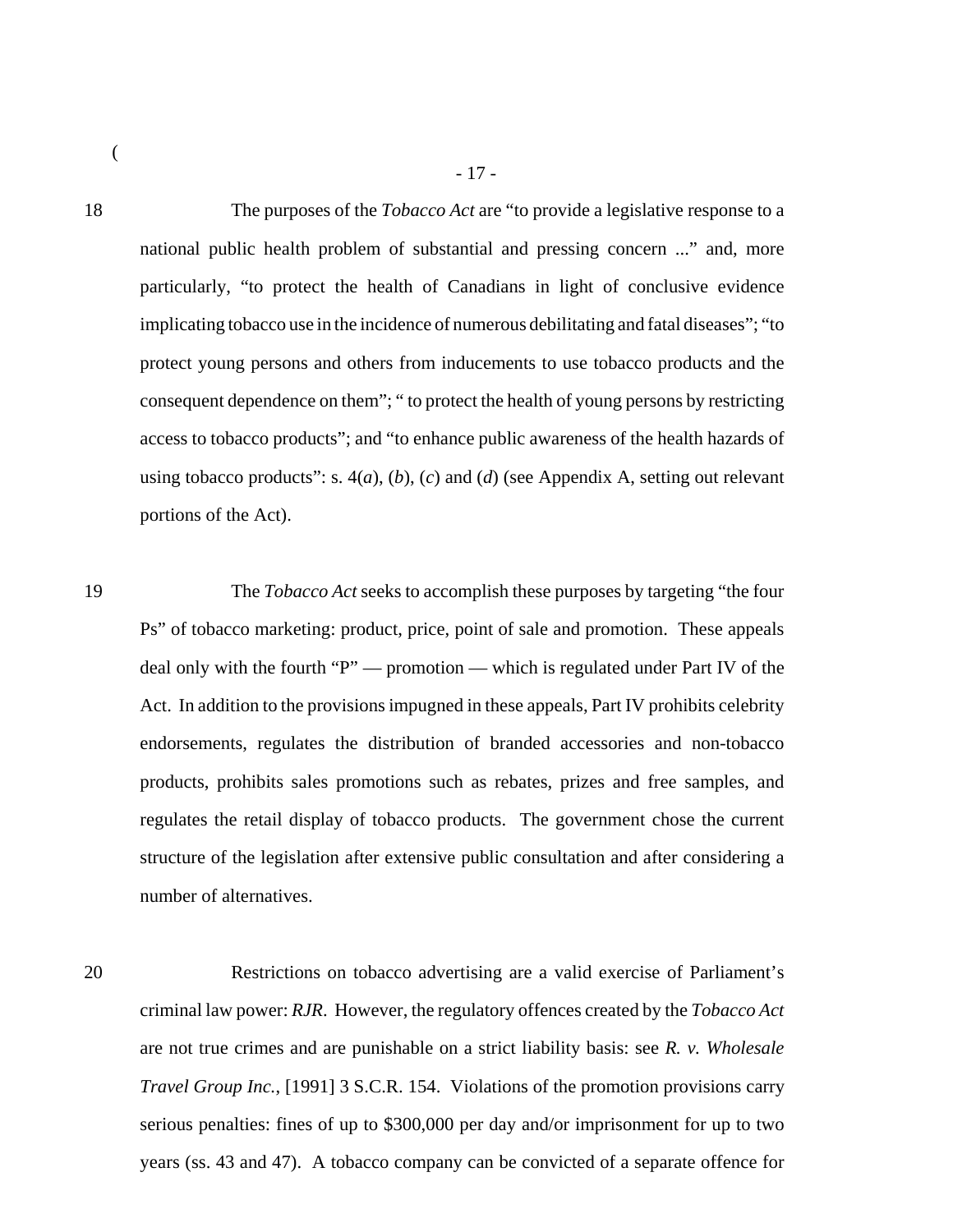each day the violation continues (s. 49). Directors and officers can be convicted for offences committed by corporations (s. 50).

21 The basic structure of the limitations on advertising and promotion, along with the manufacturers' objections to them, may be described as follows.

1. *Promotion*

22 The starting point is a general prohibition on promoting tobacco products, except as authorized by the Act or regulations:

> 19. No person shall promote a tobacco product or a tobacco productrelated brand element except as authorized by this Act or the regulations.

"Promotion" is defined in s. 18. The basic definition is broad:

**18.** (1) In this Part, "promotion" means a representation about a product or service by any means, whether directly or indirectly, including any communication of information about a product or service and its price and distribution, that is likely to influence and shape attitudes, beliefs and behaviours about the product or service.

23 Section 18(2) creates exceptions to this general prohibition. The first is an exception for representations of tobacco products in works of art or science, provided no consideration is given for the use or depiction in the work, production or performance: s.  $18(2)(a)$ . The second is an exception for "a report, commentary or opinion in respect of a tobacco product ...", provided no consideration is given by a manufacturer or retailer for a reference to a tobacco product: s. 18(2)(*b*). The third exception, which does not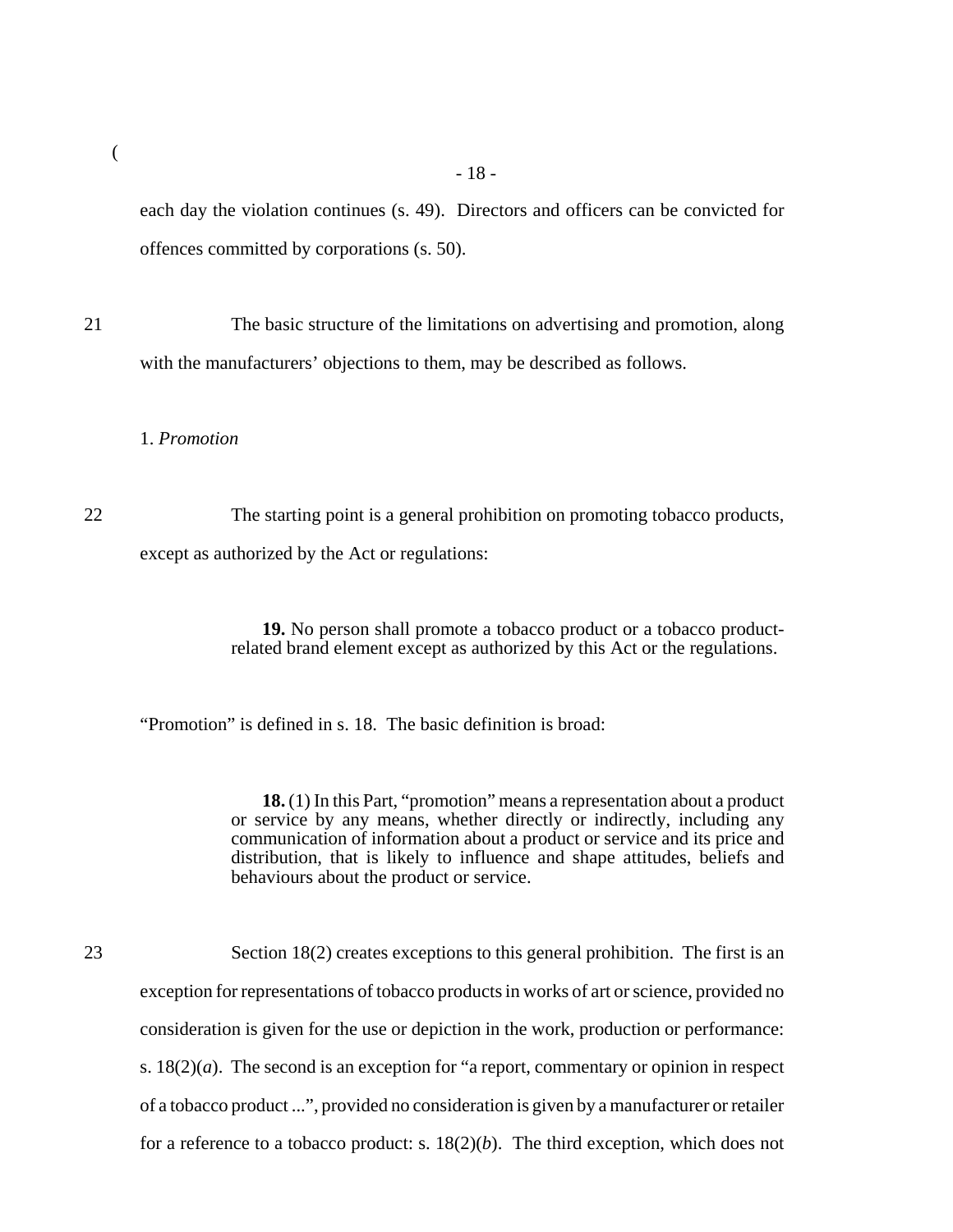concern us here, is for promotion within the tobacco industry: s.  $18(2)(c)$ . The manufacturers argue that the prohibition on depiction of tobacco products in scientific works if consideration is given prevents them from funding and publishing scientific research on tobacco products.

2. *Specific Prohibitions: False Promotion; Lifestyle Advertising; Advertising Appealing to Young Persons*

24 Having broadly prohibited promotion subject to the specific exceptions within s. 18(2) and other provisions of the Act or regulations, the legislation goes on to make a number of specific prohibitions.

25 The first is a broad blanket prohibition against false or deceptive promotion of tobacco products:

> **20.** No person shall promote a tobacco product by any means, including by means of the packaging, that are false, misleading or deceptive or that are likely to create an erroneous impression about the characteristics, health effects or health hazards of the tobacco product or its emissions.

The manufacturers argue that this prohibition is impermissibly vague and overbroad, because it forbids not only false or deceptive promotion (terms that have a recognized legal meaning), but goes on to prohibit anything "likely to create an erroneous impression about the characteristics" and health risks of tobacco products.

26 The legislation also prohibits testimonials and endorsements (s. 21), which the manufacturers do not challenge. Prohibitions affecting packaging and display (ss. 23, 24, 25 and 26) are similarly not challenged (with the exception of mandatory health warnings on packaging).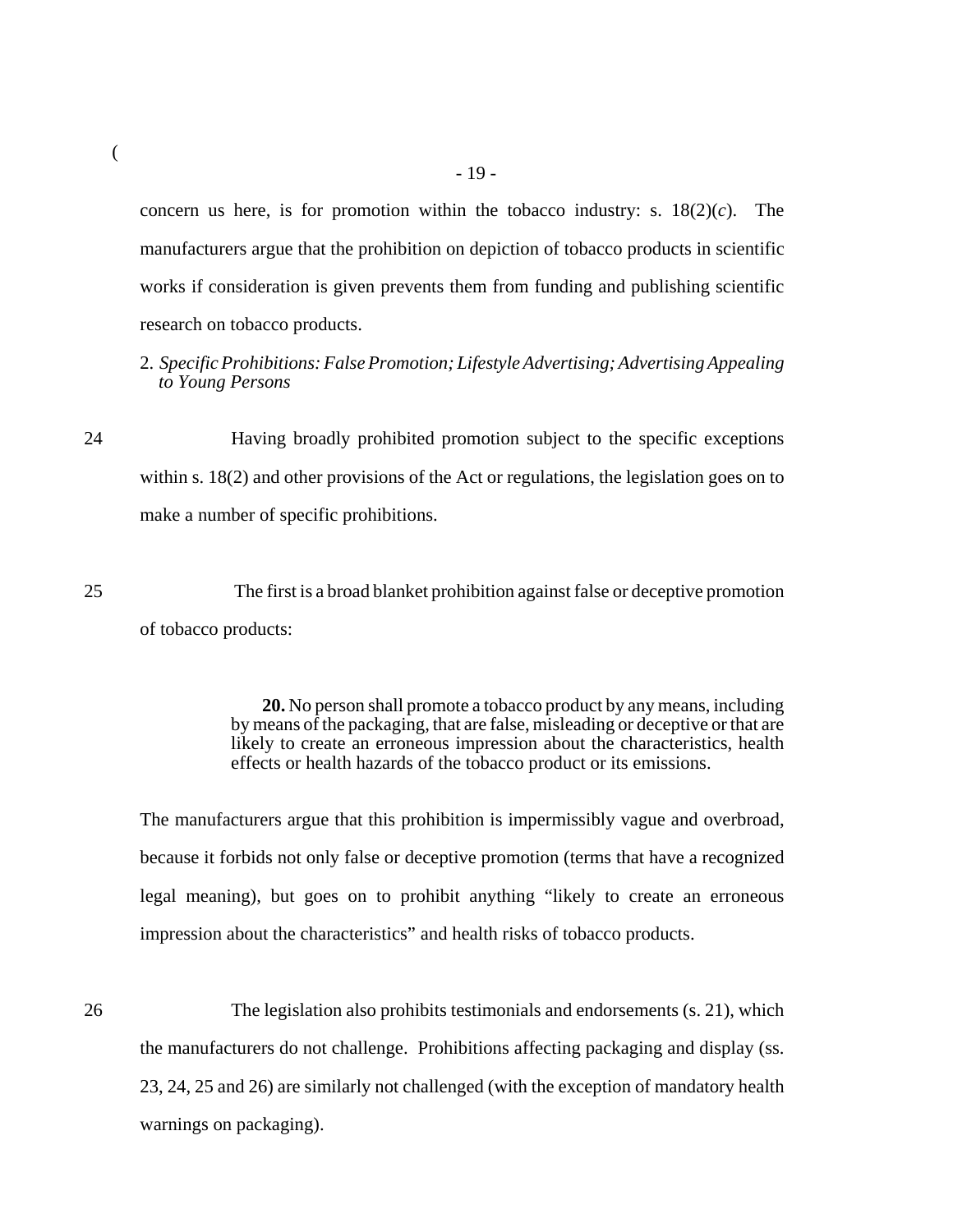27 In s. 22(1), the Act prohibits advertisements that depict "a tobacco product, its package or a brand element". However, in s. 22(2), it goes on to carve out an exception from this prohibition for information and brand-preference advertising in publications addressed and mailed to identified adults, in publications with an adult readership of not less than 85 percent, or in signs in places not frequented by young persons.

28 The effect of s. 22(2) is to allow information or brand-preference advertising of tobacco products in publications and venues where adults will constitute the principal audience. However, presumably because Parliament was concerned that such advertising could still reach young people (for example, because publications with an 85 percent adult readership may nevertheless be read by large numbers of young persons), or could cross the line into lifestyle advertising, it further qualified this already restricted form of advertising:

 **22**. ...

 (3) Subsection (2) does not apply to lifestyle advertising or advertising that could be construed on reasonable grounds to be appealing to young persons.

"Lifestyle advertising" is defined in s. 22(4) as "advertising that associates a product with, or evokes a positive or negative emotion about or image of, a way of life such as one that includes glamour, recreation, excitement, vitality, risk or daring". No definition is provided of what might be appealing to young persons. The manufacturers argue that the prohibitions on lifestyle advertising and advertising appealing to young persons are vague and overbroad, and thus unconstitutional.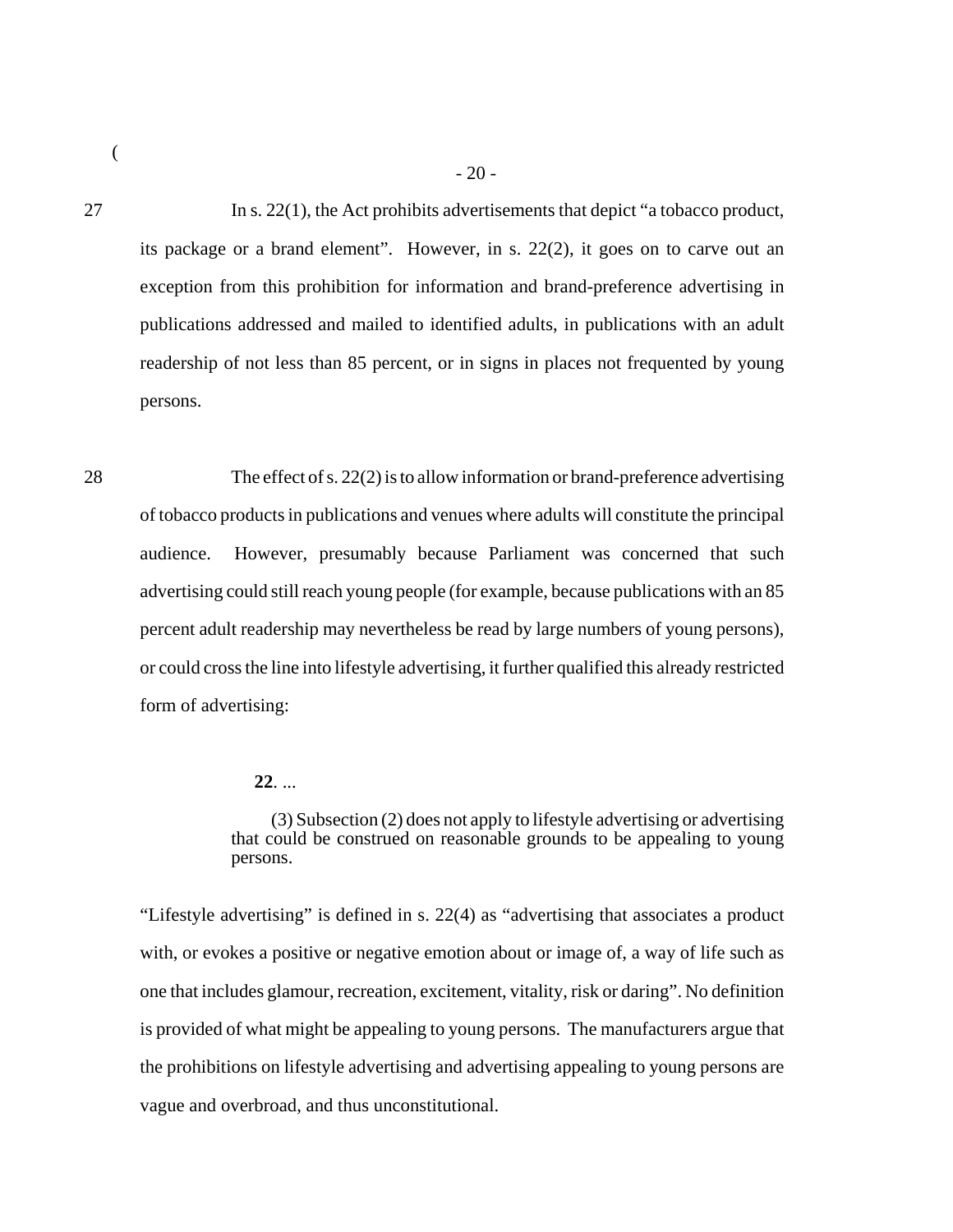29 The disputed phrases referring to lifestyle advertising and advertising appealing to young persons reappear in s. 27, which prevents the use of brand elements of tobacco products on non-tobacco products.

#### 3. *Sponsorships*

30 Section 24 of the *Tobacco Act* forbids the display of tobacco brand elements or manufacturers' names in any promotion "that is used, directly or indirectly, in the sponsorship of a person, entity, event, activity or permanent facility". Section 25 forbids display of brand elements or manufacturers' names on any "permanent facility", if this associates the element or name with a sports or cultural event or activity. The manufacturers challenge these prohibitions on sponsorships. They argue first that the general ban on promotion is not justified and, alternatively, that if it is, the specific ban on the use of corporate names, as distinguished from brand elements, is overbroad, and thus unconstitutional.

## 4. *Warnings on Packaging*

31 Finally, the new regulations (the *TPIR*, Appendix B) increase the required size of warning labels on packaging from 33 percent to 50 percent of the principal display surfaces  $(s. 5(2)(b))$ . The manufacturers object to the increase, arguing that the warnings infringe their freedom of expression and that the government has not shown the increase in size to be justified.

#### V. Analysis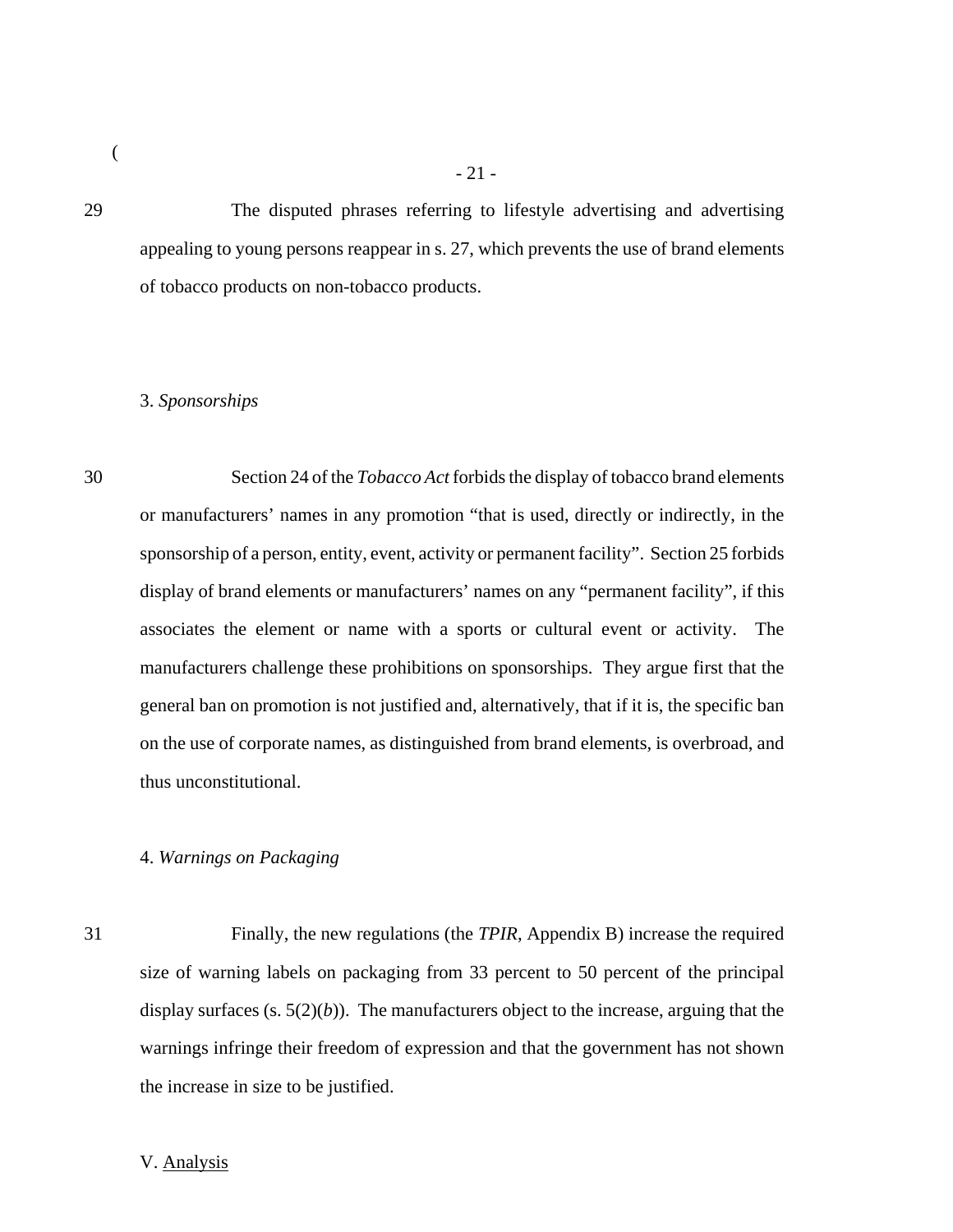32 Before turning to the challenged provisions in more detail, it may be helpful to discuss the main principles that guide the analysis of their constitutionality.

- 22 -

33 The manufacturers challenge the disputed provisions on the ground that they infringe or limit their right to freedom of expression under s. 2(*b*) of the *Charter*.The government concedes this infringement, except in the case of the increase in size of the warning labels, but says the limits on the right are justified under s. 1 of the *Charter*.

34 Section 2(*b*) of the *Charter* provides:

**2.** Everyone has the following fundamental freedoms: . . .

(*b*) freedom of thought, belief, opinion and expression, including freedom of the press and other media of communication.

When the *Charter* was adopted, the question arose of whether the free expression guarantee extended to commercial expression by corporations. This Court ruled that it did: *Irwin Toy Ltd. v. Quebec (Attorney General)*, [1989] 1 S.C.R. 927. The Court premised this conclusion on an examination of the values protected by the free expression guarantee: individual self-fulfilment, truth seeking and democratic participation. It concluded that, given the Court's previous pronouncements that *Charter* rights should be given a large and liberal interpretation, there was no sound reason for excluding commercial expression from the protection of s. 2(*b*). It noted that commercial speech may be useful in giving consumers information about products and providing a basis for consumer purchasing decisions: *Ford v. Quebec (Attorney General)*, [1988] 2 S.C.R. 712, at pp. 766-67.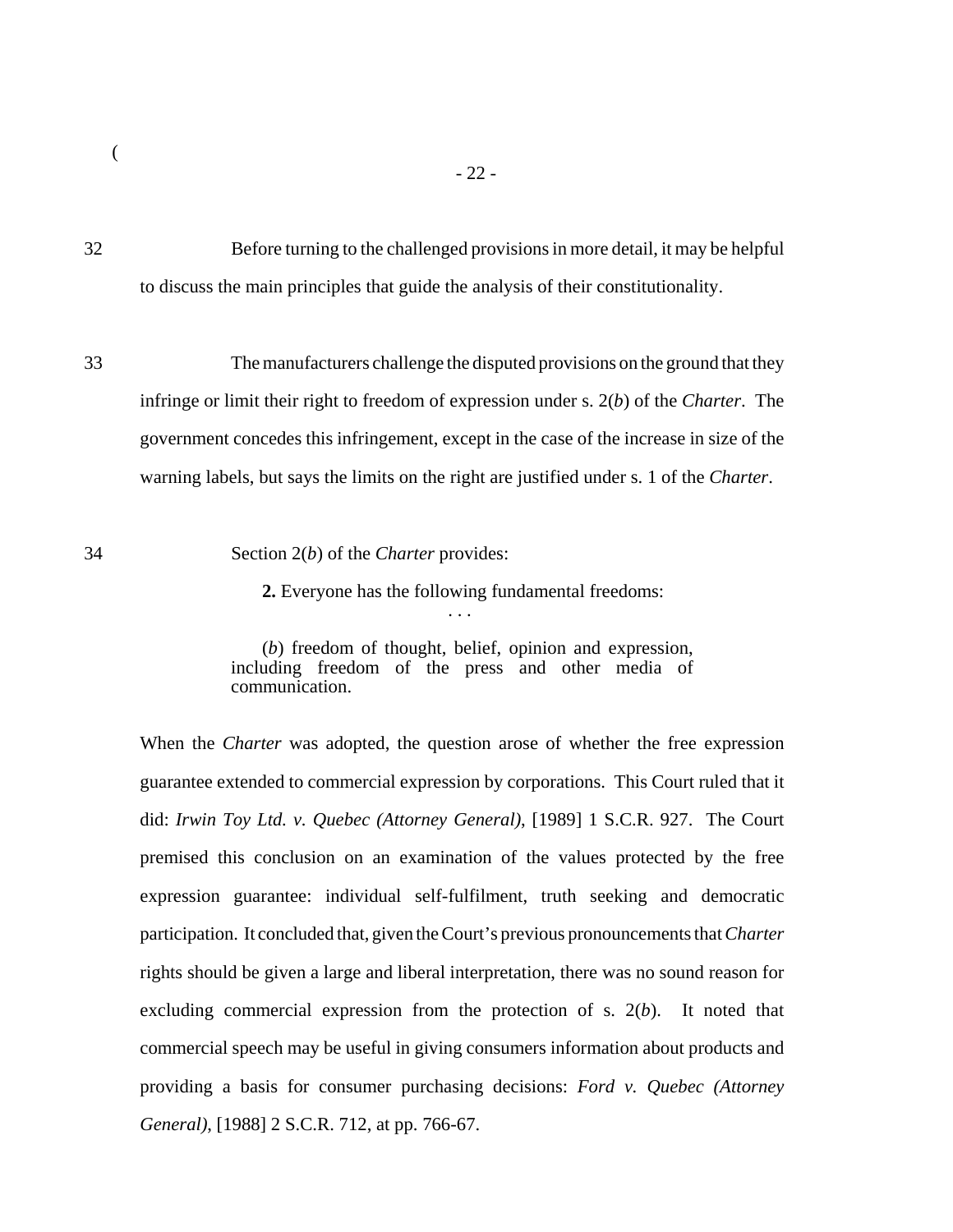35 The main issue with respect to the challenged provisions is whether the government has shown them to be "demonstrably justified in a free and democratic society" under s. 1 of the *Charter*, which provides:

- 23 -

**1.** The *Canadian Charter of Rights and Freedoms* guarantees the rights and freedoms set out in it subject only to such reasonable limits prescribed by law as can be demonstrably justified in a free and democratic society.

36 This engages what in law is known as the proportionality analysis. Most modern constitutions recognize that rights are not absolute and can be limited if this is necessary to achieve an important objective and if the limit is appropriately tailored, or proportionate. The concept of proportionality finds its roots in ancient and scholastic scholarship on the legitimate exercise of government power. Its modern articulations may be traced to the Supreme Court of Germany and the European Court of Human Rights, which were influenced by earlier German law: A. Barak, "Proportional Effect: The Israeli Experience" (2007), 57 *U.T.L.J.* 369, at pp. 370-371). This Court in *Oakes* set out a test of proportionality that mirrors the elements of this idea of proportionality — first, the law must serve an important purpose, and second, the means it uses to attain this purpose must be proportionate. Proportionality in turn involves rational connection between the means and the objective, minimal impairment and proportionality of effects. As Dickson C.J. stated in *Oakes*, at p. 139:

> There are, in my view, three important components of a proportionality test. First, the measures adopted must be carefully designed to achieve the objective in question. They must not be arbitrary, unfair or based on irrational considerations. In short, they must be rationally connected to the objective. Second, the means, even if rationally connected to the objective in this first sense, should impair "as little as possible" the right or freedom in question: *R. v. Big M Drug Mart Ltd.*, *supra*, at p. 352. Third, there must be a proportionality between the effects of the measures which are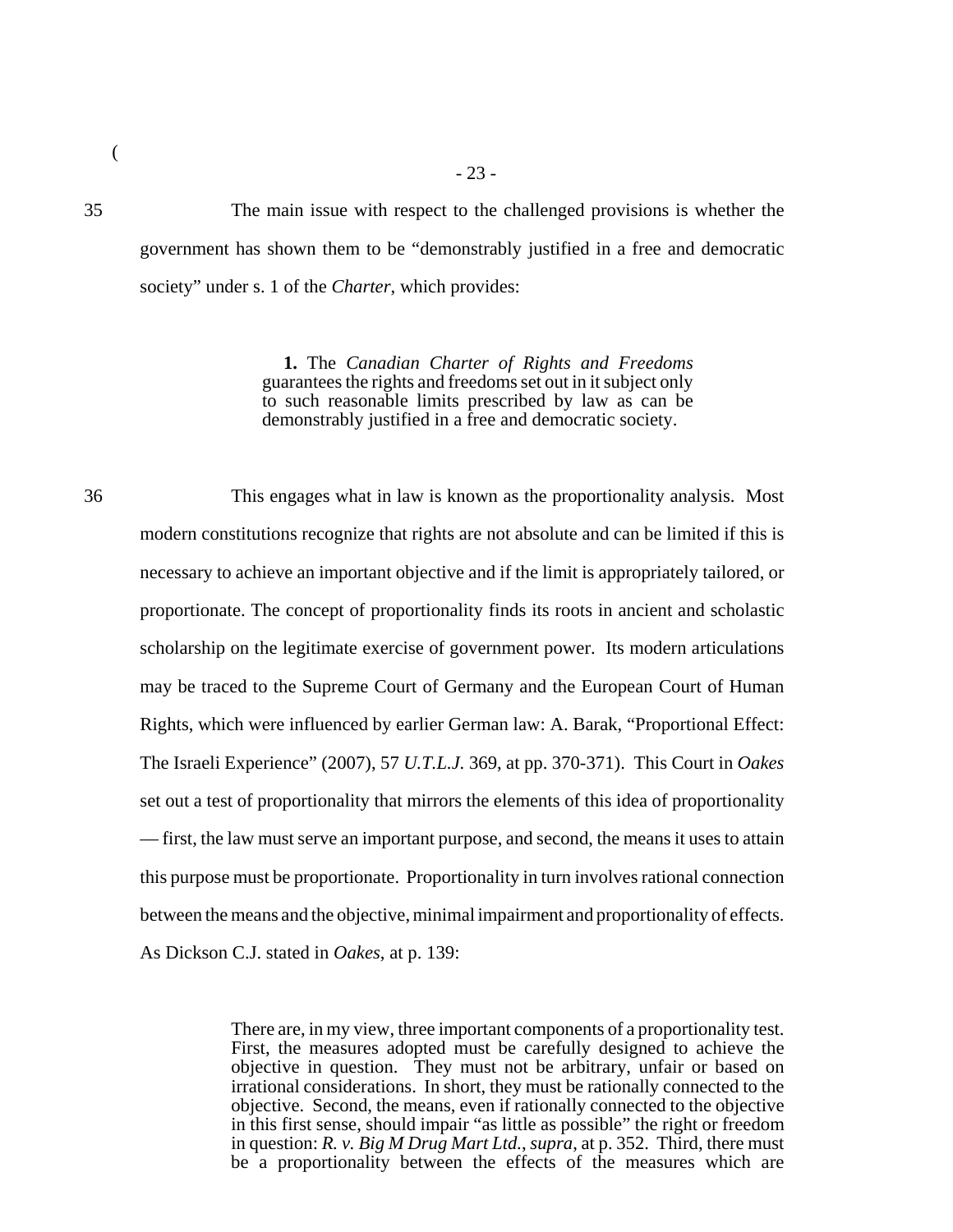# responsible for limiting the *Charter* right or freedom, and the objective which has been identified as of "sufficient importance". [Emphasis deleted.]

37 The broad objective of the limitations on freedom of expression at issue in this case is to deal with the public health problem posed by tobacco consumption by protecting Canadians against debilitating and fatal diseases associated with tobacco consumption. More particularly, the Act seeks to enhance public awareness of the health hazards of using tobacco products and to protect the health of young people by restricting access to tobacco products: s. 4. An objective will be deemed proper if it is for the realization of collective goals of fundamental importance: P. W. Hogg, *Constitutional Law of Canada*, (loose-leaf ed.), vol. 2 at p. 38-22; *Oakes*, at p. 136. In the words of *Oakes*, the objective must be "pressing and substantial".

38 As discussed in *RJR*, determining the objective of a statute for the purposes of the proportionality analysis may be difficult. Statutes may have different objectives, at different levels of abstraction. The broader and more expansive the objective, the harder it may be to show that the means adopted to promote it impair rights minimally. In this case, Parliament has stated its overall objective broadly: protecting the health of Canadians and responding to a national public health problem. No one disputes the importance of this objective. But Parliament has also stated its objectives more narrowly, linking the broader purpose to the objective of the particular provisions at issue, for example protecting young persons and others from inducements to use tobacco and enhancing public awareness of the health hazards of using tobacco. By defining its objective with such precision, Parliament has taken care not to overstate it or exaggerate its importance: *RJR*, at para. 144.

(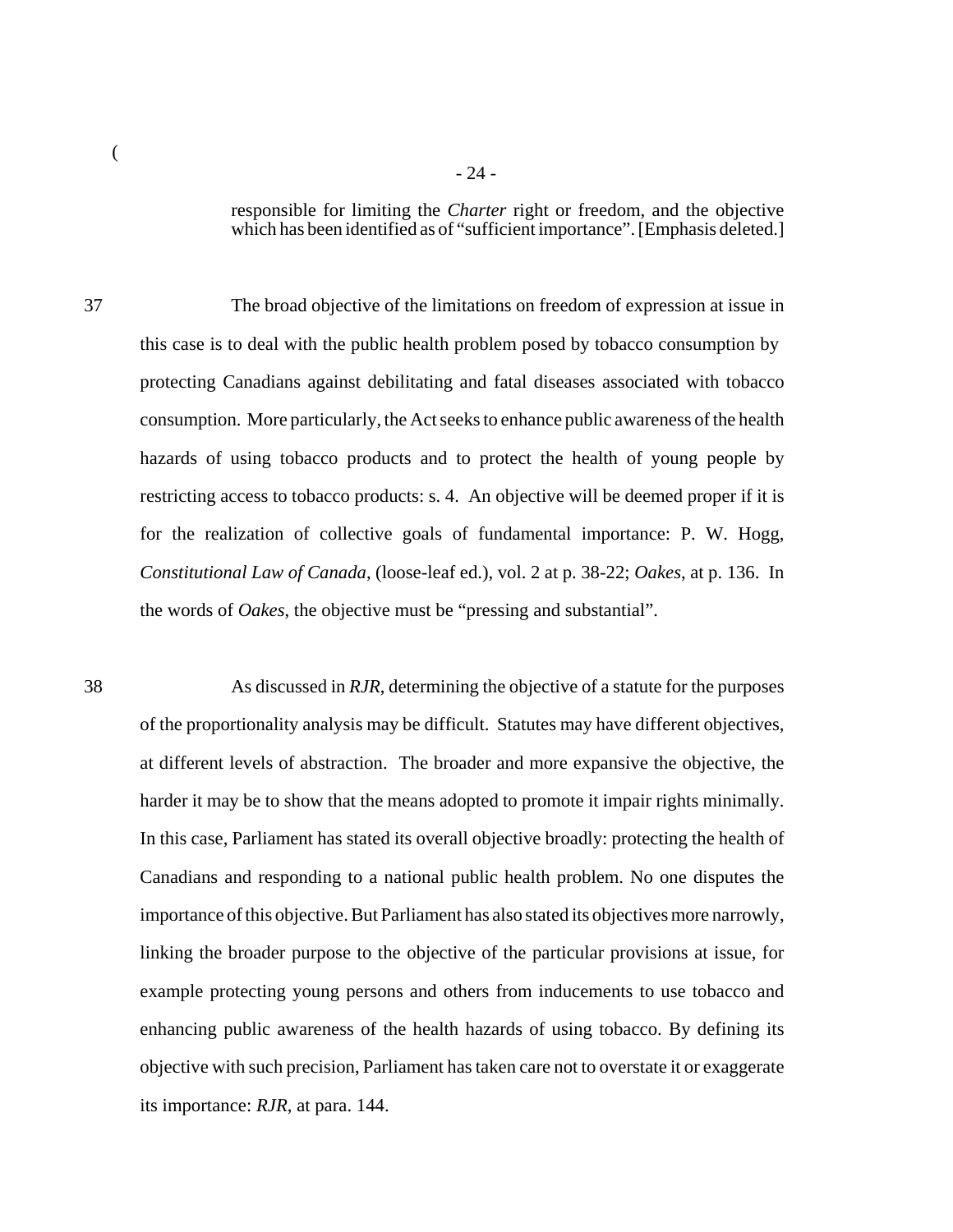- 25 -

39 This brings us to the other side of the proportionality analysis — the means by which Parliament has chosen to pursue its objective. Here those means involve a limitation on free expression which is protected by the Constitution. To pass muster, the means must be rationally connected to the objective, impair the right in a minimal, tailored fashion, and be proportionate or balanced in effect. Whether these requirements are met must be assessed in relation to the particular restriction imposed.

40 Few cases have foundered on the requirement of rational connection. That, however, does not mean that this step is unimportant. The government must establish that the means it has chosen are linked to the objective. At the very least, it must be possible to argue that the means may help to bring about the objective. This was a problem in *RJR*, where the trial judge found that while the government had completely banned commercial advertising, it had not established that pure information or brandpreference advertising was connected to an increase in consumption. In the current Act, Parliament sought to avoid this difficulty by permitting information and brandpreference advertising, subject to exceptions.

41 Deference may be appropriate in assessing whether the requirement of rational connection is made out. Effective answers to complex social problems, such as tobacco consumption, may not be simple or evident. There may be room for debate about what will work and what will not, and the outcome may not be scientifically measurable. Parliament's decision as to what means to adopt should be accorded considerable deference in such cases.

42 The means must not only be rationally connected to the objective; they must be shown to be "minimally impairing" of the right. The means must be carefully tailored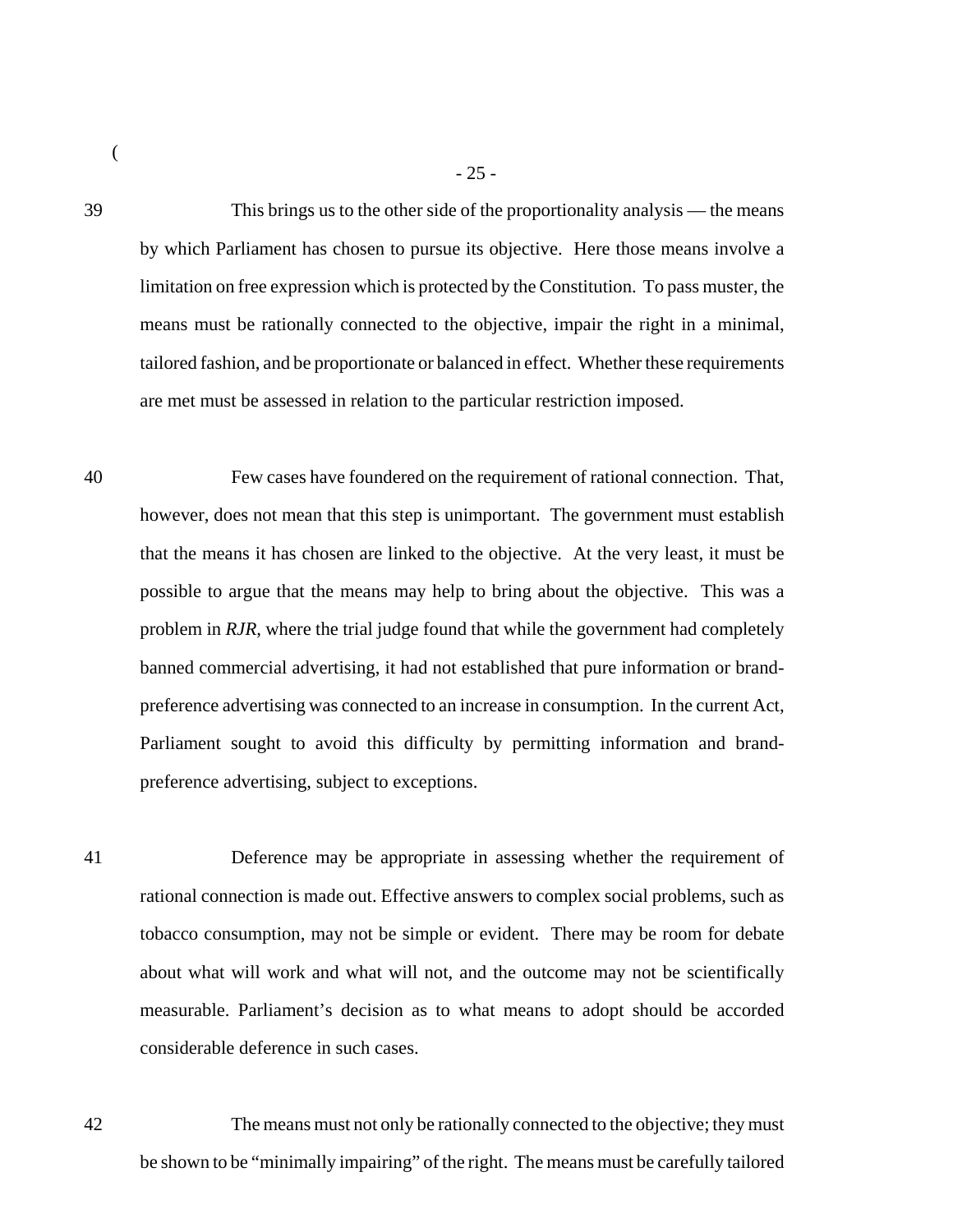to the objective. Parliament is entitled to pursue its objective, but in doing so, it must impair the rights of Canadians as little as possible.

43 Again, a certain measure of deference may be appropriate, where the problem Parliament is tackling is a complex social problem. There may be many ways to approach a particular problem, and no certainty as to which will be the most effective. It may, in the calm of the courtroom, be possible to imagine a solution that impairs the right at stake less than the solution Parliament has adopted. But one must also ask whether the alternative would be reasonably effective when weighed against the means chosen by Parliament. To complicate matters, a particular legislative regime may have a number of goals, and impairing a right minimally in the furtherance of one particular goal may inhibit achieving another goal. Crafting legislative solutions to complex problems is necessarily a complex task. It is a task that requires weighing and balancing. For this reason, this Court has held that on complex social issues, the minimal impairment requirement is met if Parliament has chosen one of several reasonable alternatives: *R. v. Edwards Books and Art Ltd.*, [1986] 2 S.C.R. 713; *Irwin Toy*.

44 The minimal impairment analysis in this case will also be coloured by the relationship between constitutional review and statutory interpretation. Before engaging in constitutional review, the law must be construed. This may have a critical effect at the stage of minimal impairment, where overbreadth is alleged. The process of interpretation may resolve ambiguity in favour of a more limited meaning. This may only be done in cases of real ambiguity in the statute. In cases of ambiguity, therefore, claims of overbreadth may be resolved by appropriate interpretation: *R. v. Sharpe*, [2001] 1 S.C.R. 45, 2001 SCC 2, at para. 32.

- 26 -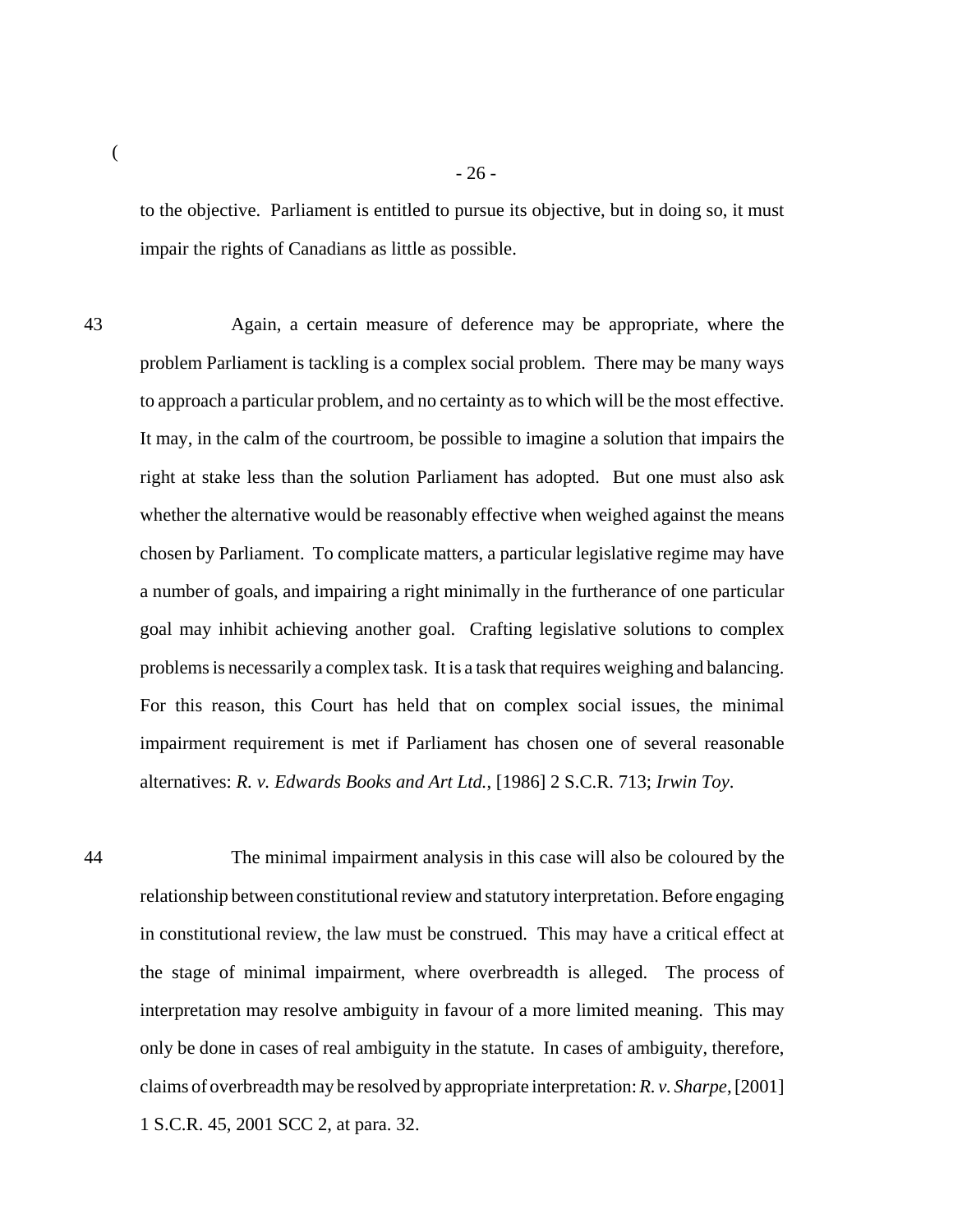45 The final question is whether there is proportionality between the *effects* of the measure that limits the right and the law's *objective*. This inquiry focuses on the practical impact of the law. What benefits will the measure yield in terms of the collective good sought to be achieved? How important is the limitation on the right? When one is weighed against the other, is the limitation justified?

- 27 -

- 46 Although cases are most often resolved on the issue of minimal impairment, the final inquiry into proportionality of effects is essential. It is the only place where the attainment of the objective may be weighed against the impact on the right. If rational connection and minimal impairment were to be met, and the analysis were to end there, the result might be to uphold a severe impairment on a right in the face of a less important objective.
- 47 As will be seen, this case, while argued mainly on the basis of minimal impairment, engages concerns relating to proportionality of effects. The potential benefits of decreasing tobacco use and discouraging young people from becoming addicted to it are high. On the other hand, a number of the deleterious effects on the right arguably fall at the low end of the spectrum of free expression. (The alleged ban on publication of scientific research is an exception.) When commercial expression is used, as alleged here, for the purposes of inducing people to engage in harmful and addictive behaviour, its value becomes tenuous.

48 Against this background, I turn more specifically to the challenged provisions of the legislative and regulatory scheme.

1. *Publication of Manufacturer-Sponsored Scientific Works*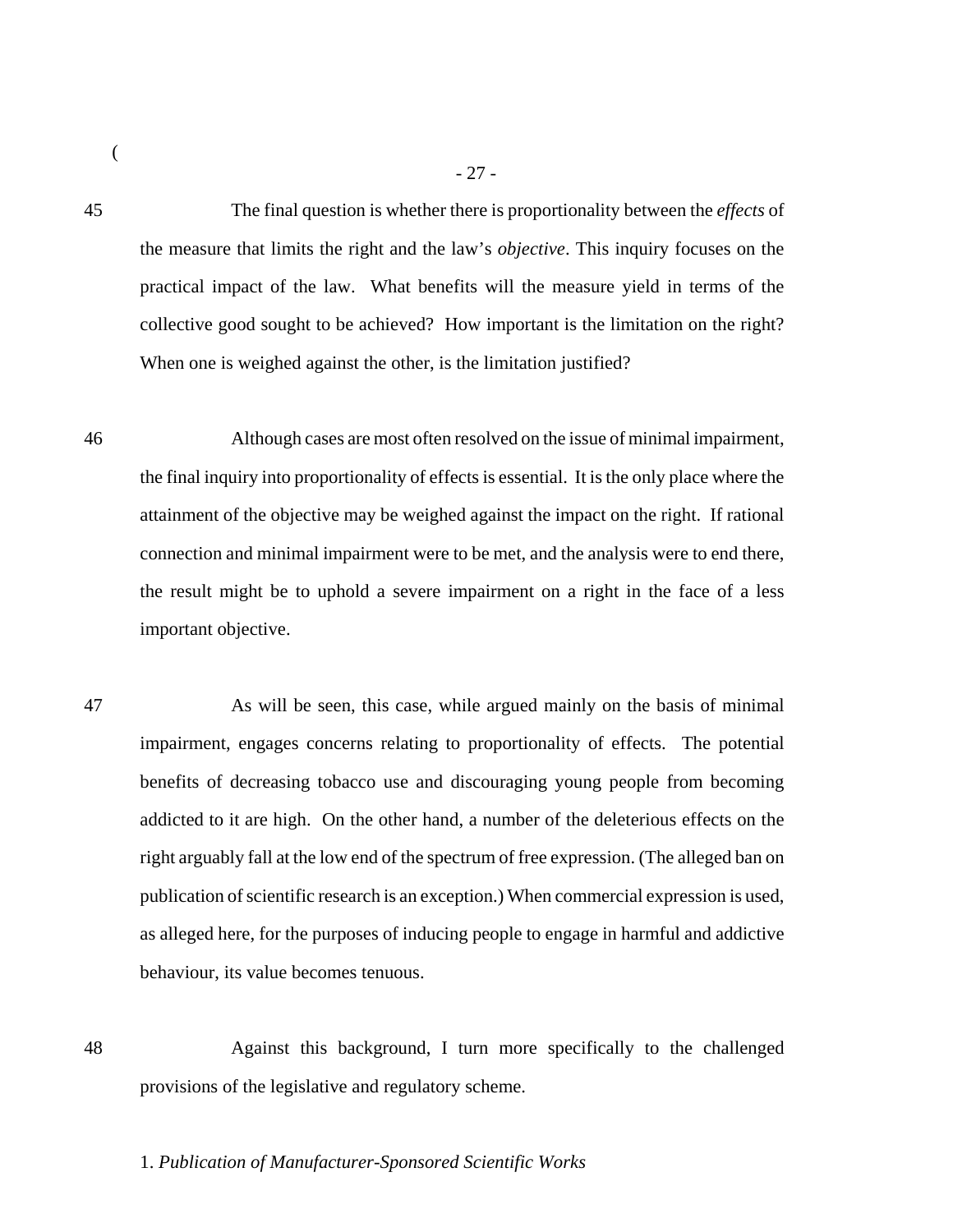49 As mentioned previously, s. 19 of the Act sets out a general ban on the promotion of tobacco products, subject to specific exceptions. Section 18(2) excludes some forms of promotion from this ban, including "literary, dramatic, musical, cinematographic, scientific, educational or artistic" works that "use or depict" tobacco products, so long as no consideration is given for the use or depiction of the tobacco product.

- 28 -

50 The manufacturers argue that this exception is not broad enough to exempt the publication of legitimate scientific research. If they sponsor research, they will be giving consideration for it. This bars them from publishing the results of legitimate scientific research. For example, research carried out by a tenured professor under a grant from a tobacco manufacturer, producing results that are favourable to (and hence "promoting") a tobacco product, could not, they claim, even be published in a peerreviewed journal.

51 The trial judge, Denis J., held that s. 18 is confined to commercial promotion and that this does not restrict legitimate scientific research. However, the Court of Appeal, *per* Beauregard J.A., held that the ss. 18 and 19 did impose a restriction on publication of scientific research, and went on to find them an unjustified intrusion on the right of free expression. To correct the situation, the Court of Appeal ordered that the exclusion from the exemption of works for which consideration is given, as applied to scientific works, should be read out of s. 18(2).

52 A ban on the publication of all sponsored scientific work, if that is what the Act requires, is difficult to justify. Even if it could be argued that such a ban meets the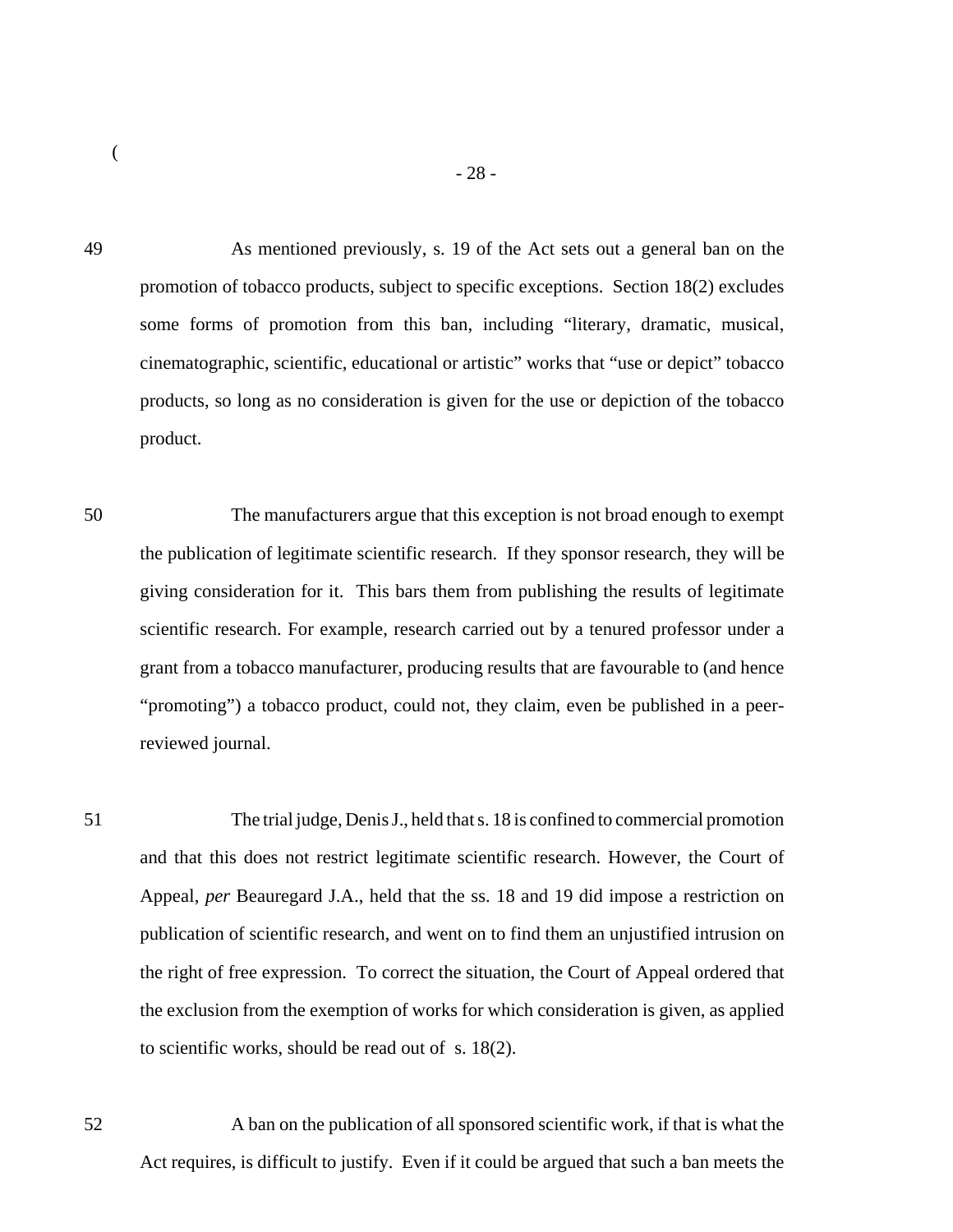rational connection test on the basis that sponsored research might produce results that could encourage tobacco consumption, such a ban would likely not minimally intrude on the right of free expression. The possibility of sponsoring scientific work on tobacco could, to be sure, be abused. For example, tobacco companies could pay for scientific studies that are deceptive or misleading, or the publication of which is aimed at teenagers. But these concerns, it might be argued, do not justify a wholesale ban on publishing scientific works; they can and should be specifically targeted. Nor, arguably, would a total ban on sponsored scientific works satisfy the requirement of proportionality of effects. The benefits of publishing legitimate scientific research are likely to outweigh any detriment to Parliament's goals. The expressive activity of publishing scientific research is valuable, and prohibitions on it have an impact on the right to free expression in a serious manner. By contrast, the beneficial effect of the ban could be tenuous. However it is viewed, the manufacturers assert, the ban unjustifiably restricts their right of freedom of expression. Potentially valuable expression is restricted, to no good or proportionate end.

53 The question remains, however: do the provisions, properly interpreted, impose a total ban on sponsored scientific research? In my view, the answer to this question is no. Properly construed, ss. 18 and 19 permit the publication of legitimate scientific works sponsored by the tobacco manufacturers.

54 I begin with the proposition that these sections, as applied to scientific works, are ambiguous. It is not clear, on the face of the words, what Parliament intended. Section 18 is oddly drafted. Read literally, s.  $18(2)(a)$ , in combination with the definition in s. 18(1) and the prohibition in s. 19, would effect a broad ban on scientific works. Such a reading seems misplaced. It fits neither the scheme of ss. 18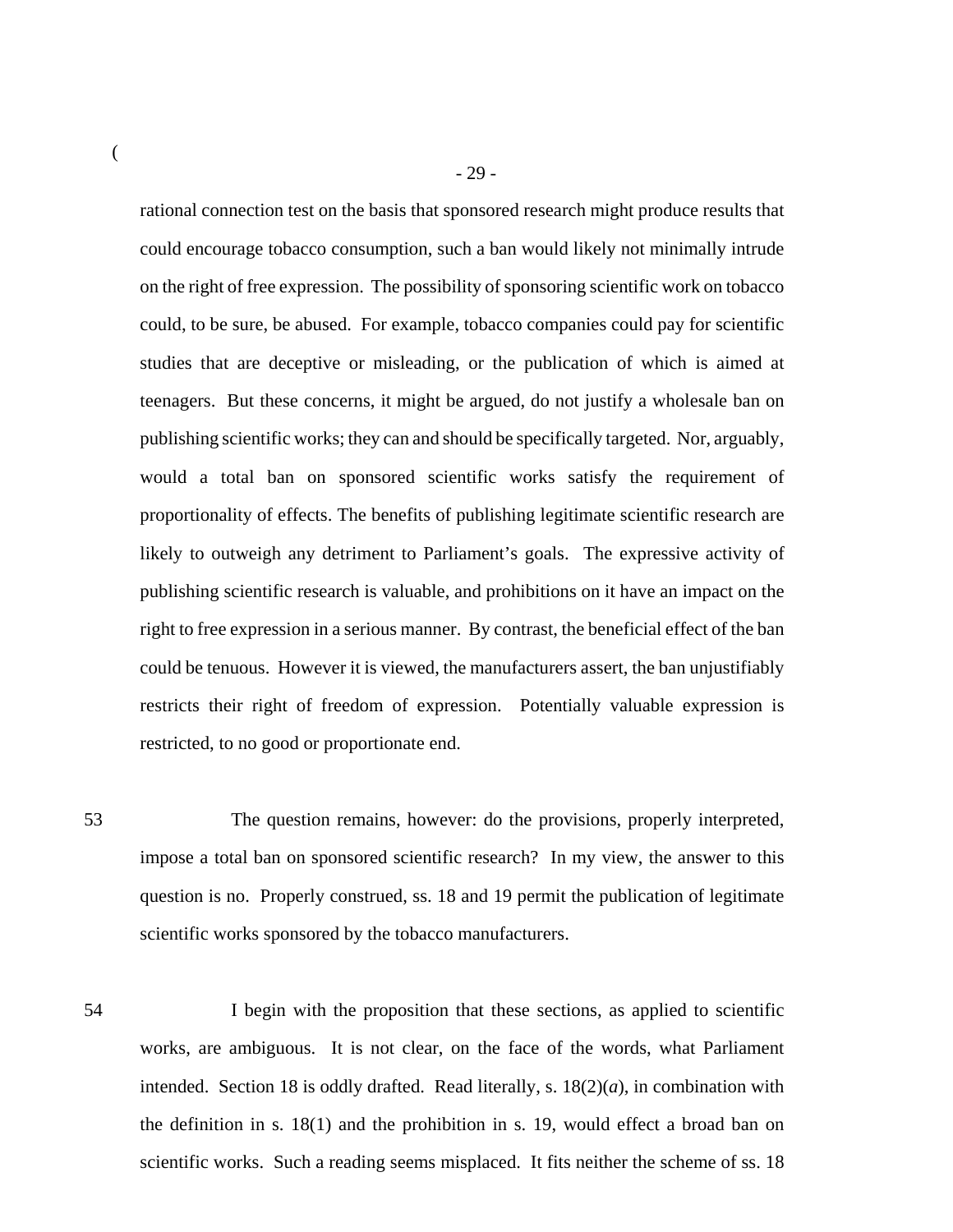and 19 nor Parliament's goals. The primary object of s. 18 is "product placement" directed at consumers, such as the practice of a tobacco manufacturer paying a studio to have its brand of cigarettes appear in a film. Although the Attorney General claims that the same concerns about "product placement" arise in regard to scientific works, it is hard to see why this would lead to a ban on all legitimate, funded scientific work.

55 Confronted with a statutory provision that, read literally, seems to make no sense, the court should ask whether the section can be interpreted in a manner that fits the context and achieves a rational result. This flows from the modern approach to statutory interpretation, as expressed by Driedger in a passage often quoted by this Court:

> Today there is only one principle or approach, namely, the words of an Act are to be read in their entire context and in their grammatical and ordinary sense harmoniously with the scheme of the Act, the object of the Act, and the intention of Parliament.

> (*Sharpe*, at para. 33, quoting E. A. Driedger, *Construction of Statutes* (2nd ed. 1983), at p. 87)

56 The Attorney General of Canada urges a purposive interpretation of s. 18 that confines "promotion" to commercial promotion. This was the approach of the trial judge, Denis J., who held that only commercial promotion targeting consumers was caught by s. 18 (at para. 341). Read in this way, ss. 18 and 19 do not prohibit the publication of legitimate scientific research, because it is neither commercial nor aimed at consumers. On the other hand, a manufacturer would be prohibited from paying for a particular brand to be included in a commercial scientific work directed at consumers. Such a limit on free expression would, however, be saved under s. 1 of the *Charter*; rational connection, minimal impairment and proportionality of effects would be clearly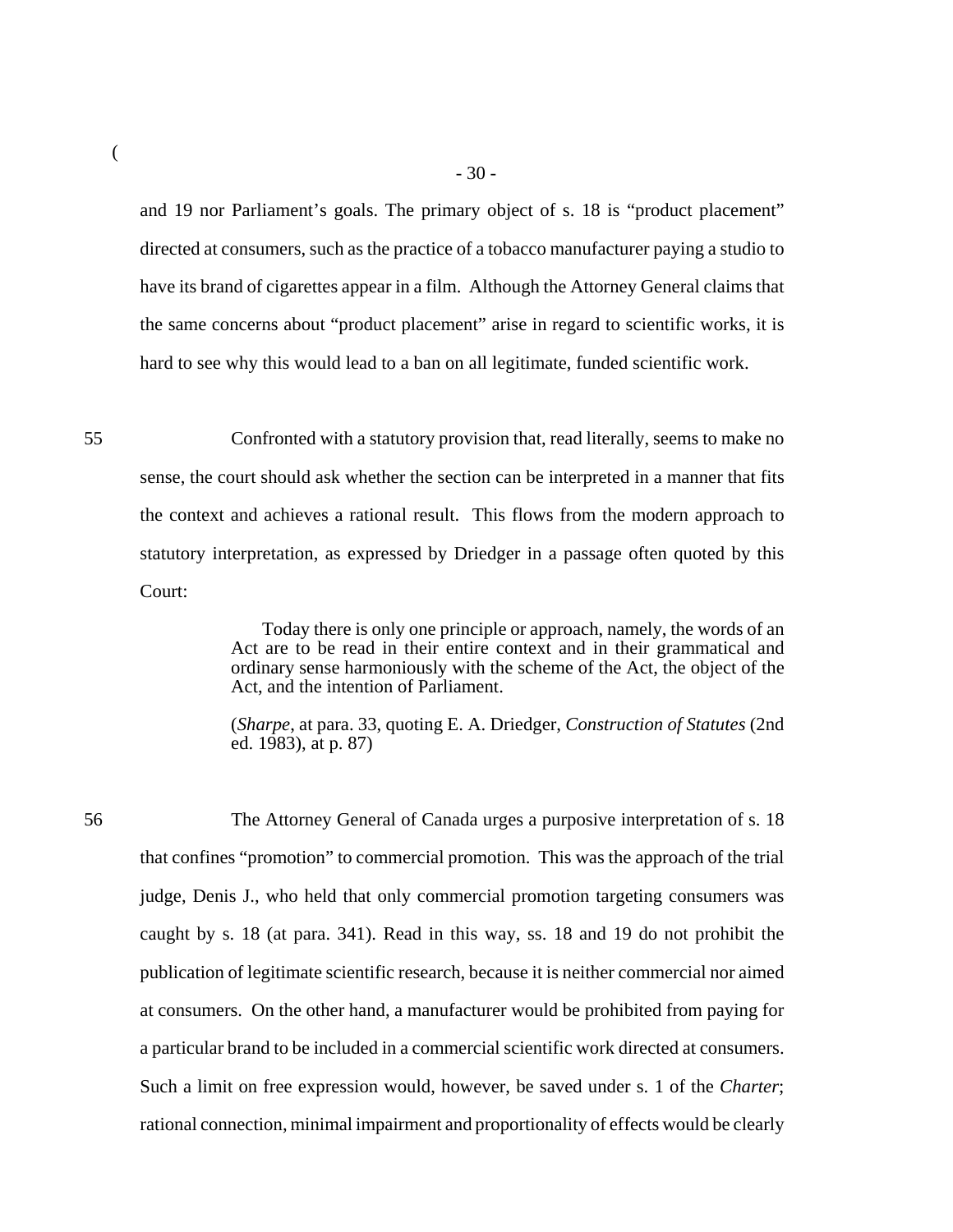established. This interpretation brings the reference to "scientific work" in s. 18(2)(*a*) into harmony with the purpose and wording of s. 18 as a whole.

57 I conclude that "promotion" in s. 18 should be read as meaning commercial promotion directly or indirectly targeted at consumers.

# 2. *False Promotion*

58 Section 20 bans "false, misleading or deceptive" promotion, as well as promotion "likely to create an erroneous impression about the characteristics, health effects or health hazards of the tobacco product or its emissions".

59 The trial judge upheld this provision, on the basis that it did not violate the s. 2(*b*) guarantee of freedom of expression. The Court of Appeal, *per* Beauregard J.A., held that the words "likely to create an erroneous impression" were vague and overbroad and thus could not be justified as a reasonable limit on free expression under s. 1. The court ordered the offending phrase struck from s. 20.

60 Section 20 clearly infringes the guarantee of freedom of expression. The *Charter* is content-neutral and protects the expression of both truths and falsehoods. Consequently, the regulation of falsehoods must be justified under s. 1 of the *Charter*. See *R. v. Zundel*, [1992] 2 S.C.R. 731; *R. v. Lucas*, [1998] 1 S.C.R. 439.

61 The s. 1 inquiry into the justification of the ban imposed by s. 20 of the Act must be set in the factual context of a long history of misleading and deceptive advertising by the tobacco industry. The creative ability of the manufacturers to send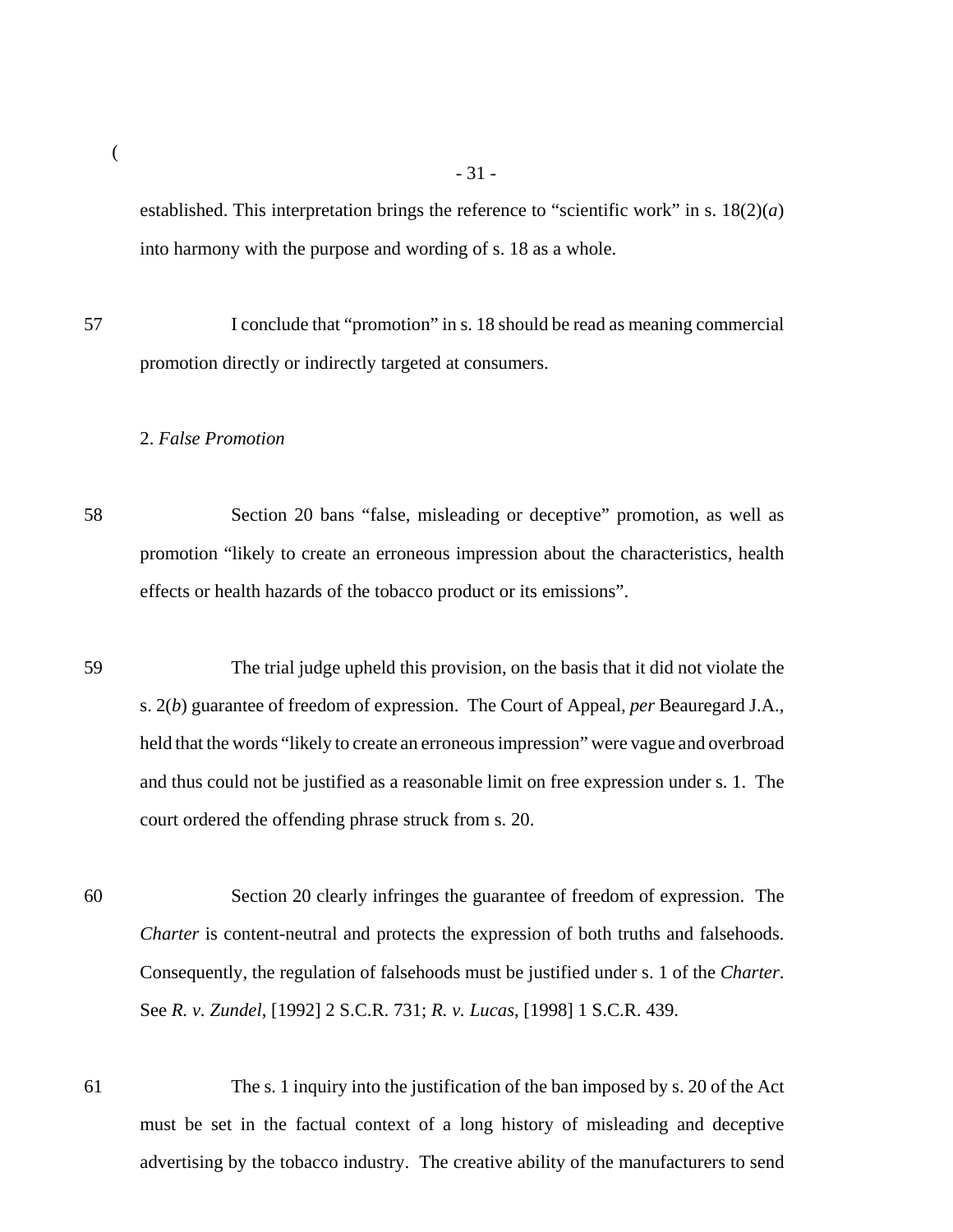positive messages about a product widely known to be noxious is impressive. In recent years, for example, manufacturers have used labels such as "additive free" and "100% Canadian tobacco" to convey the impression that their product is wholesome and healthful. Technically, the labels may be true. But their intent and effect is to falsely lull consumers into believing, as they ask for the package behind the counter, that the product they will consume will not harm them, or at any rate will harm them less than would other tobacco products, despite evidence demonstrating that products bearing these labels are in fact no safer than other tobacco products. The wording chosen by Parliament in s. 20 and its justification must be evaluated with this context in mind. Parliament's concern was to combat misleading false inferences about product safety and to promote informed, enlightened consumer choice.

62 The specific objection is to the phrase "or that are likely to create an erroneous impression" in s. 20. The manufacturers argue that this phrase is overbroad and vague, and introduces subjective considerations. How, they ask, can they predict what is "likely to create an erroneous impression"? The words false, misleading or deceptive, used as legal terms, generally refer to objectively ascertainable facts. If "likely to create an erroneous impression" adds something to "false, misleading or deceptive", as presumably was Parliament's intent, what is it?

63 The answer is that the phrase "likely to create an erroneous impression" is directed at promotion that, while not literally false, misleading or deceptive in the traditional legal sense, conveys an erroneous impression about the effects of the tobacco product, in the sense of leading consumers to infer things that are not true. It represents an attempt to cover the grey area between demonstrable falsity and invitation to false inference that tobacco manufacturers have successfully exploited in the past.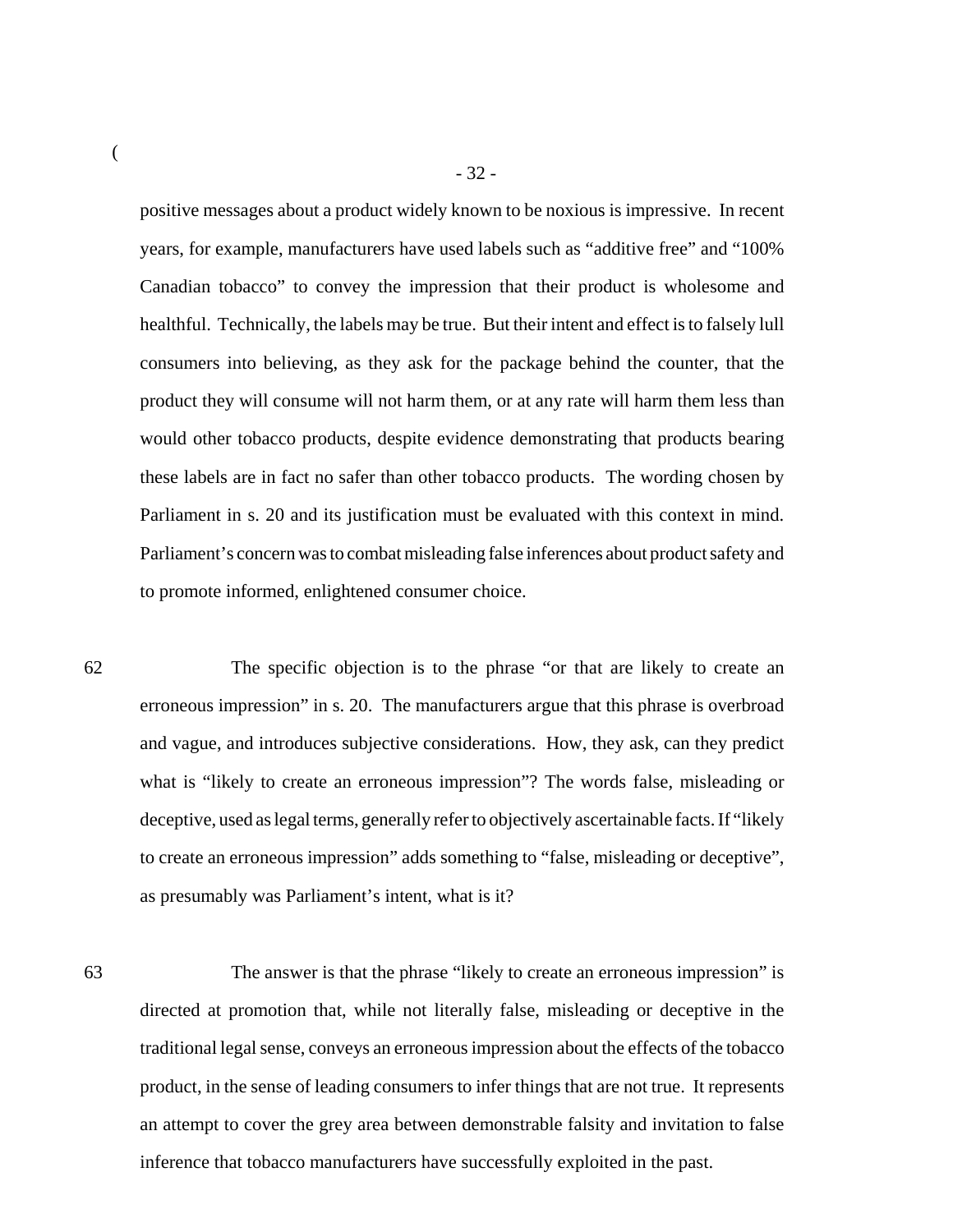64 The industry practice of promoting tobacco consumption by inducing consumers to draw false inferences about the safety of the products is widespread. This suggests that it is viewed by the industry as effective. Parliament has responded by banning promotion that is "likely to create an erroneous impression". This constitutes a limit on free expression. The only question is whether the limit is justified under s. 1 of the *Charter*.

- 33 -

65 Parliament's objective of combating the promotion of tobacco products by half-truths and by invitation to false inference constitutes a pressing and substantial objective, capable of justifying limits on the right of free expression. Prohibiting such forms of promotion is rationally connected to Parliament's public health and consumer protection purposes.

66 The impugned phrase does not impair the right of free expression more than is necessary to achieve the objective. The words false, misleading or deceptive do not do the work assigned to the additional phrase, "likely to create an erroneous impression". Nor is it easy to find narrower words that would accomplish that task. The exact wording of the impugned phrase appears in the English version of Art.  $11(1)(a)$  and 13(4)(a) of the *WHO Framework Convention on Tobacco Control*. The French version uses almost identical wording. The Convention mandates the use of such language in parties' national law, subject to the application of domestic constitutional principles. At least three other Canadian statutes use similar wording: the *Food and Drugs Act*, R.S.C. 1985, c. F-27, s. 5(1); the *Radiation Emitting Devices Act*, R.S.C. 1985, c. R-1, s. 5(1); the *Animal Pedigree Act*, R.S.C. 1985, c. 8 (4th Supp.), s. 64. These examples lend weight to the conclusion that the ban on promotion "likely to create an erroneous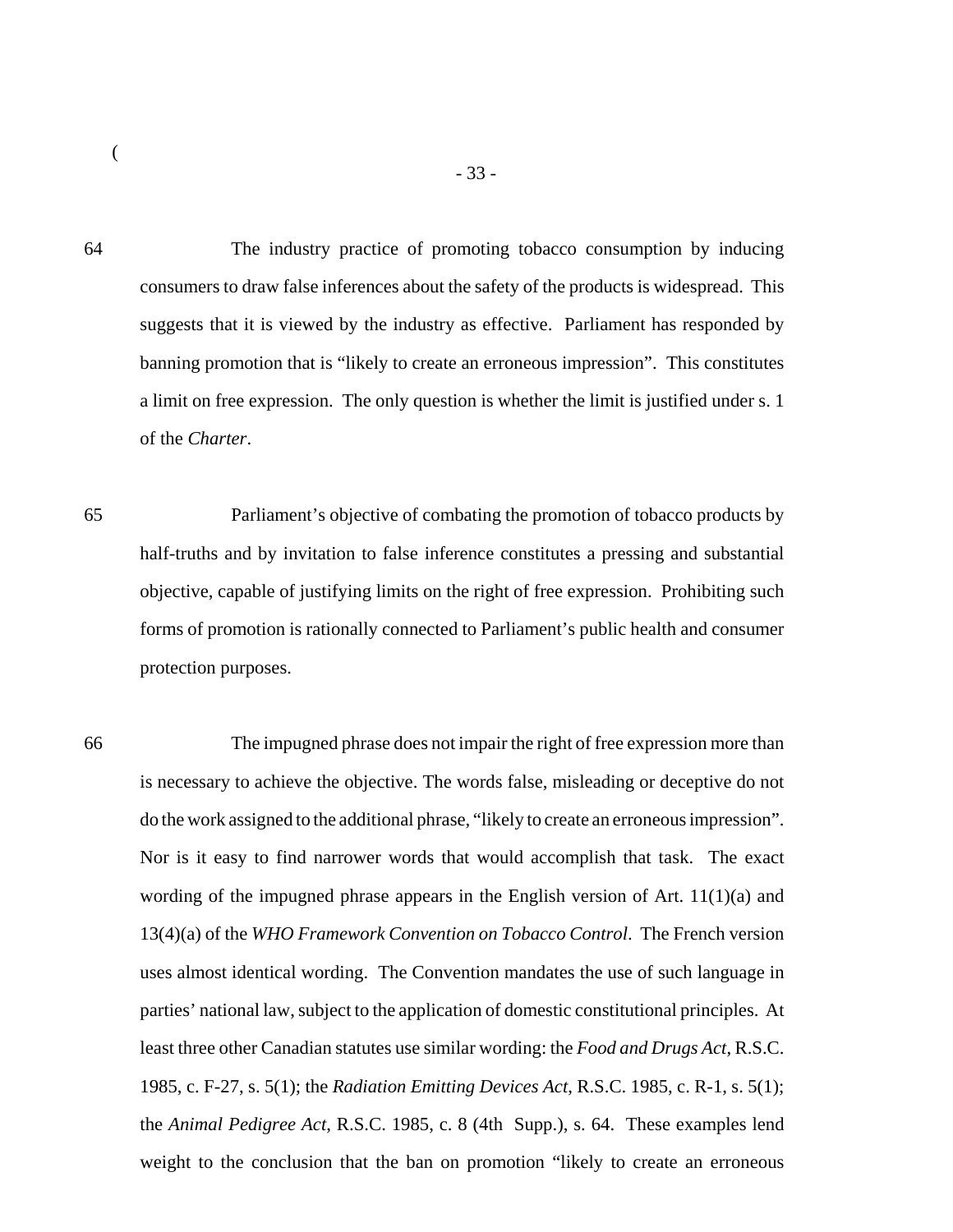impression" is not overbroad or vague, but on the contrary, falls within a range of reasonable alternatives.

67 I would reject the manufacturers' claim that the French wording "*susceptible de créer une fausse impression*" is significantly broader than the English "likely to create an erroneous impression". "*Susceptible*" is not equivalent to the English "susceptible"; it is often used as the equivalent of "likely", including in the *WHO* Convention. When the English and French versions of the statute are considered together, the meaning is clear.

68 Finally, the impugned phrase meets the requirement of proportionality of effects. On the one hand, the objective is of great importance, nothing less than a matter of life or death for millions of people who could be affected, and the evidence shows that banning advertising by half-truths and by invitation to false inference may help reduce smoking. The reliance of tobacco manufacturers on this type of advertising attests to this. On the other hand, the expression at stake is of low value — the right to invite consumers to draw an erroneous inference as to the healthfulness of a product that, on the evidence, will almost certainly harm them. On balance, the effect of the ban is proportional.

69 I conclude that the ban on false promotion, and particularly on promotion "likely to create an erroneous impression", is justified under s. 1 of the *Charter* as a reasonable limit on free expression and that s. 20 of the *Tobacco Act* is constitutional.

3. *Advertising and Promotion Appealing to Young Persons*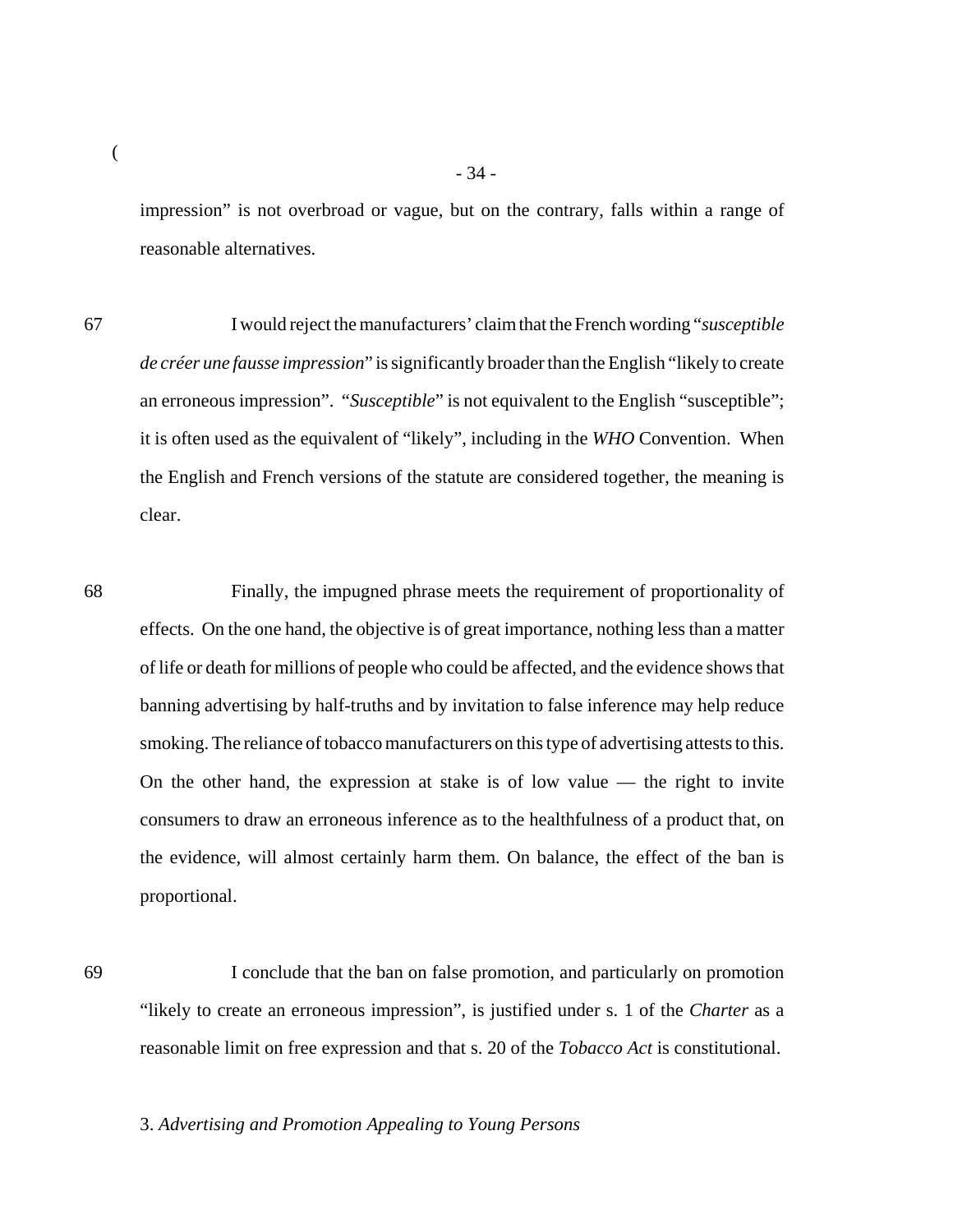young persons": s. 22(3).

70 The *Tobacco Act* uses three particular means of protecting young persons from tobacco advertising and promotion. The first consists of the placement restrictions, found in s. 22(2). The second is a ban on advertising that "could be construed on reasonable grounds to be appealing to young persons", found in s. 22(3). The third is a ban on the use of tobacco brand elements on non-tobacco products that are "associated with young persons or could be construed on reasonable grounds to be appealing to young persons": s. 27(*a*). The manufacturers challenge the second of these measures, the ban on advertising that "could be construed on reasonable grounds to be appealing to

71 The structure of the scheme at issue, broadly put, is this. As mentioned previously, s. 22(2) permits information and brand-preference advertising in certain media and certain locations. Brand-preference advertising is broadly defined as "advertising that promotes a tobacco product by means of its brand characteristics". Brand characteristics arguably may include elements that are directed at young persons. To remove these elements, s. 22(3) of the Act claws them back. The result is to ban this type of advertising.

72 There is no doubt that this ban limits free expression and thus infringes s. 2(*b*) of the *Charter*.The only question is whether the ban is justified under s. 1 of the *Charter*. I conclude that it is.

73 Once again, the analysis must begin by interpreting s. 22(3). Again, the question is what Parliament intended the section to mean. In this case, the task of interpretation is challenging. The language used, whether in English or in French, is not

- 35 -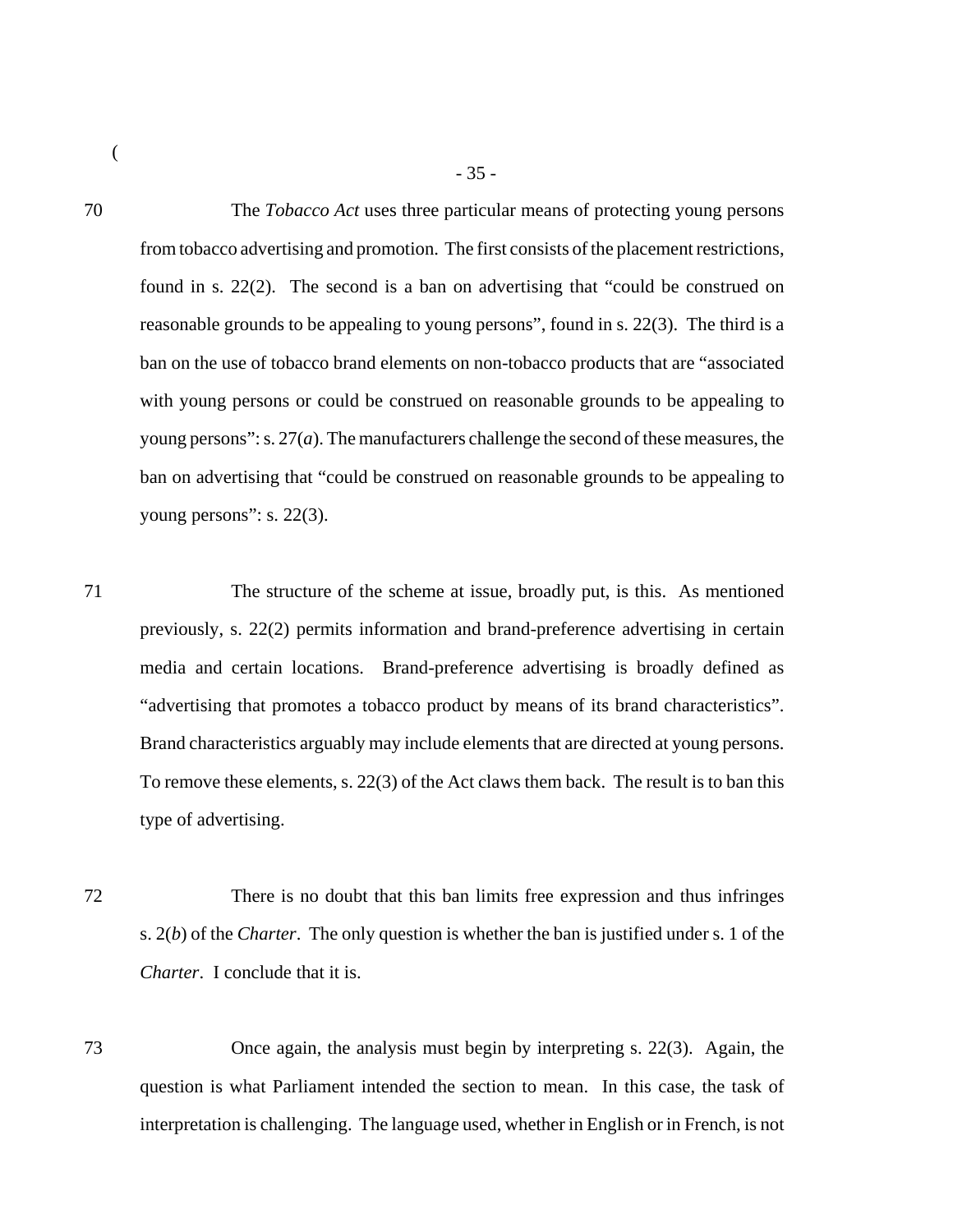without difficulty. To complicate matters, the two versions can be read as imparting different nuances.

- 36 -

74 The courts below struggled with these difficulties. The trial judge, Denis J., began by rejecting the tobacco industry's evidence that tobacco advertising does not target youth, and is directed only at brand-switching among adults. He found that much of the industry's advertising is in fact aimed at youth, and that persuading teenagers to take up smoking was a calculated and deliberate industry advertising strategy. He went on to hold that the phrases "reasonable grounds", "could be" and "appealing to young persons" are well understood and sufficient to allow a judge in a particular case to decide if a violation had been made out.

75 The Court of Appeal divided on the constitutionality of the provision. The majority (Brossard and Rayle JJ.A.) upheld it. Like the trial judge, they took the test to be whether the words are capable of interpretation by a tribunal. They held that they were. They emphasized that on this matter, a great deal of deference must be accorded to Parliament's choice. Parliament, in their view, has the right to be draconian when it comes to children and youth. The offence, they noted, is not criminal but regulatory. The ban is aimed at protecting a vulnerable group. When the importance of the objective is compared with the lack of value of the expression constrained, there can be no doubt that it is proportionate, in their view. The courts, in these circumstances, must defer to Parliament.

76 Beauregard J.A. dissented. In his view, the provision is overbroad. It is not enough that a judge be able to apply the section; in addition, it must permit the tobacco manufacturers to know what is allowed and what is not allowed. It must be possible to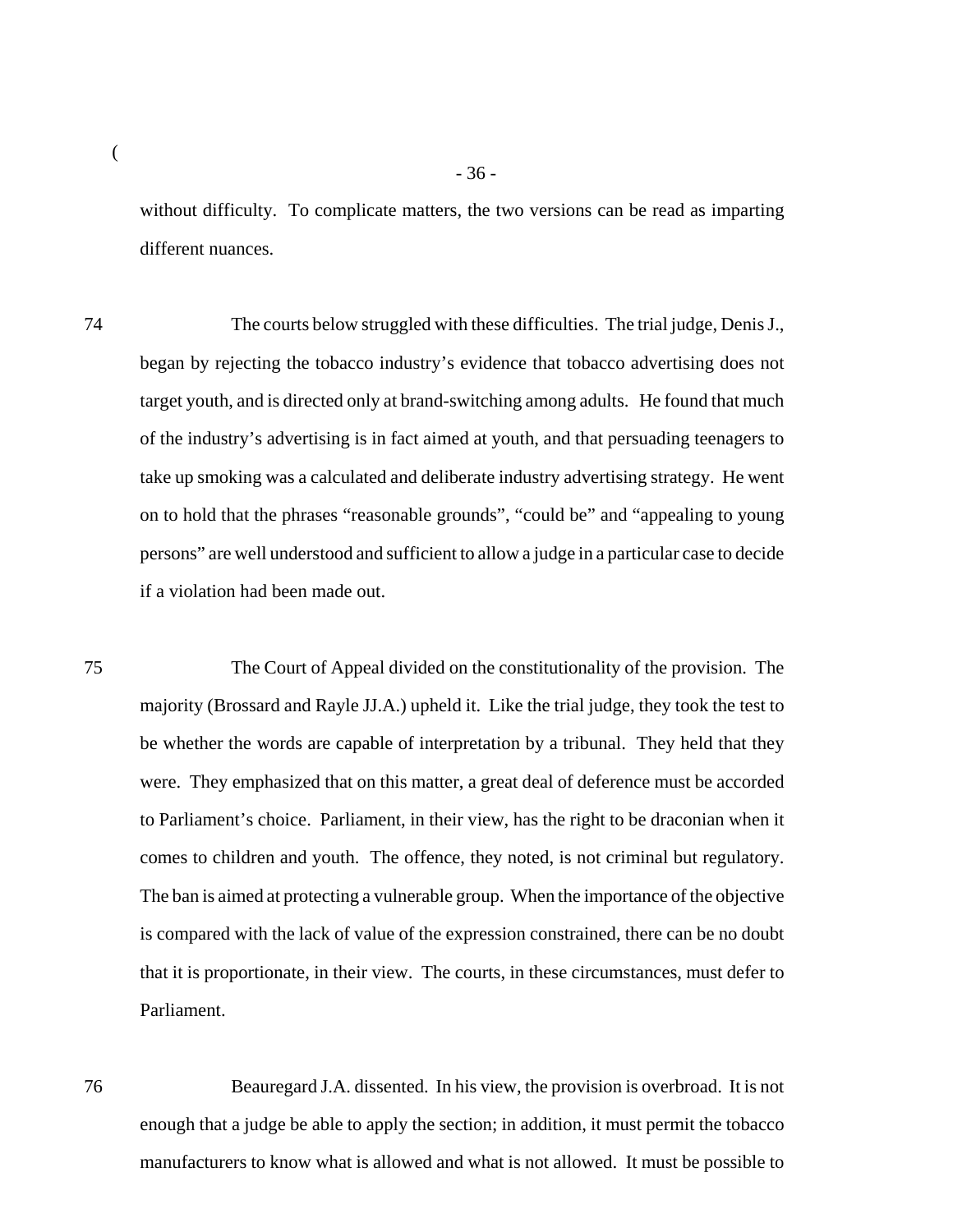distinguish between what is appealing to young persons and is banned, and what is appealing to adults and is permitted. Because this line cannot be drawn, the effect, in the view of Beauregard J.A., is to make this a total ban on all information and brandpreference advertising, contrary to the clear purport of s. 22(2). The remedy, in his view, was to strike from s. 22(3) the phrase "or advertising that could be construed on reasonable grounds to be appealing to young persons".

77 The manufacturers attribute two vices to the provision banning advertising that could be appealing to youth: vagueness and overbreadth. The two are related. The manufacturers' main point is that the provision offers insufficient guidance for them to know when they might be running afoul of the law. The manufacturers' argument strongly resembles a s. 7 "vagueness" argument. However, since s. 7 is not at issue in this case, it is appropriate to deal with this under s. 1, either as a lack of a "limit prescribed by law" or as a lack of minimal impairment. As Sopinka J. stated in *Osborne v. Canada (Treasury Board)*, [1991] 2 S.C.R. 69, at pp. 94-95 (cited with approval by a unanimous Court in *Canadian Broadcasting Corp. v. New Brunswick (Attorney General)*, [1996] 3 S.C.R. 480, at para. 56):

> Vagueness can have constitutional significance in at least two ways in a s. 1 analysis. A law may be so uncertain as to be incapable of being interpreted so as to constitute any restraint on governmental power. ... In these circumstances, there is no "limit prescribed by law" and no s. 1 analysis is necessary as the threshold requirement for its application is not met. The second way in which vagueness can play a constitutional role is in the analysis of s. 1. A law which passes the threshold test may, nevertheless, by reason of its imprecision, not qualify as a reasonable limit. Generality and imprecision of language may fail to confine the invasion of a *Charter* right within reasonable limits. In this sense vagueness is an aspect of overbreadth.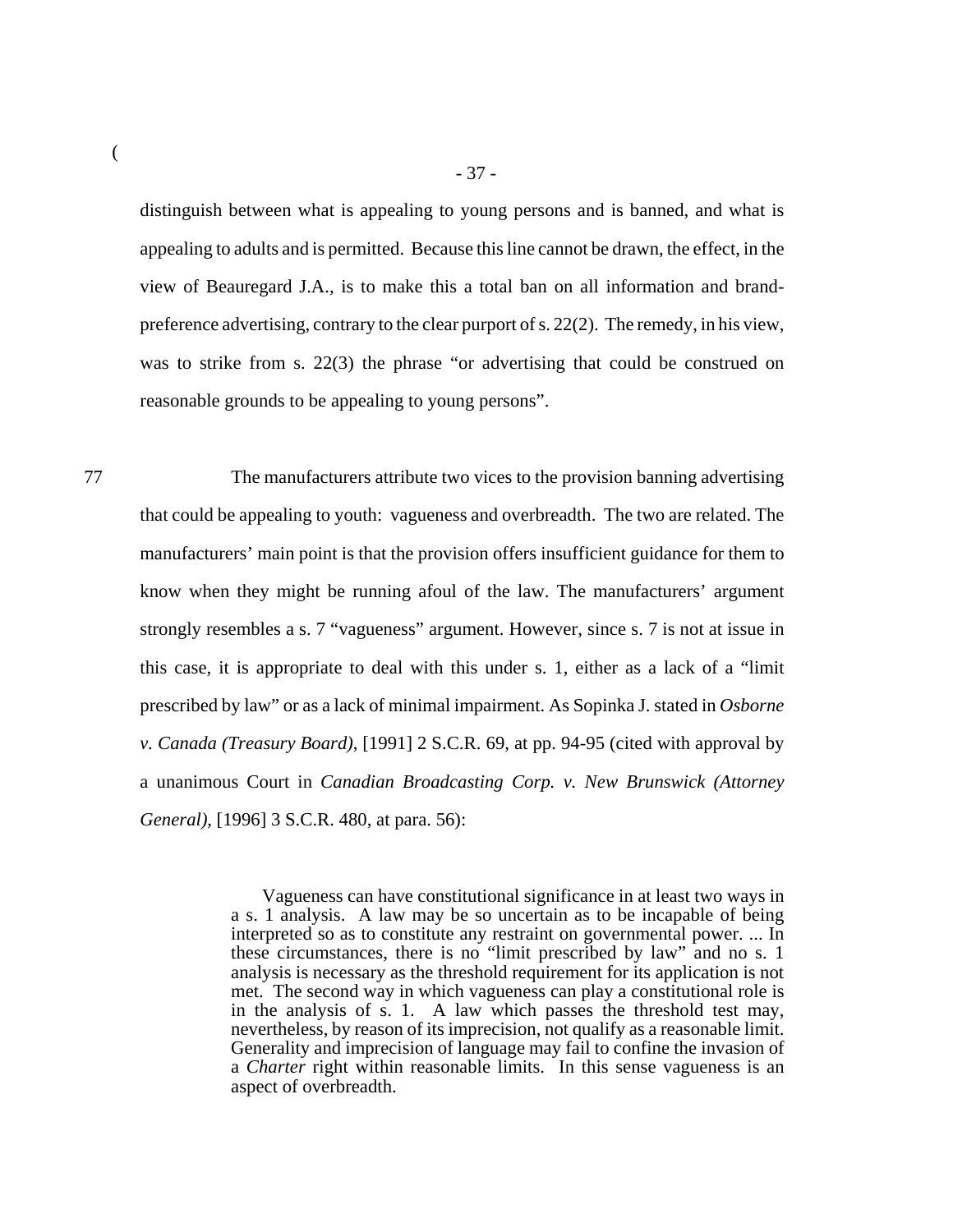78 It is thus clear that both overbreadth and vagueness can be considered in determining whether a limit on free expression is justified under s. 1 of the *Charter*, although the two concepts raise distinct considerations. Overbreadth is concerned with whether the provision on its face catches more expression than necessary to meet the legislator's objective. The criticism is not that the words are unclear, but that while clear, they go too far. Vagueness, by contrast, focuses on the generality and imprecision of the language used. The argument is that because the language is vague and unclear, it may be applied in a way that in fact goes beyond the legislator's stated goals. A citizen, corporate or otherwise, who wishes to stay within the law may have no choice but to err on the side of caution. The result may be that the citizen says less than is required in fact to accomplish the state's object. Indeed, confronted by vague bans on speech, the prudent citizen may be reduced to saying nothing at all. Like clear language that casts the statutory net too broadly, overbreadth by reason of vagueness goes to the heart of the requirement of minimal impairment.

79 It follows from this that two things must be shown in order to refute a claim of vagueness and overbreadth: first, the provision must give adequate guidance to those expected to abide by it; and second, it must limit the discretion of state officials responsible for its enforcement. While complete certainty is impossible, and some generalization is inevitable, the law must be sufficiently precise to provide guidance for legal debate: *R. v. Nova Scotia Pharmaceutical Society*, [1992] 2 S.C.R. 606. The trial judge and the majority in the Court of Appeal emphasized the need for flexibility and the impossibility of achieving absolute certainty, but Beauregard J.A. correctly insisted as well on the principle of providing citizens with substantive notice in order to guide their conduct. To ask only whether a trial judge will be able to apply the impugned law when a case comes before him or her provides an inadequate response to the concern that the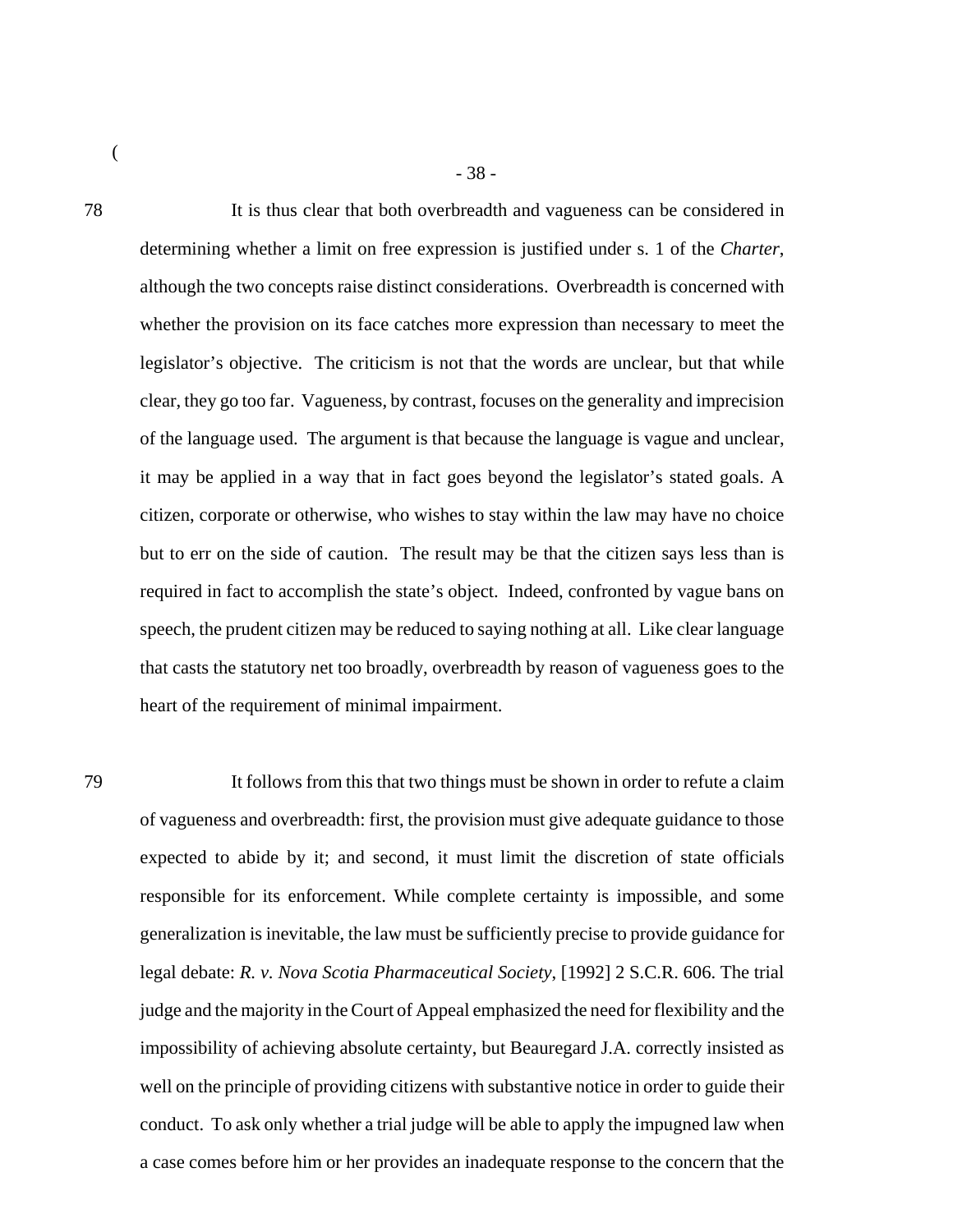law may in the future be applied in an overbroad way. In effect, it defers the critical question of actual overbreadth to another day.

80 Against this background, I turn to the task of interpreting s. 22(3). As stated, the aim is to ascertain the intention of Parliament. To do this, one considers the words used in their legal and social context. One seeks a common meaning between the English and French texts. And throughout, one is guided by Parliament's objective, or purpose. On the matter at issue, Parliament could not have made its purpose clearer than it has in the *Tobacco Act*.It is, quite simply, "to protect young persons and others from inducements to use tobacco products and the consequent dependence on them": s. 4(*b*).

81 A number of phrases in the ban on advertising appealing to young people are, at first blush, problematic: "could be construed", "on reasonable grounds" and "appealing to young persons" are, viewed individually, far from precise. However, it is the global intention that we must seek.

82 The first striking aspect of s. 22(3) is its insistence on "reasonable grounds" for concluding that the advertising is within the prohibited designation. The English version uses the phrase "that could be construed on reasonable grounds". The French version uses a different grammatical construction but picks up the same idea: "*dont il existe des motifs raisonnables de croire*" (for which there are reasonable grounds to believe). The English construction is unusual. The French, however, is one familiar to the law. "Reasonable grounds to believe" is a common concept, particularly in criminal law. I conclude that the common meaning of this part of the provision is reasonable grounds to believe that the advertising in question falls within the prohibition. This is an objective standard, and one with clear legal content.

- 39 -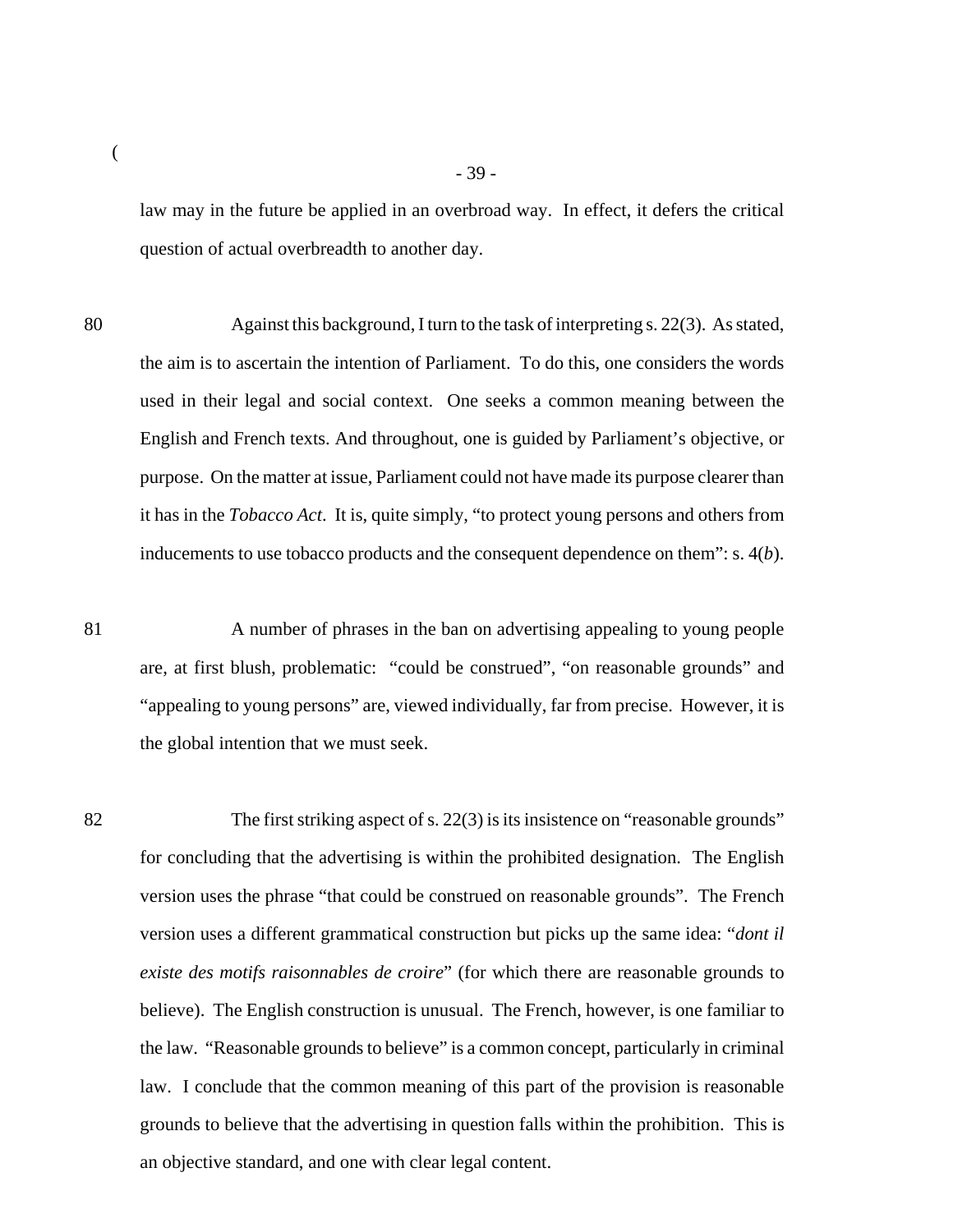83 The more difficult aspect of the wording is the use of the conditional "could be" or "*pourrait*" in the provision. "Reasonable grounds to believe" in the criminal context is generally used with the factual, indicative tense; the person making the assessment must have reasonable grounds for the belief in question. Section 22(3) is different. The English version uses "could be construed on reasonable grounds". This suggests that there should be reasonable grounds, but that the person making the assessment would not need to be as certain of their actual existence as would be the case in the criminal context. The French version uses a different construction altogether. The conditional "*pourrait*" in the French version does not describe the activity of assessing or construing the grounds, as in the English version, but rather the character of the prohibited advertising: "*qu'elle pourrait être attrayante pour les jeunes*", i.e. that it could be appealing to young persons.

84 Again, I find the French version more helpful. The suggestion in the English version that there be reasonable grounds but that the person assessing them need not be entirely certain about them seems to involve a contradiction in terms. If reasonable grounds exist, it is hard to imagine how one could be in doubt about them. The French version avoids this difficulty: one must have reasonable grounds to conclude that the advertising "could be" appealing to young persons. This captures the idea that the reasonable grounds exist but that there may be doubt about whether in fact young persons would find the advertising appealing. Read thusly, the phrase serves the purpose of relieving the prosecutor of proving that a particular advertisement in fact was appealing to one or more young persons. All that is required is that the evidence establish that the advertising could be appealing to young persons.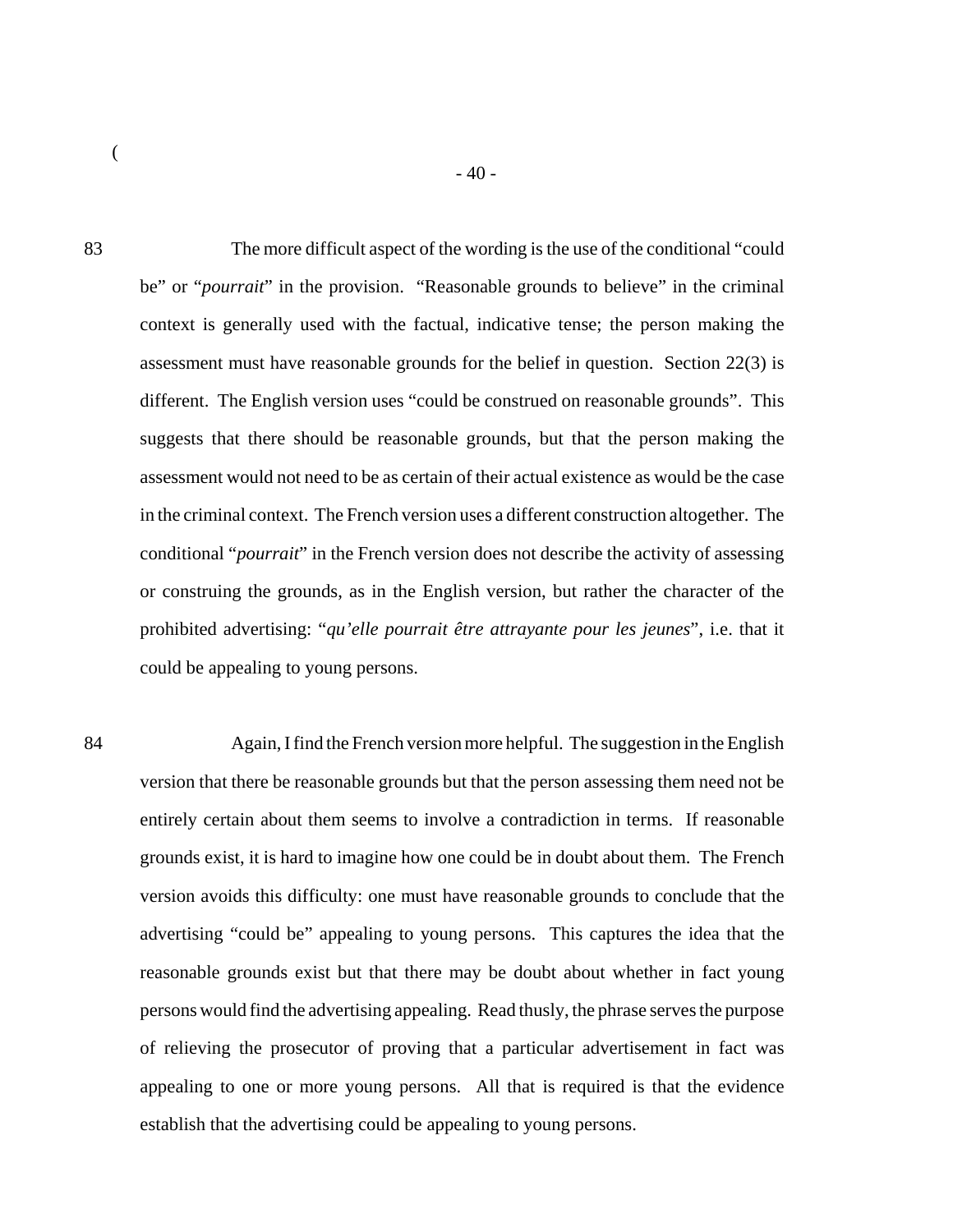- 41 -

85 This leaves the phrase "appealing to young persons". In the English version, "appealing" could arguably be read as a verb, in the sense of "making an appeal to", although its adjectival sense of something that is "attractive [and] of interest" appears to be more natural (*Canadian Oxford Dictionary* (2nd ed. 2004), at p. 61). In French, the phrase "*attrayante*" is clearly adjectival — the question is whether the advertisement could be "*attrayante*" or appealing to young persons. I conclude that "appealing" must be read as an adjective in English as well.

86 The last part of the puzzle is what Parliament intended by singling out advertising appealing "to young persons". Could this include all advertising, even advertising that is primarily appealing to adults, on the theory that such advertising could also be appealing to some young persons? Or did Parliament intend to confine the exception carved out from the broader permission for information and brand-preference advertising to advertising that is particularly appealing to young persons?

87 In my view, the only reasonable conclusion is the latter. Parliament had already said, in s. 22(2), that information and brand-preference advertising was permitted in appropriate places. The purpose of s. 22(3) is to protect a narrower subset of consumers whose particular tastes cannot be reflected in advertising. To read "could be appealing to young persons" as including all advertising would defeat this purpose and render s. 22(2) meaningless. Moreover, the words "to young persons" must be assumed to have been included for a purpose. To read them as extending to everyone also renders them meaningless. The rule that the legislator does not speak in vain suggests that this interpretation should be rejected: *Attorney General of Quebec v. Carrières Ste-Thérèse Ltée*, [1985] 1 S.C.R. 831. Finally, reading s. 22(3) as confined to advertising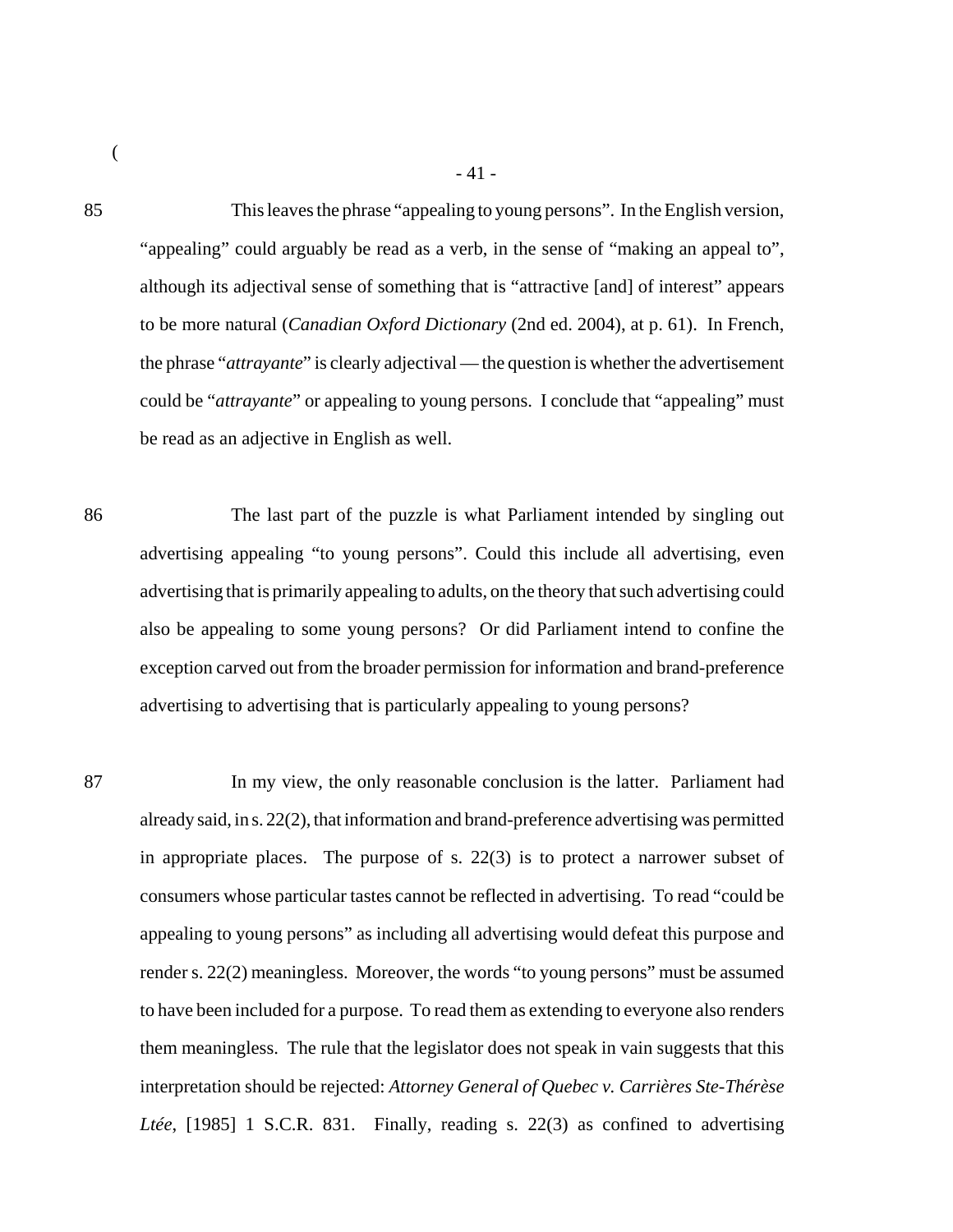particularly appealing to young persons is consistent with Parliament's purpose of preventing young people from taking up smoking and becoming addicted to tobacco.

88 For these reasons, I conclude that s. 22(3) must be read as creating a ban for information and brand-preference advertising that could be appealing to a particular segment of society, namely young people. In order to establish this element, the prosecutor must show that the advertisement in question could be attractive to young people, as distinguished from the general adult population.

89 At the end of this exercise in interpretation, we arrive at a common meaning for the French and English versions of s. 22(3), which is consistent with Parliament's stated purpose of preventing young persons in particular from taking up smoking. Section 22(3), thus interpreted, requires the prosecution in a given case to prove that there are reasonable grounds to believe that the advertisement of a tobacco product at issue could be appealing to young persons, in the sense that it could be particularly attractive and of interest to young persons, as distinguished from the general population.

90 Having established the meaning of s. 22(3), I turn to the question of whether the incursion on free expression that it represents has been shown to be a reasonable limit demonstrably justified in a free and democratic society under s. 1 of the *Charter*.

91 It is not disputed that Parliament's objective of preventing young people from being tempted to take up tobacco use and consequently becoming addicted is pressing and substantial. Nor is there doubt that a ban on advertising appealing to young persons is rationally connected to this goal.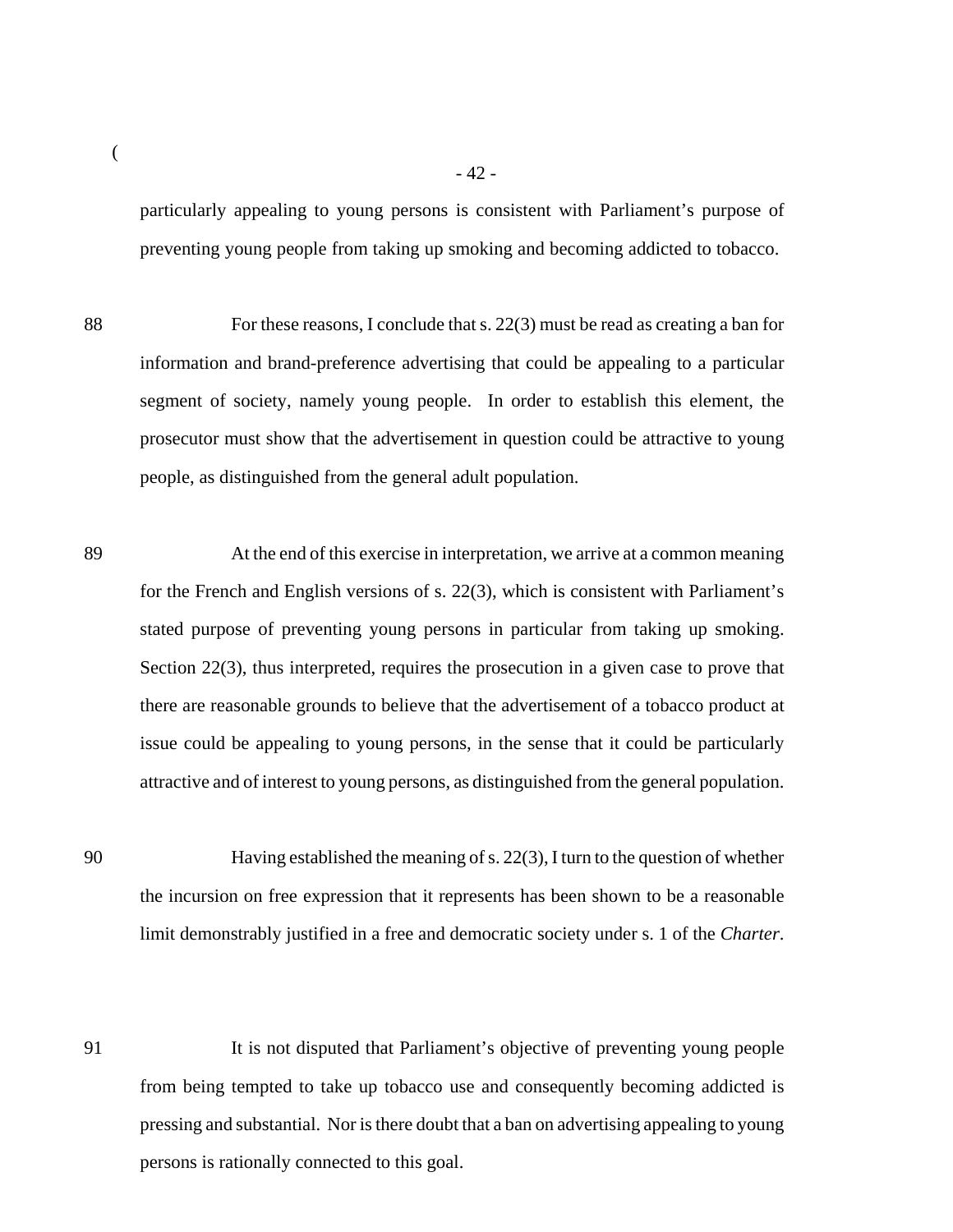92 The manufacturers' claims that the provision is not minimally impairing by reason of vagueness and overbreadth, however, require close consideration. I cannot endorse the view of Rayle J.A. that [TRANSLATION] "in the context of the protection of children, the minimal impairment branch of the section 1 test is not relevant" (para. 341). However, I conclude that s. 22(3), construed as I have suggested, is not vague. It does not impose a total ban on advertising. Information and brand-preference advertising is permitted, provided that it is not done in places that young persons are likely to frequent or publications not addressed to adults, and provided that it is not lifestyle advertising (considered below) or advertising that there are reasonable grounds to believe that it could be appealing to young people as a group.

93 Is the ban on advertising that could appeal to young persons overbroad? Does it go farther than necessary to accomplish Parliament's purpose? It might be argued that it is enough to confine advertising to information and brand-preference and to impose placement restrictions, and that the further limit imposed by s. 22(3) is unnecessary. But this argument overlooks the breadth of Parliament's definition of brand-preference advertising, which may well permit advertising targeted at young persons. Information, too, can be packaged in many ways. These realities, coupled with the possibility that young persons may see or read that material permitted by the placement restrictions, justify a specific restriction on material that could be appealing to young persons. Brand-preference advertising is permitted in publications sent by mail to an identified adult (s.  $22(2)(a)$ ) or with an adult readership of at least 85 percent (s.  $22(2)(b)$ ). These publications may nevertheless be read by young persons. The purpose of s. 22(3), in this context, is to prevent advertising in these publications that "could be" appealing to young people, as opposed to the general adult population. Section 22(3)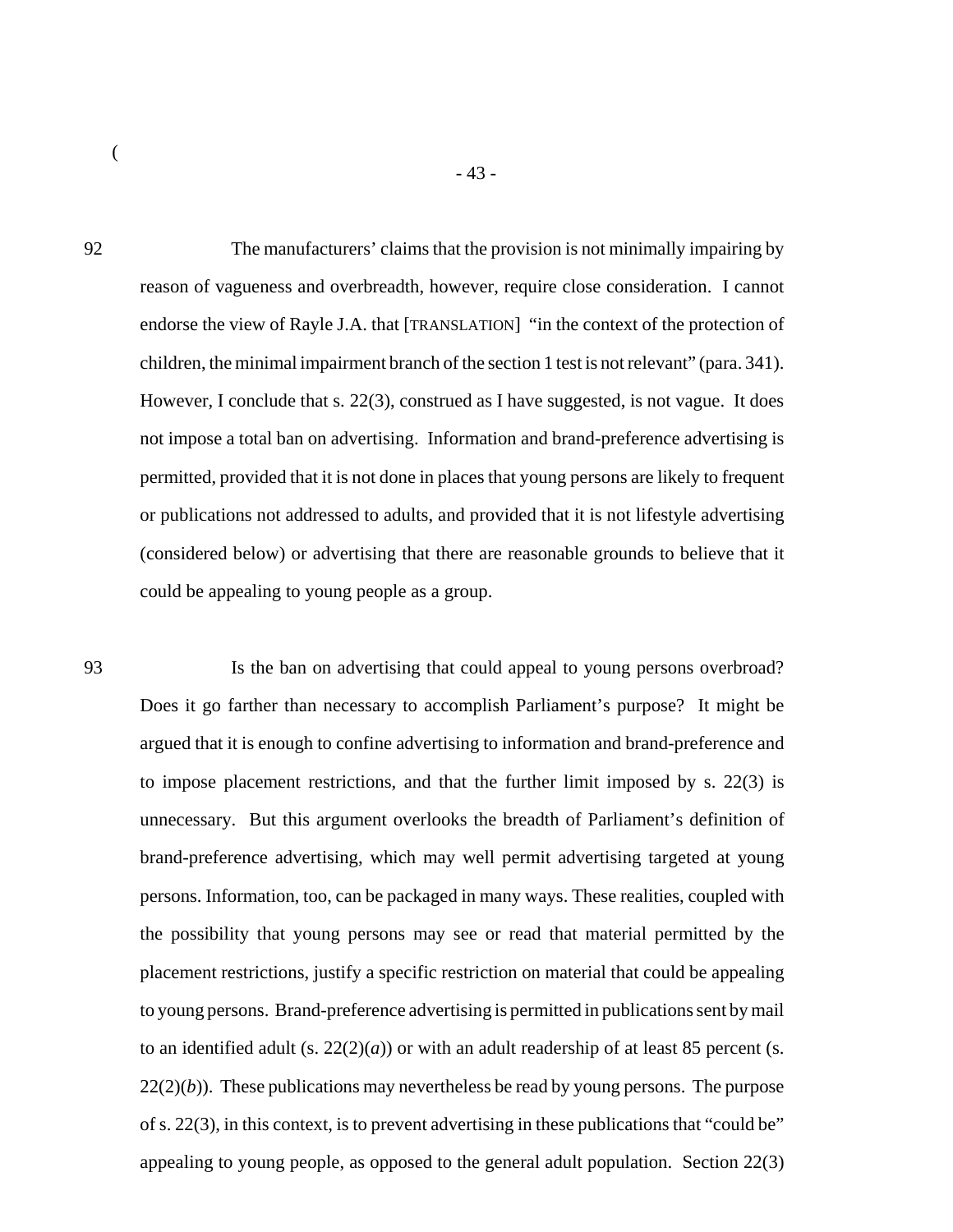simply forbids presenting this type of advertising in a way that could have a particular appeal to young persons. Given the sophistication and subtlety of tobacco advertising practices in the past, as demonstrated by the record in this case, Parliament cannot be said to have gone farther than necessary in blocking advertising that might influence young persons to start smoking.

- 44 -

94 Finally, s. 22(3) meets the requirement of proportionality of effects. The prohibited speech is of low value. Information about tobacco products and the characteristics of brands may have some value to the consumer who is already addicted to tobacco. But it is not great. On the other hand, the beneficial effects of the ban for young persons and for society at large may be significant. The placement restrictions may mean that the majority of people seeing the advertising prohibited by s. 22(3) are adults. The restrictions may impose a cost in terms of the information and brandpreference advertising they may be able to receive. But that cost is small; all that is prohibited is advertising that could be specifically appealing to young people. Moreover, the vulnerability of the young may justify measures that privilege them over adults in matters of free expression. Thus in *Irwin Toy*, at p. 982, the Court upheld a stipulation that the late hour of advertising did not create a presumption that it was not aimed at children, with the observation that such a stipulation "makes clear that children's product advertising, if presented in a manner aimed to attract children, is not permitted even if adults form the largest part of the public likely to see the advertisement."

95 I conclude that the limit on free expression imposed by s. 22(3), properly interpreted, is justified as reasonable under s. 1 of the *Charter*.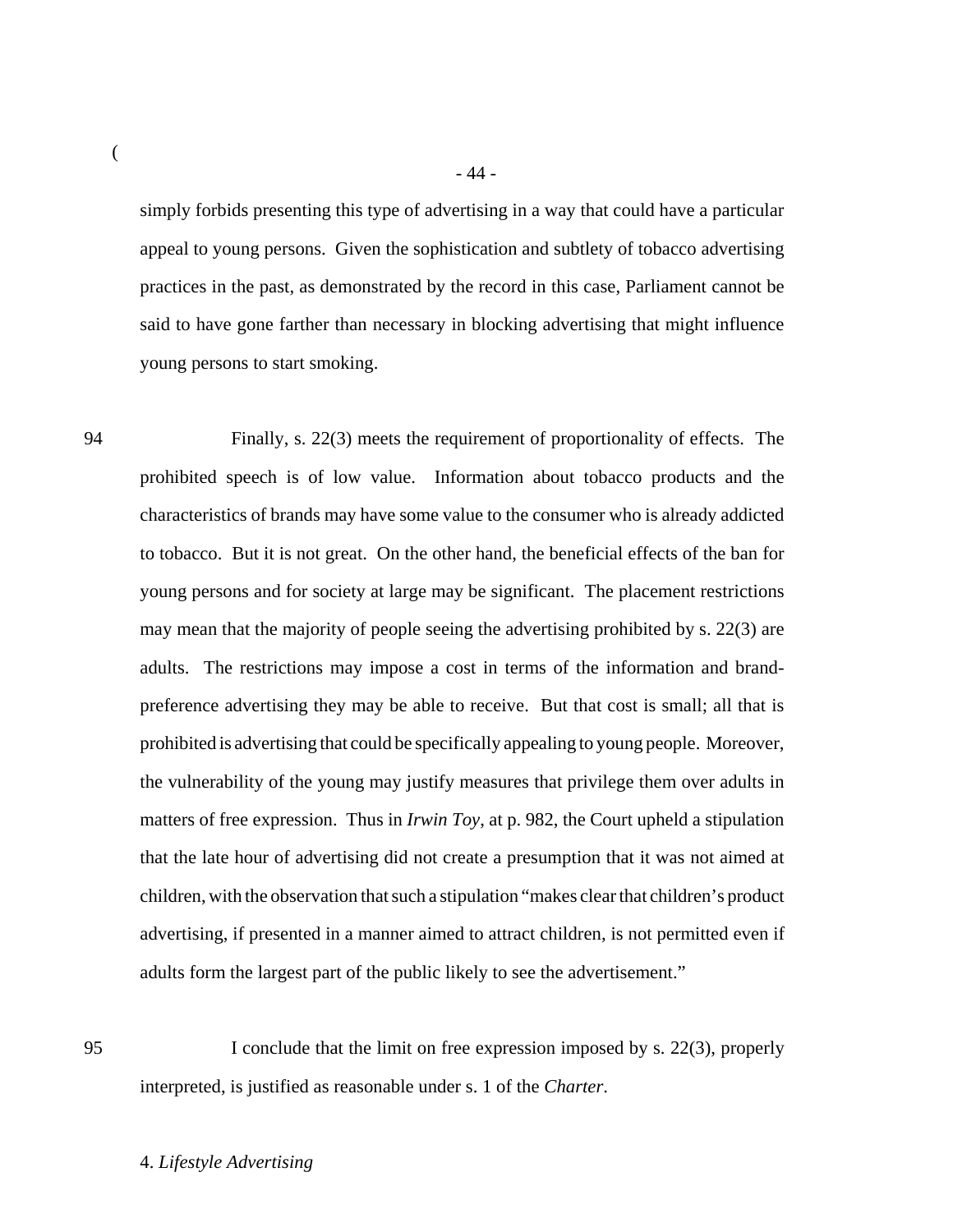96 Section 22(3) carves out from permitted information and brand-preference advertising under s. 22(2) two types of advertising: advertising that could appeal to young persons, just considered, and lifestyle advertising.

97 Section 22(4) defines lifestyle advertising as follows:

"lifestyle advertising" means advertising that associates a product with, or evokes a positive or negative emotion about or image of, a way of life such as one that includes glamour, recreation, excitement, vitality, risk or daring.

98 It is agreed that this provision infringes the s. 2(*b*) guarantee of freedom of expression. The manufacturers, however, argue that it is overbroad and ask that it be struck down. Alternatively, they ask that the definition of lifestyle be restricted to the lifestyles specifically referred to in s. 22(4).

99 The trial judge, Denis J., detailed the industry practice of using appeals to various lifestyles as a means of selling tobacco products. Different lifestyles are directed to different segments of the population. Women and young persons rank high among those targeted by this type of advertising. The advertising is highly sophisticated. Some associate a product with a romanticized lifestyle, such as the cowboy image of the "Marlboro man". Other advertising may evoke elements of a more ordinary lifestyle, for example, the image of a cup of coffee or a bath, coupled with a cigarette. Sometimes the cigarette disappears altogether; only the bath or cup of coffee is shown, connected discreetly with a particular brand name. Denis J. upheld the ban on lifestyle advertising on the basis that despite its references to images and emotions, it was sufficiently clear to permit a court to interpret it in a particular case.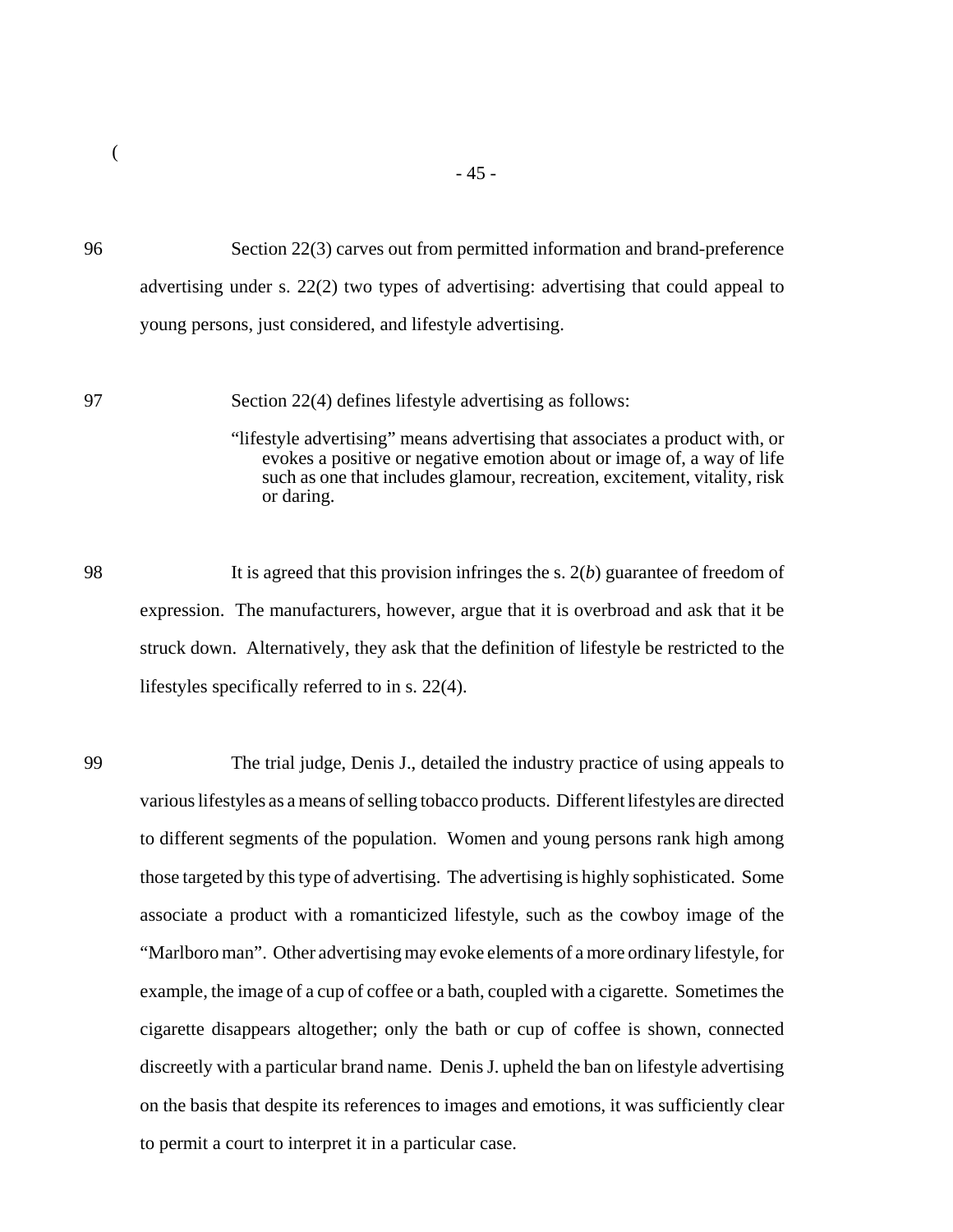- 100 The Court of Appeal divided on the issue. The majority (Brossard and Rayle JJ.A.) upheld the ban. Parliament, in its view, was justified in employing a broad definition in order to cover creative forms of advertising that might not fit within a more traditional definition of lifestyle advertising. In dissent, Beauregard J.A. argued that it may be impossible to advertise certain products without evoking a positive or negative emotion about a lifestyle already associated with those products.
- 101 I conclude that properly interpreted, the ban on lifestyle advertising in s. 22(3) constitutes a reasonable and demonstrably justified limit on the right of free expression.
- 102 As with the other provisions challenged in these appeals, the first task is one of interpretation. Some background may be helpful. In *RJR*, the majority agreed that on the evidence presented in that case, a prohibition on lifestyle advertising (but not information and brand-preference advertising) could have been considered minimally impairing (*per* McLachlin J., at para. 164; *per* Iacobucci J., at para. 191). This was based on the understanding that lifestyle advertising invariably seeks to increase overall tobacco consumption, not just to inform existing smokers.
- 103 The Attorney General of Canada asserts that s. 22 is Canada's response to the "guidelines" of the Court. However, the *Tobacco Act* departs in important respects from the template discussed in *RJR*, making direct comparisons inconclusive.
- 104 First, the Act defines "lifestyle" differently than did the discussion in *RJR*. The definition of lifestyle advertising alluded to in *RJR* was broad, unencumbered by the references to "glamour, recreation, excitement, vitality, risk or daring" found in the Act.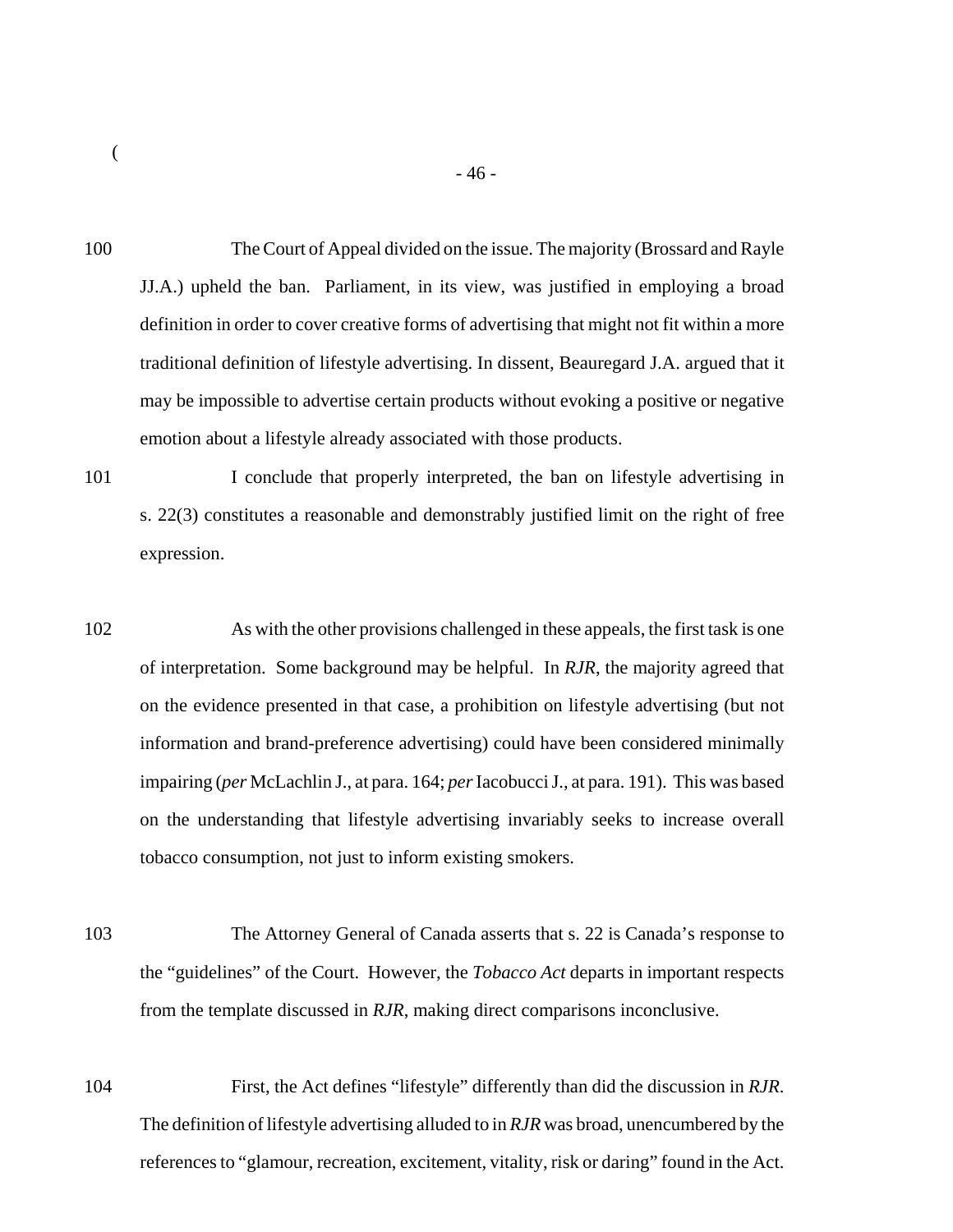Moreover, the Court in *RJR* focused on advertising that "associates" a product with a way of life, and made no references to advertising that "evokes a positive or negative emotion about or image of" a way of life, as found in the *Tobacco Act*.

- 105 Second, the *Tobacco Act* defines brand-preference advertising more broadly than the Court did in *RJR*.In *RJR*, brand-preference advertising was restricted in that it had to be aimed only at existing smokers, inducing them to switch brands, and was restricted to colour, design and package appearance (*per* La Forest J., relying on the definition used in the Court of Appeal ([1993] R.J.Q. 375, 102 D.L.R. (4th) 289), *per* Brossard J.A.). The *Tobacco Act*, by contrast, simply defines brand-preference advertising as "advertising that promotes a tobacco product by means of its brand characteristics". This means that the window for permissible advertising opened by s. 22(2) is broader than it would have been had the narrower *RJR* definition of brand preference been adopted.
- 106 These differences mean that direct comparisons cannot be made between the lifestyle provisions of the *Tobacco Act* and the impact of *RJR*'s conclusions on brand preference on the scope of lifestyle advertising. The majority's approval of brandpreference advertising in *RJR* was premised not only on different evidence, but on different definitions of pivotal concepts*.* The broad space s. 22(2) allows for permitted advertising must be taken into account in determining whether the claw-back in s. 22(3) is overbroad. It follows that the Attorney General's argument that s. 22(3) must be valid because it represents Parliament's response to the "guidelines" the Court offered in *RJR* oversimplifies the matter. Our focus must be on the structure and wording of the *Tobacco Act*, not on what was said in *RJR* on different facts and different definitions of the central concepts*.*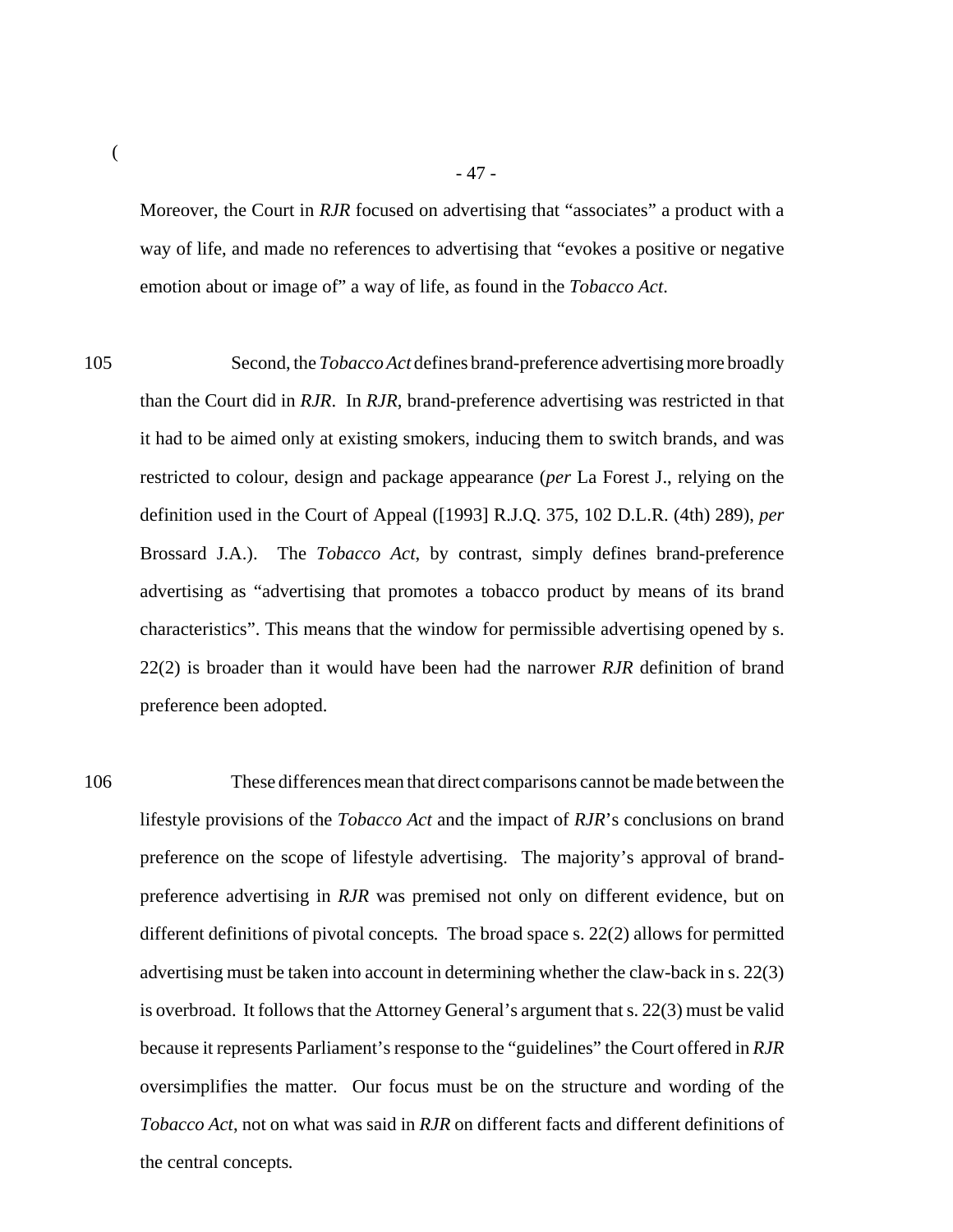- 107 How, then, is lifestyle advertising in s. 22(3) to be construed? First, the scheme of s. 22 as a whole must be considered. We start with the fact that s.  $22(2)$ permits information and brand-preference advertising. Information advertising is relatively clear: it consists of factual information about the product. This does not exclude, however, the possibility that information may be so presented that it evokes a lifestyle. Brand-preference advertising under the Act is even broader. As noted above, the Act did not adopt the narrow concept of brand-preference advertising set forth in *RJR*. Rather, it adopted a definition of "advertising that promotes a tobacco product by means of its brand characteristics". As the Canadian Cancer Society argues, the concept of a "brand" is associated with a lifestyle; in marketing, brands are intangible images, usually associated with particular lifestyles.
- 108 After broadly permitting information and brand-preference advertising under s. 22(2), the Act goes on to claw back lifestyle advertising as described in s. 22(4). In other words, s. 22(2) permits advertising that is associated with a way of life, as well as advertising that evokes images and emotions, but s. 22(3) removes this permission.
- 109 The first part of the definition of lifestyle advertising in s. 22(4) is unproblematic. Combined with s. 22(3), it removes advertising that associates a product with a way of life from the broad ambit of s. 22(2) . This exclusion, discussed in *RJR*, is well understood. The next phrase, however, presents difficulties: "or evokes a positive or negative emotion about or image of, a way of life". What does this add? Beauregard J.A. argued that any advertisement that evokes an image or emotion about a way of life must necessarily "associate" a product with that way of life.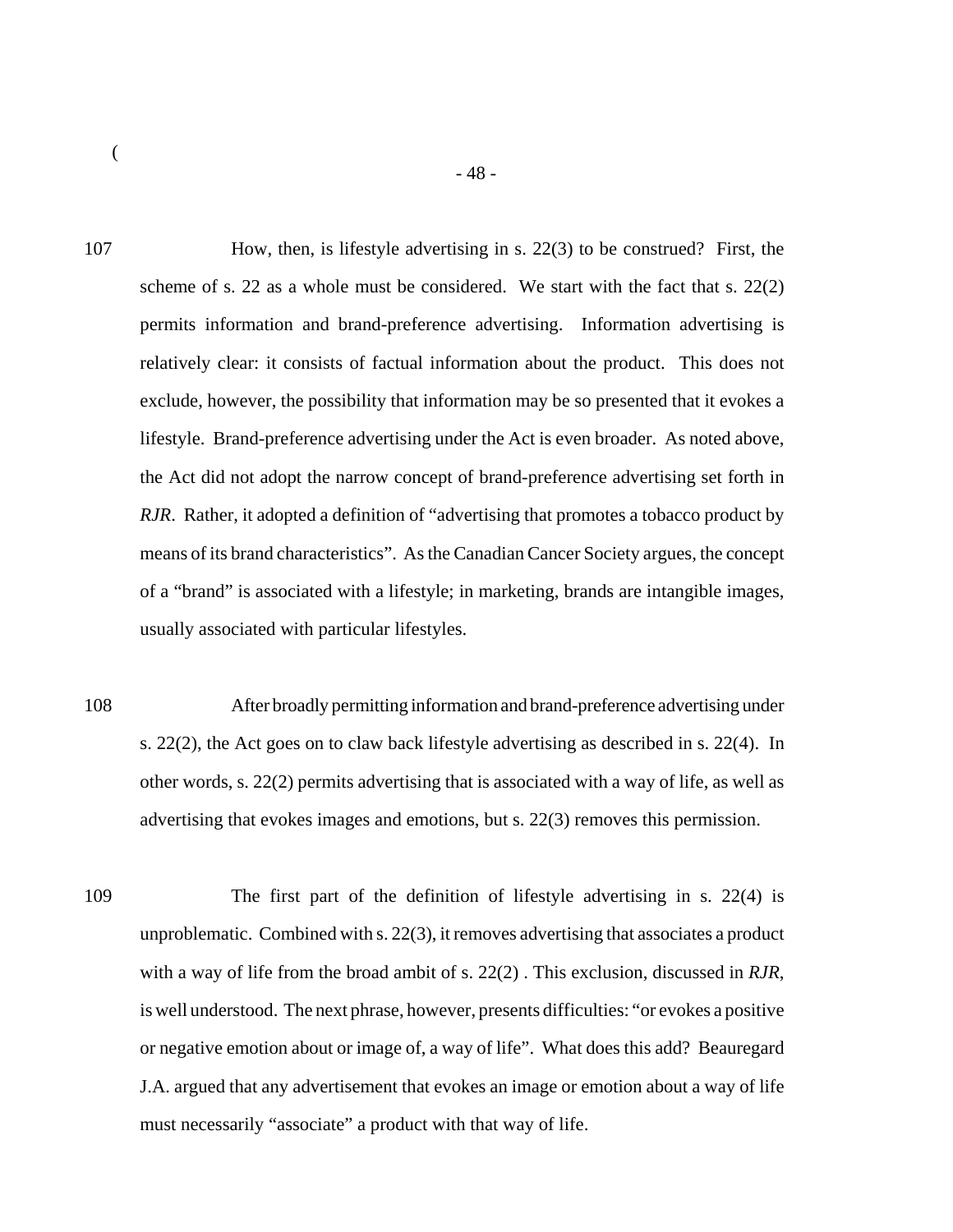110 We must, however, attempt to find a meaning for this phrase, on the rule that the legislator does not speak in vain: *Carrières Ste-Thérèse*.That meaning emerges from an appreciation of the problem Parliament was tackling in relation to lifestyle advertising. The express provision that lifestyle advertising need only evoke an emotion or image may be seen as aimed at precluding arguments that to constitute lifestyle advertising, there must be a link, on the face of the advertisement, between the tobacco product and a way of life. While advertising that associates a tobacco product with a way of life will arguably evoke an emotion or an image, it is not clear that advertising evoking an emotion or an image will invariably associate a tobacco product with a lifestyle. A lifestyle image in an advertisement might be aimed at evoking an emotion or image which subliminally evokes a particular tobacco product, for example. Charged with an offence, the advertiser might raise the defence that the advertisement did not "associate" the lifestyle with the product, arguing that there is no evidence of a link between the product and the lifestyle in the advertisement. The phrase "or evokes a positive or negative emotion about or image of, a way of life" would defeat such an argument. It is true that "associates" can be read as including even subliminal or subtle influences. But it can also be read more narrowly. Expressly including lifestyle advertising that evokes emotions and images makes it clear that even advertising that does not appear on its face to connect a lifestyle with a tobacco product is prohibited if it subliminally connects a tobacco product with a lifestyle.

111 The phrase "evokes a positive or negative emotion or image" should not, however, be read so broadly as to encompass every perceptual impression. It should be interpreted in a way that leaves room for true information and brand-preference advertising, which s. 22(2) permits. This brings to mind the definition of brandpreference advertising used in *RJR*, which was confined to existing smokers and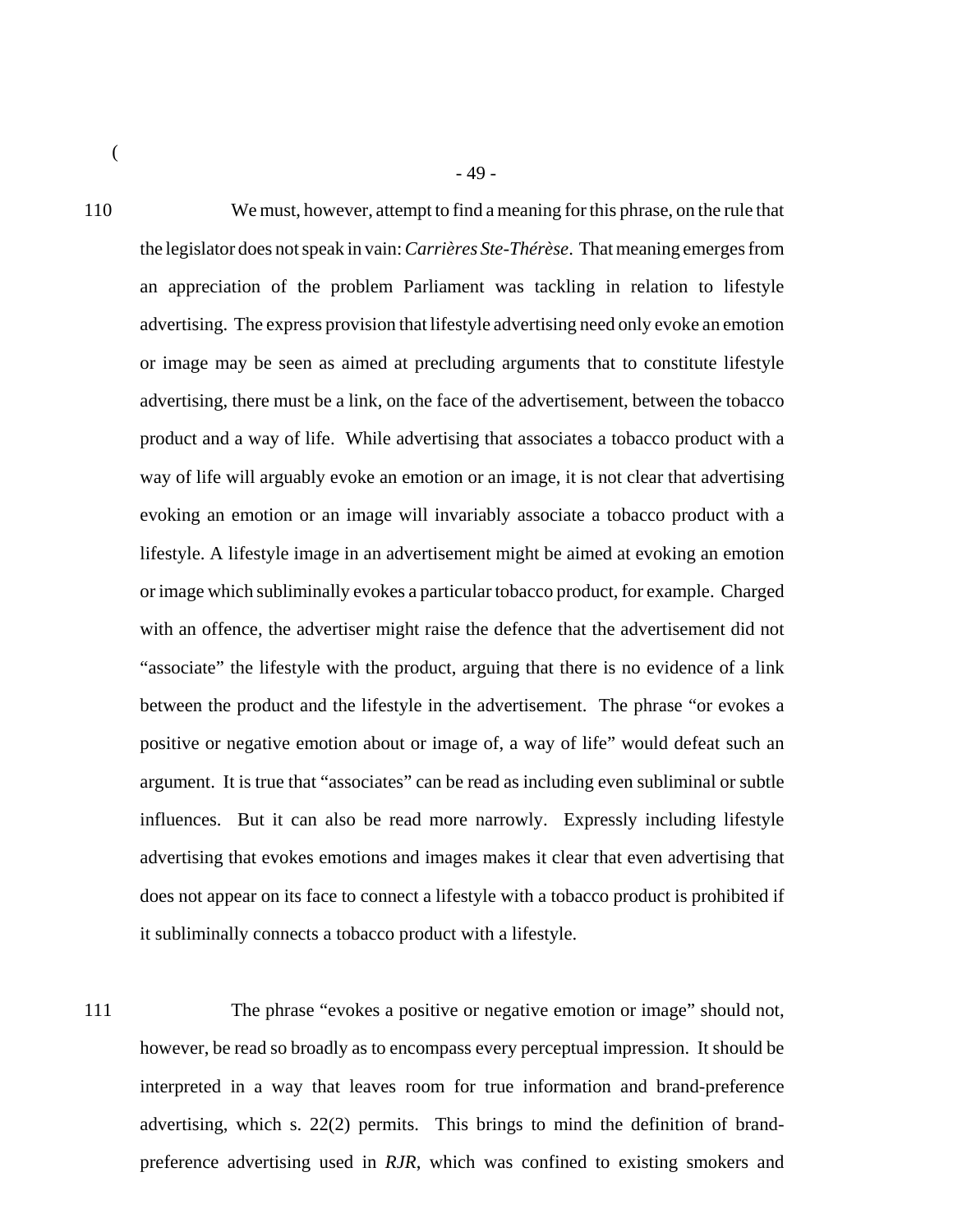restricted to the colour, design and appearance of the packaging. It is possible to argue that a colour or image evokes an emotion in some highly abstract, artistic sense. Parliament, however, was concerned with emotions and images that may induce people to start to use or to increase their use of tobacco. Parliament used these terms in the context of its purpose — to prevent the increase of tobacco consumption through advertising and to confine permissible advertising to hard, factual data directed to confirmed smokers. The provision should be construed accordingly.

112 The reference to "positive or negative" emotion poses a further difficulty. One would expect lifestyle advertising to evoke a positive emotion about the lifestyle and the use of the product. However, it is not beyond the ingenuity of advertisers to rely on negative emotions to subtly persuade. A lifestyle depiction that sends messages of non-smokers being left out of the crowd or being seen as unsophisticated comes to mind.

- 113 Finally, what is the effect of qualifying "way of life" in s. 22(3) with the words, "such as one that includes glamour, recreation, excitement, vitality, risk or daring"? The words "such as" indicate that "way of life" is not limited by the terms that follow. Rather, they are to be read as illustrations of lifestyle advertising.
- 114 Read in this way, the prohibition on lifestyle advertising is reasonable and demonstrably justified under s. 1 of the *Charter*.As with the other challenged provisions, the pressing and substantial nature of Parliament's objective is beyond challenge. The record is replete with examples of lifestyle advertisements promoting tobacco products. It amply establishes the power of such advertisements to induce nonsmokers to begin to smoke and to increase tobacco consumption among addicted smokers. It also establishes the sophistication and subtlety of such advertising. Lifestyle advertising spans the spectrum from the bold association of the Marlboro man with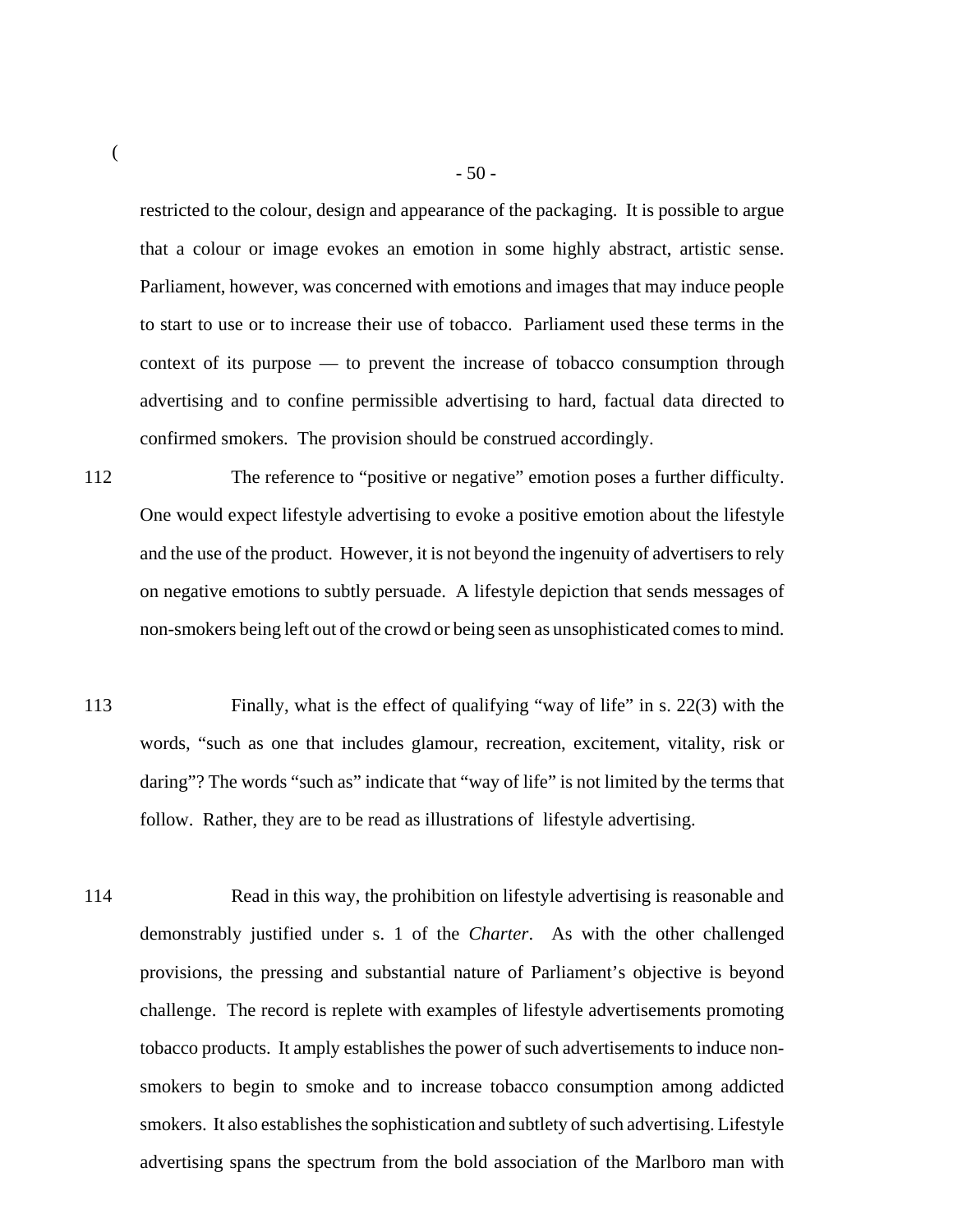cowboy culture to the subtle suggestion emerging from a cup of coffee or a bath scene that evokes tobacco use through learned prior imagery.

115 The sophistication and subtlety of lifestyle advertising are reflected in the means Parliament has chosen to deal with it. A ban on lifestyle advertising must catch not only clear associations, but subtle subliminal evocations. Hence the inclusion of advertising that "evokes a positive or negative emotion or image." There is a rational connection between this provision and Parliament's objective. Minimal impairment is also established. True information and brand-preference advertising continues to be permitted under s. 22(2). Such advertising crosses the line when it associates a product with a way of life or uses a lifestyle to evoke an emotion or image that may, by design or effect, lead more people to become addicted or lead people who are already addicted to increase their tobacco use. Finally, the proportionality of the effects is clear. The suppressed expression — the inducement of increased tobacco consumption — is of low value, compared with the significant benefits in lower rates of consumption and addiction that the ban may yield.

116 The challenge of dealing with today's sophisticated advertising of tobacco products is not insignificant. The distinction between information and brand-preference advertising directed to market share, on the one hand, and advertising directed to increased consumption and new smokers, on the other, is difficult to capture in legal terms. Parliament in its wisdom has chosen to take the task on. Properly interpreted, the law it has adopted meets the requirements of justification under s. 1 of the *Charter*.

5. *Sponsorships*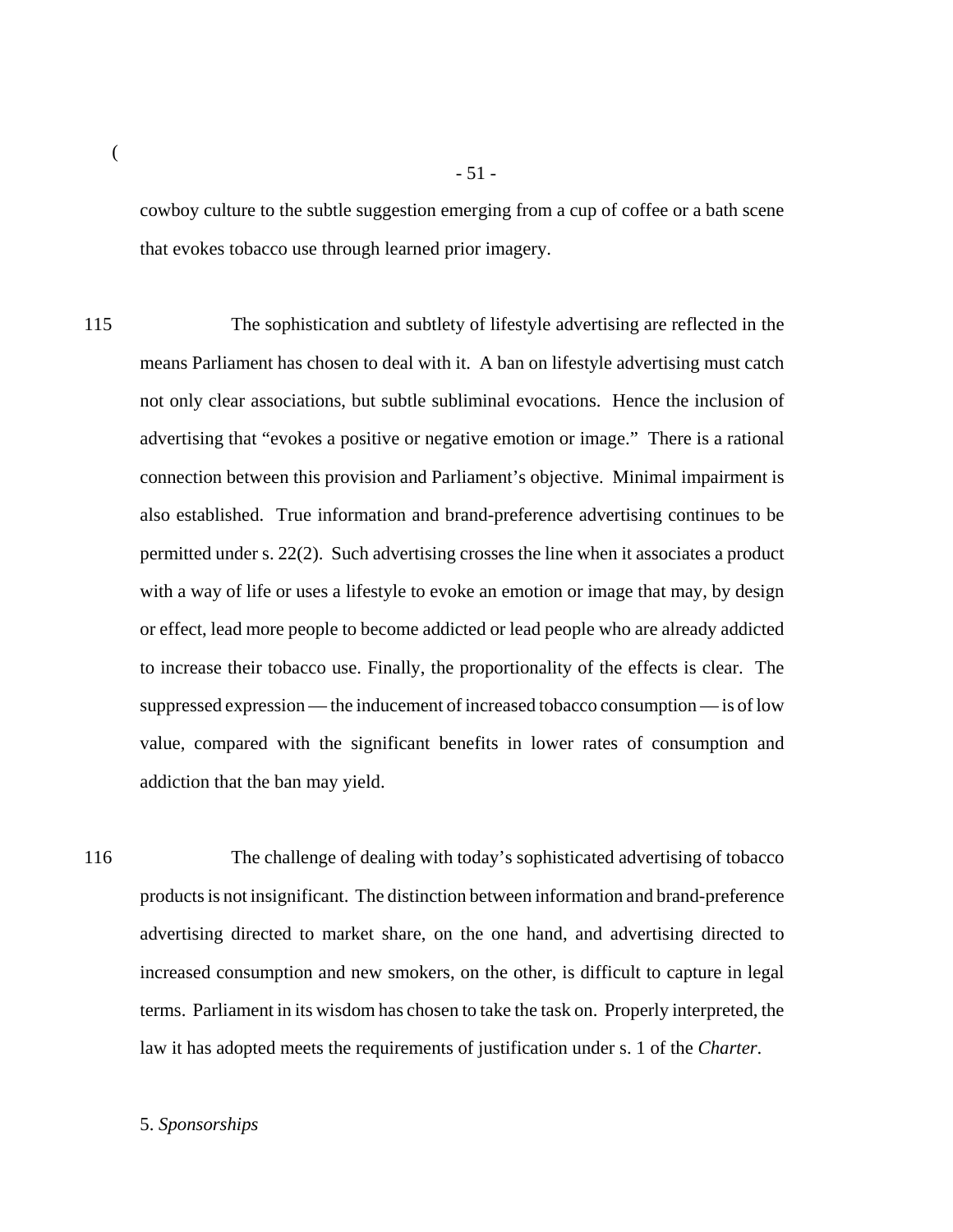117 Tobacco manufacturers have a long tradition of sponsoring sporting and cultural events and facilities as a means of promoting their product and, they would argue, acting as good corporate citizens. Parliament, in the *Tobacco Act*, has chosen to ban the promotion of these sponsorships. The question is whether that ban is constitutional.

118 Section 24 of the Act bans the display of tobacco-related brand elements or names in promotions that are used, directly or indirectly, in the "sponsorship of a person, entity, event, activity or permanent facility". Section 25 goes further and prohibits the display of tobacco-related brand elements or names on a permanent facility, if the brand elements or names are thereby associated with a sports or cultural event or activity. Together, these sections mean that tobacco manufacturers are not permitted to use their brand elements or names to sponsor events, nor to put those brand elements or names on sports or cultural facilities.

119 Two questions arise for consideration. The first is whether the general ban on sponsorship is constitutional. Since it clearly limits freedom of expression under s. 2(*b*) of the *Charter*, the only issue is whether it has been shown to be justified under s. 1 of the *Charter*.

120 The trial judge, Denis J., correctly held that sponsorship promotion is essentially lifestyle advertising in disguise. If lifestyle advertising is prohibited, sponsorship provides an alternative means for tobacco companies to associate their products with glamour, recreation, etc. The Court of Appeal unanimously upheld this conclusion, going so far as to state that ss. 24 and 25 were possibly redundant as they are but particular applications of the ban on lifestyle advertising.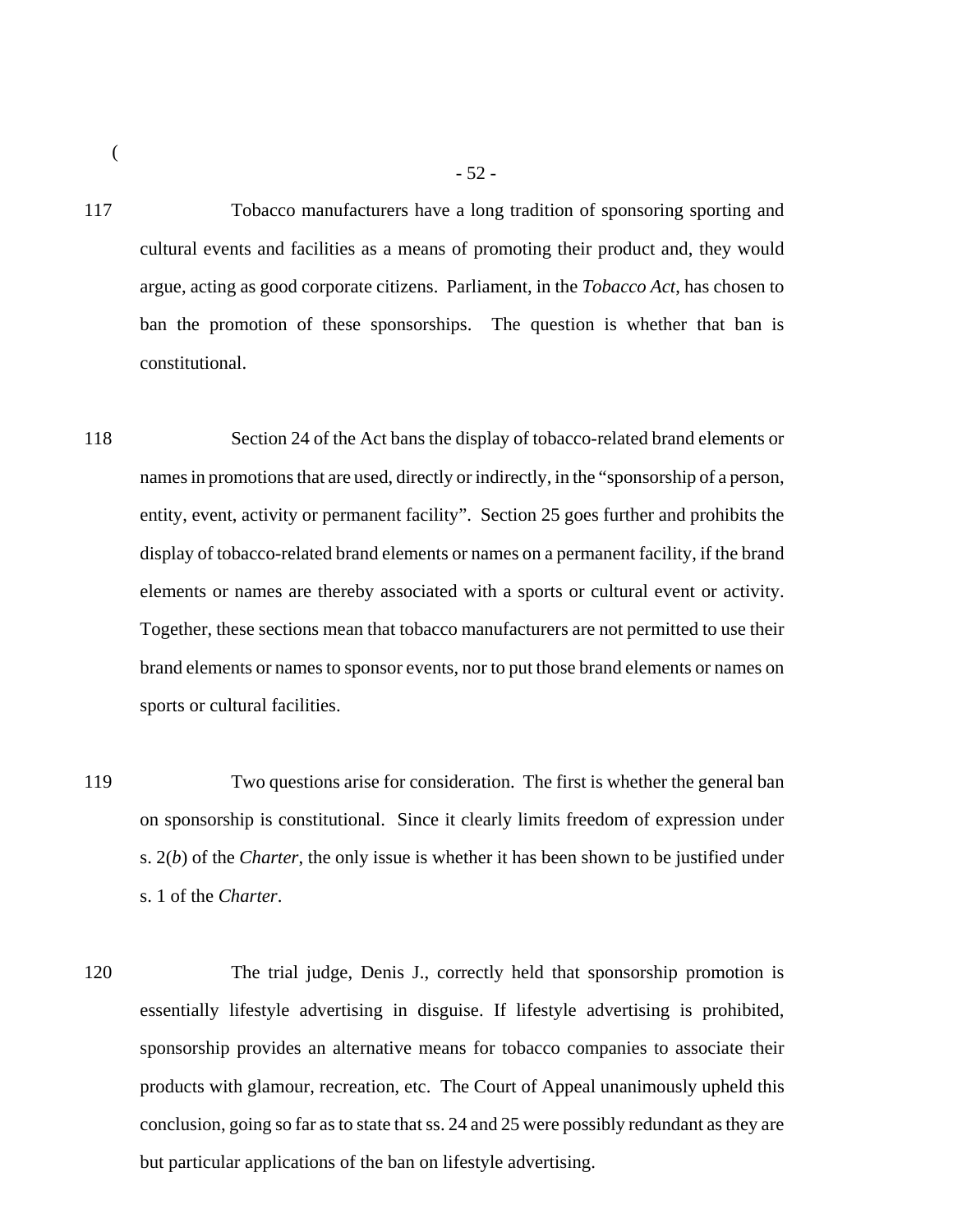121 The prohibition of sponsorship promotion is rationally connected to the legislative goal for the same reasons as for the prohibition on lifestyle advertising. Similarly, since the ban on lifestyle advertising is accepted as minimally impairing, so is the ban on sponsorship. A finding of minimal impairment is reinforced by the fact that Parliament phased in the ban over five years so that it would not have a disruptive impact. I would also note that, contrary to their assertions, the manufacturers are not prohibited from sponsoring anything; they are only prohibited from using the fact of their sponsorship to gain publicity.

- 53 -

- 122 The second question, the use of corporate names in sponsorship, is more complicated. The majority of the Court of Appeal found that this ban constituted an unjustified intrusion on free expression, and declared inoperative the words "or the name of a tobacco manufacturer" in ss. 24 and 25, thereby allowing the use of corporate names in sponsorship promotion and on facilities, except if the corporate name refers, directly or indirectly, to a tobacco brand name (Brossard and Rayle JJ.A.).
- 123 In the view of the majority, a corporate name in an event program or on a building might not evoke or promote a product, raising concerns of rational connection. (It may be noted that the final order entered is narrower than the reasons for judgment and is confined to company names that are not used as brand names.)
- 124 Beauregard J.A. dissented, arguing that the only reason a corporation would affix its name to a building would be to evoke that brand or name of the product, and that therefore the ban was justified.

(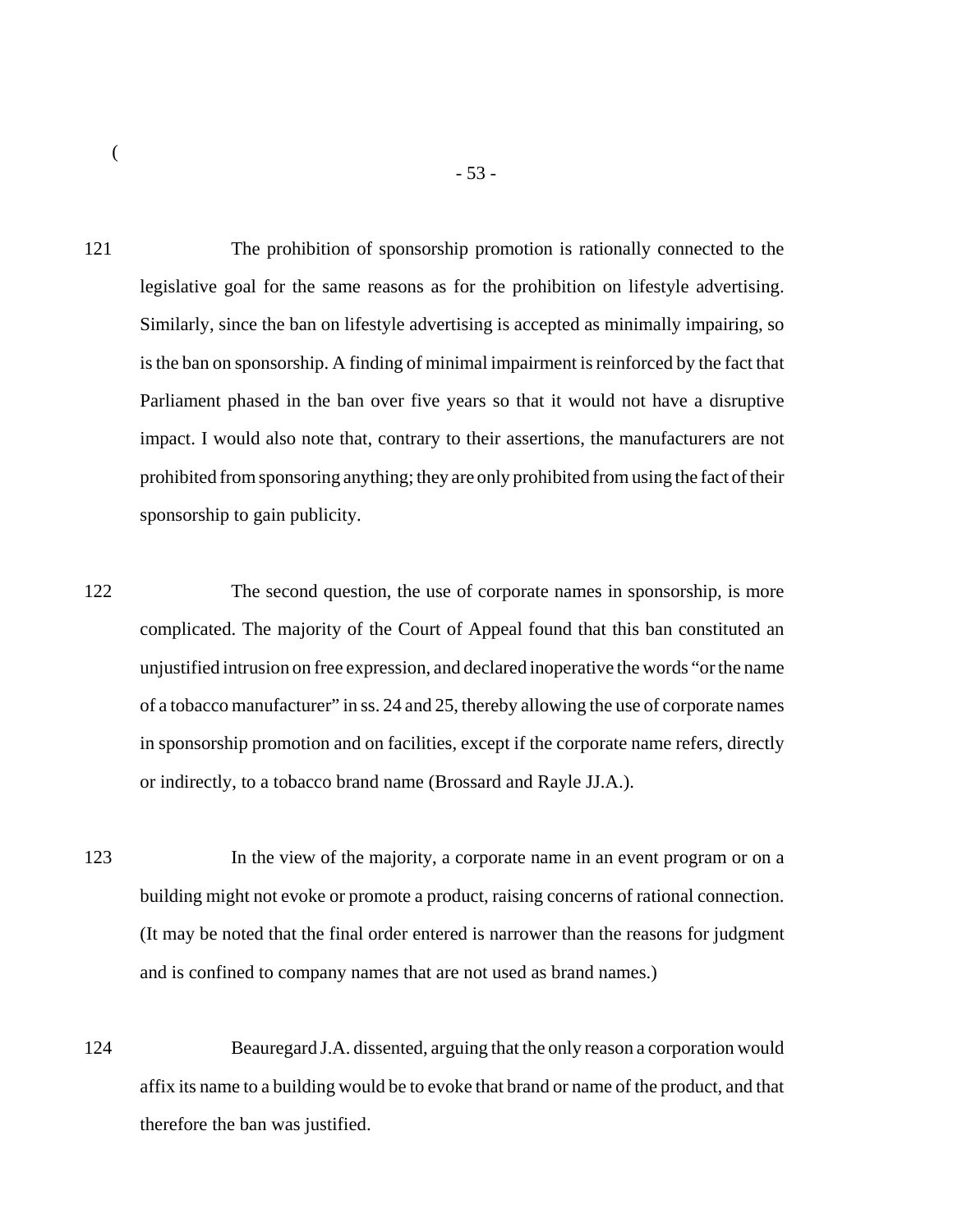125 I agree with Beauregard J.A. that the prohibition on using corporate names in sponsorship promotion and on sports or cultural facilities is justified.

- 54 -

126 Parliament's objective, once again, is clearly pressing and substantial. As found by Denis J., the evidence establishes that as restrictions on tobacco advertising tightened, manufacturers increasingly turned to sports and cultural sponsorship as a substitute form of lifestyle promotion. Placing a tobacco manufacturer's name on a facility is one form such sponsorship takes. The prohibition on sponsorship by means of names on facilities in s. 25 only applies to facilities used for sports or cultural activities, not for all facilities. The aim of curbing such promotion justifies imposing limits on free expression.

127 Nor is the means chosen to achieve the objective disproportionate. The element of rational connection is made out. Placing a corporate name on a list of sponsors or on a sports or cultural facility may promote the use of tobacco in a number of ways. This is clear when the corporate name is connected with the brand name of a tobacco product. (The appellant argued that all the respondents have brand names that include portions of their corporate names; the respondents did not contradict this.) But even where there is no overt connection between the corporate name and the brand name of a tobacco product, the corporate name may serve to promote the sale of the tobacco product. Connections may be established in a variety of ways. The corporate name may, without referencing a brand name, nevertheless contain a reference to tobacco. Or the corporate name may have historically been associated with tobacco. The evidence established the tobacco industry's practice of using shell corporations as an element in brand identification. Associations between the parent company and the shell company may persist in the public mind. As a result, the corporate name in the sponsorship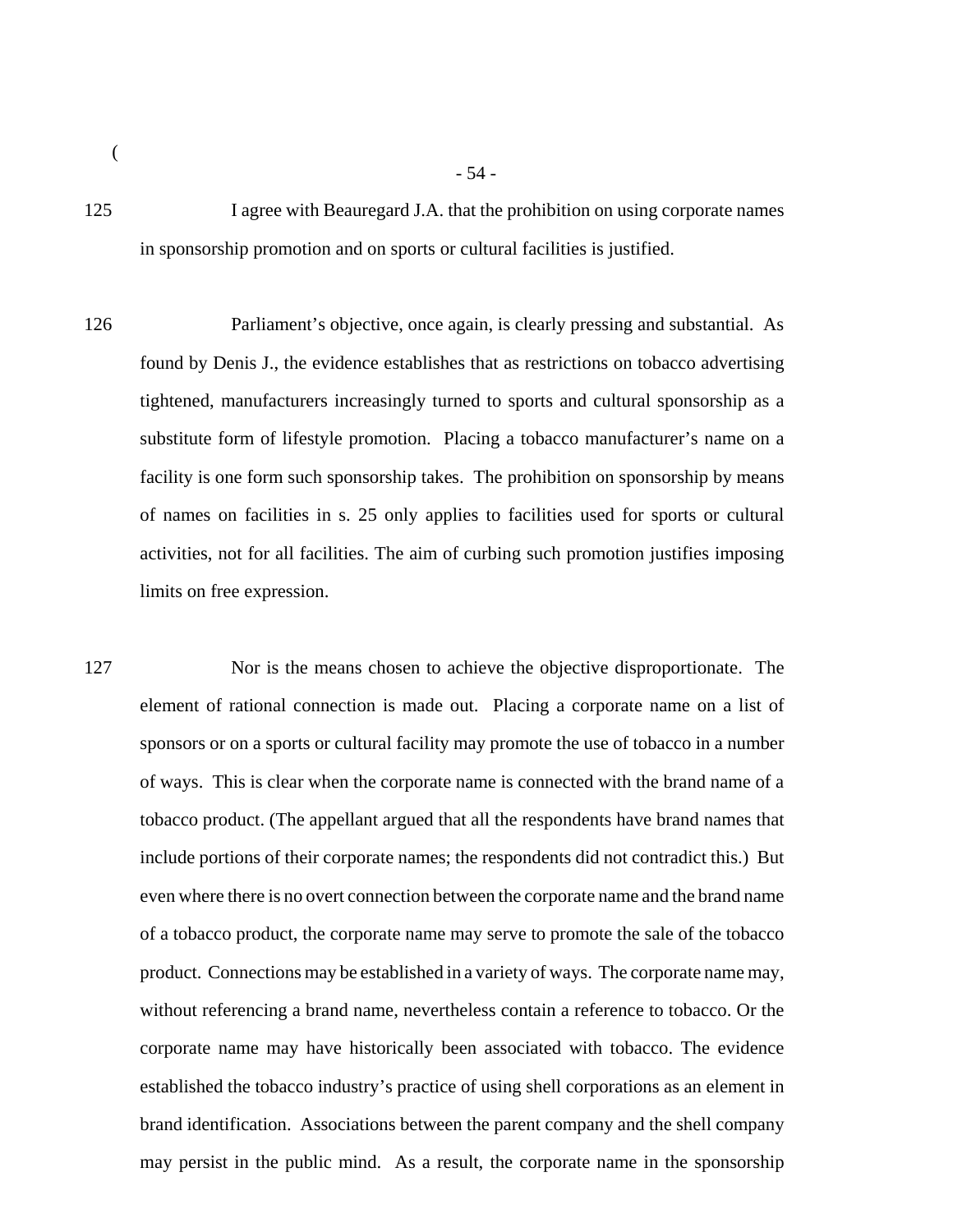promotion or on the building or facility may evoke a connection with the shell company and its brand.

- 128 Given the nature of the problem, and in view of the limited value of the expression in issue compared with the beneficial effects of the ban, the proposed solution — a total ban on the use of corporate names in sponsorship promotion, or on sports or cultural facilities — is proportional. And in view of the limited value of the expression in issue compared with the beneficial effects of the ban, proportionality of effects is established.
- 129 I conclude that the impugned sponsorship provisions are a reasonable limit justified under s. 1 of the *Charter.*

# 6. *Health Warning Labels*

- 130 The regulations pursuant to the Act (the *TPIR*) increased the minimum size of the mandatory health warnings on tobacco packaging from 33 percent under the old Act to 50 percent of the principal display surfaces. The question is whether this constitutes an infringement of s. 2(*b*) and, if so, whether that infringement is justified.
- 131 The question of whether the mandatory warning requirement infringes s.  $2(b)$  is not easily answered. The Attorney General argues that s.  $2(b)$  is not infringed, claiming that it neither deprives the manufacturers of a vehicle for communicating their message, nor limits the form of expression. He relies on *Lavigne v. Ontario Public Service Employees Union*, [1991] 2 S.C.R. 211, at pp. 279-80, where Wilson J. stated: "If a law does not really deprive one of the ability to speak one's mind or does not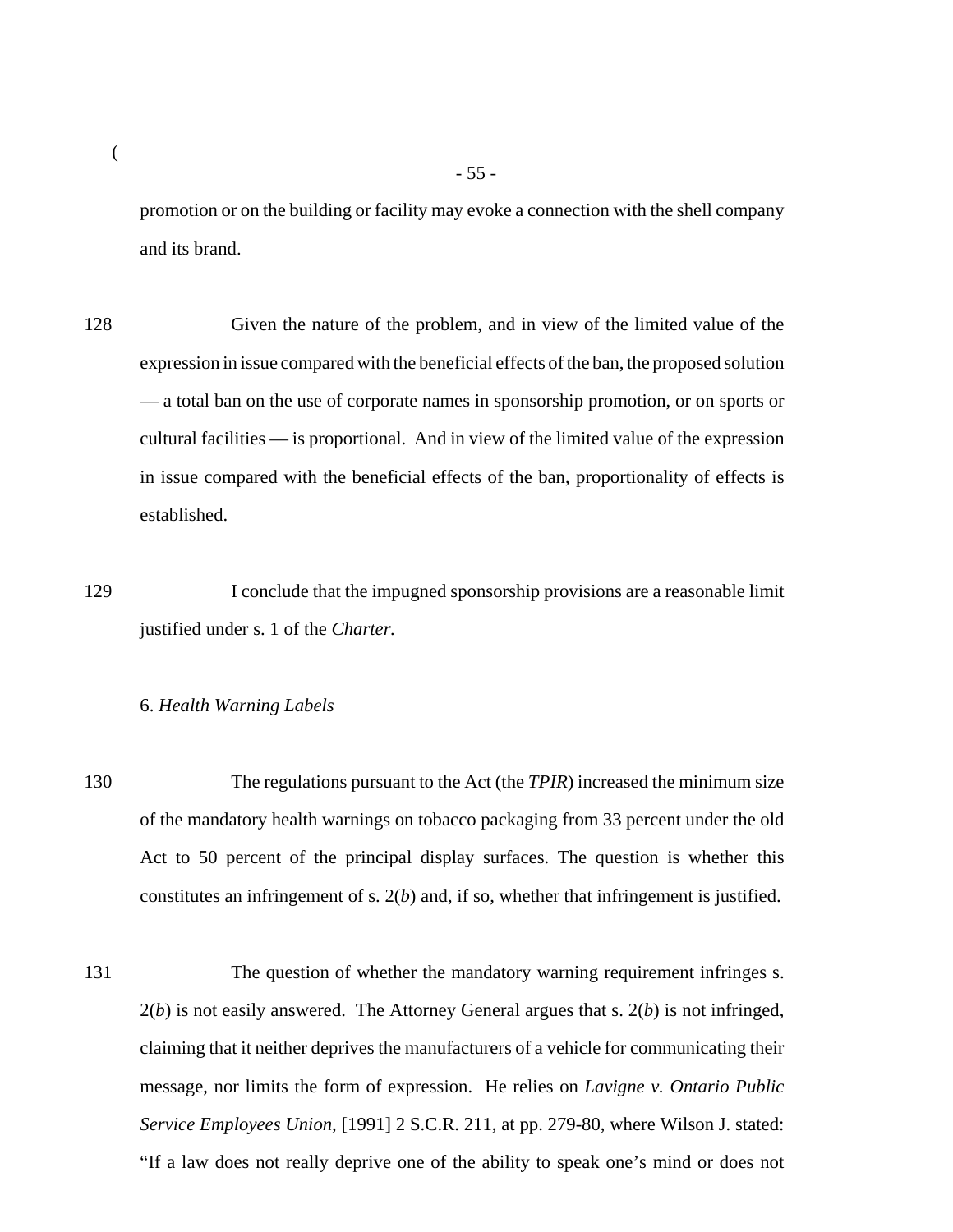effectively associate one with a message with which one disagrees, it is difficult to see how one's right to pursue truth, participate in the community, or fulfil oneself [the values protected by s. 2(*b*)] are denied." The regulations under the *TPIR* permit the manufacturers to present the health warnings, not as their messages, but as messages from Health Canada. The manufacturers still have half the package to convey such messages as they choose, and they are not confined to a particular size or style of package that might inhibit that ability. As a result, the Attorney General argues, the manufacturers have not shown that they are prevented from conveying messages of their choice on their packaging. Not having discharged this burden, they have not established a breach of their freedom of expression, he concludes.

132 However, this Court has taken a broad view of "expressive activity" for s. 2(*b*) cases. In *Irwin Toy*, the Court went so far as to say that parking a car could be an expressive activity. In *Reference re ss. 193 and 195.1(1)(c) of the Criminal Code (Man.)*, [1990] 1 S.C.R. 1123, at p. 1184, Lamer J. stated that in some circumstances, silence could constitute expressive activity. To hold that minor restrictions or requirements with respect to packaging violate the s. 2(*b*) guarantee of freedom of expression might be to trivialize the guarantee. However, the requirement that manufacturers place the government's warning on one half of the surface of their package arguably rises to the level of interfering with how they choose to express themselves. I therefore conclude that  $s$ .  $2(b)$  is infringed by the warning requirements in general, and specifically the requirement that 50 percent of the principal display surfaces of the package be devoted to the warnings.

133 This leaves the question of whether the infringement is justified as a reasonable limit under s. 1 of the *Charter*.I conclude that it is.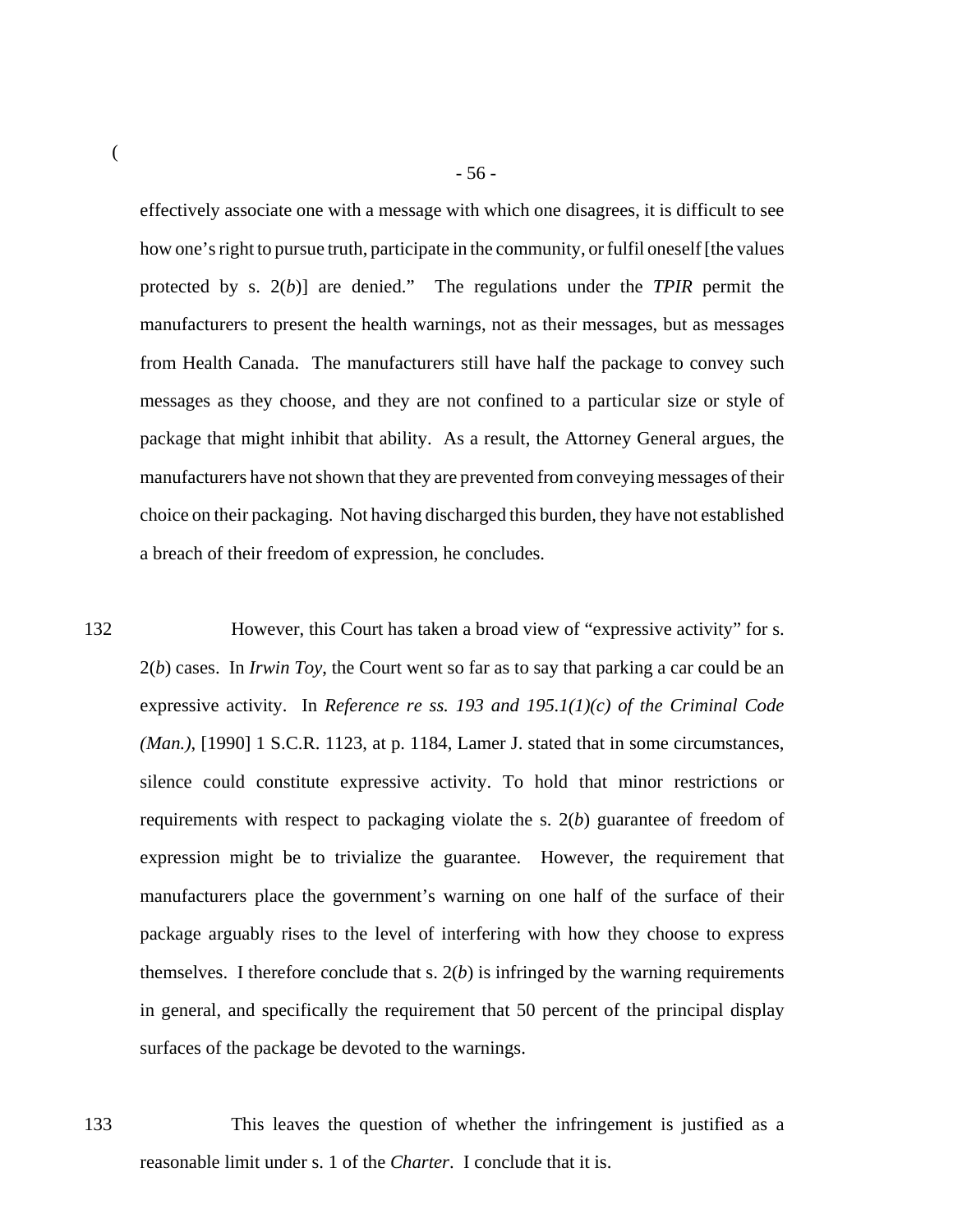134 Parliament's objective in requiring that a large part of packaging be devoted to a warning is pressing and substantial. It is to inform and remind potential purchasers of the product of the health hazards it entails. This is designed to further Parliament's larger goal of discouraging tobacco consumption and preventing new smokers from taking up the habit. The importance of warnings is reinforced by the trial judge's finding that consumers and the general public are not well informed on the dangers of smoking.

- 135 The evidence as to the importance and effectiveness of such warnings establishes a rational connection between Parliament's requirement for warnings and its objectives of reducing the incidence of smoking and of the disease and death it causes. In the course of the previous proceedings dealing with the ban on tobacco advertising, this Court unanimously held that "both parties agree that past studies have shown that health warnings on tobacco product packages do have some effects in terms of increasing public awareness of the dangers of smoking and in reducing the overall incidence of smoking in our society": *RJR*-*MacDonald Inc. v. Canada (Attorney General)*, [1994] 1 S.C.R. 311, *per* Sopinka and Cory JJ., at p. 353; see also *RJR*, McLachlin J., at para. 158. A mass of evidence in the intervening years supports this conclusion.
- 136 If further evidence were required of the rationality of Parliament's requirement that warnings occupy 50 percent of product packaging, it is supplied by the manufacturers' response to the increase from 33 percent to 50 percent of the principal display surfaces. The evidence reveals that they saw the increase as a threat and sought to meet it by devising counter-strategies to minimize the overall impact of the warnings.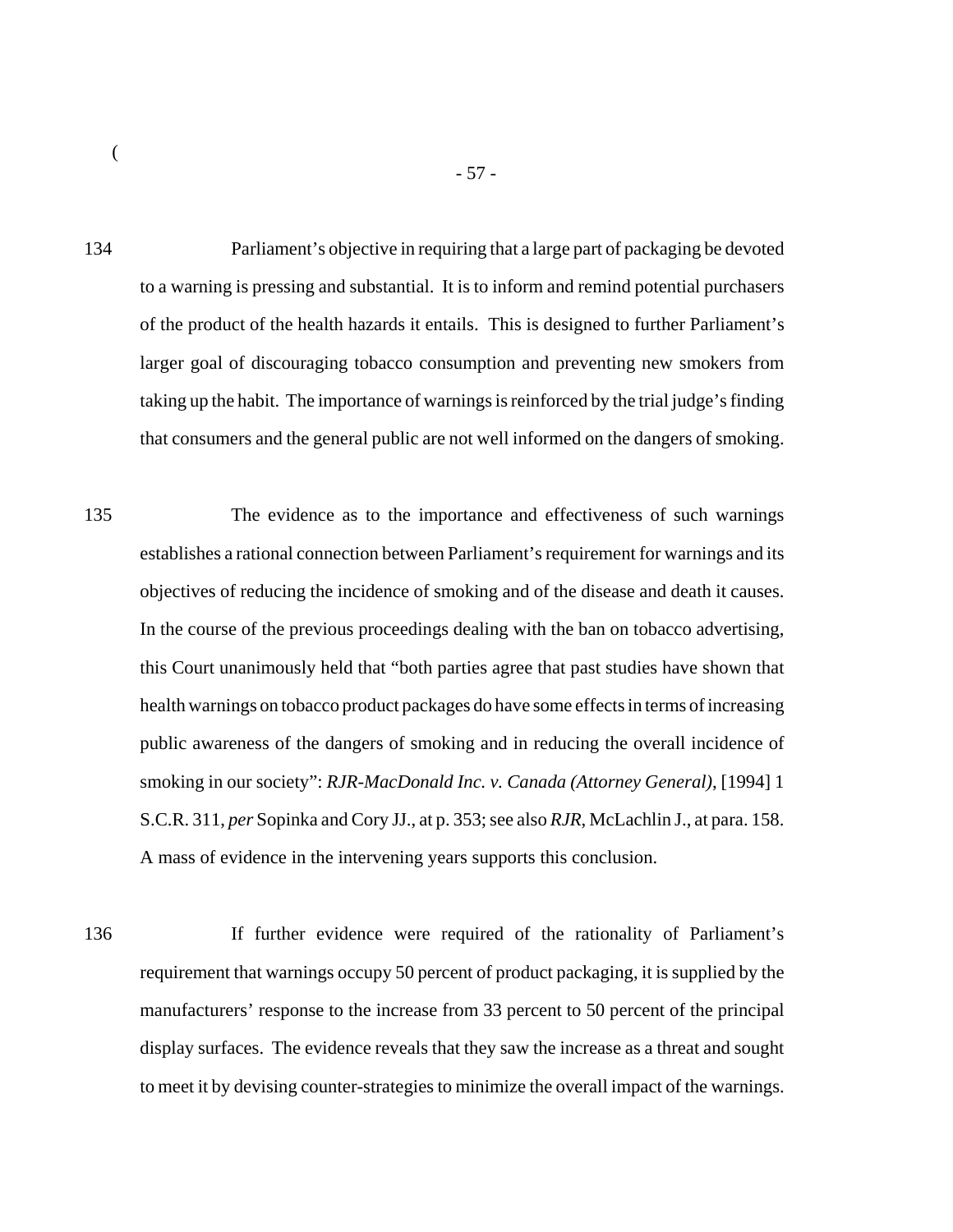137 Regarding minimal impairment, the question is whether the requirement for warning labels, including their size, falls within a range of reasonable alternatives. The manufacturers argue that the increase from 33 percent to 50 percent of the package cannot be justified. However, the evidence established that bigger warnings may have a greater effect. Parliament is not required to implement less effective alternatives: *RJR*, at paras. 160 and 163.

138 The reasonableness of the government's requirement is supported by the fact that Australia, Belgium, Switzerland, Finland, Singapore and Brazil require warnings at least as large as Canada's, and the minimum size in the European Union is 48 percent of the package. The *WHO Framework Convention* stipulates that warning labels "should" cover at least 50 percent and "shall" cover at least 30 percent of the package.

139 Finally, proportionality of effects is established. The benefits flowing from the larger warnings are clear. The detriments to the manufacturers' expressive interest in creative packaging are small.

140 I conclude that the requirement that 50 percent of the principal display surfaces be devoted to a warning of the health hazards of the product is a reasonable measure demonstrably justified in our society and is constitutional under s. 1 of the *Charter*.

# VI. Conclusion

141 I conclude that the impugned provisions of the *Tobacco Act* and the *Tobacco Products Information Regulations*, properly interpreted, are constitutional in their entirety. I would therefore allow the Attorney General's appeals, dismiss the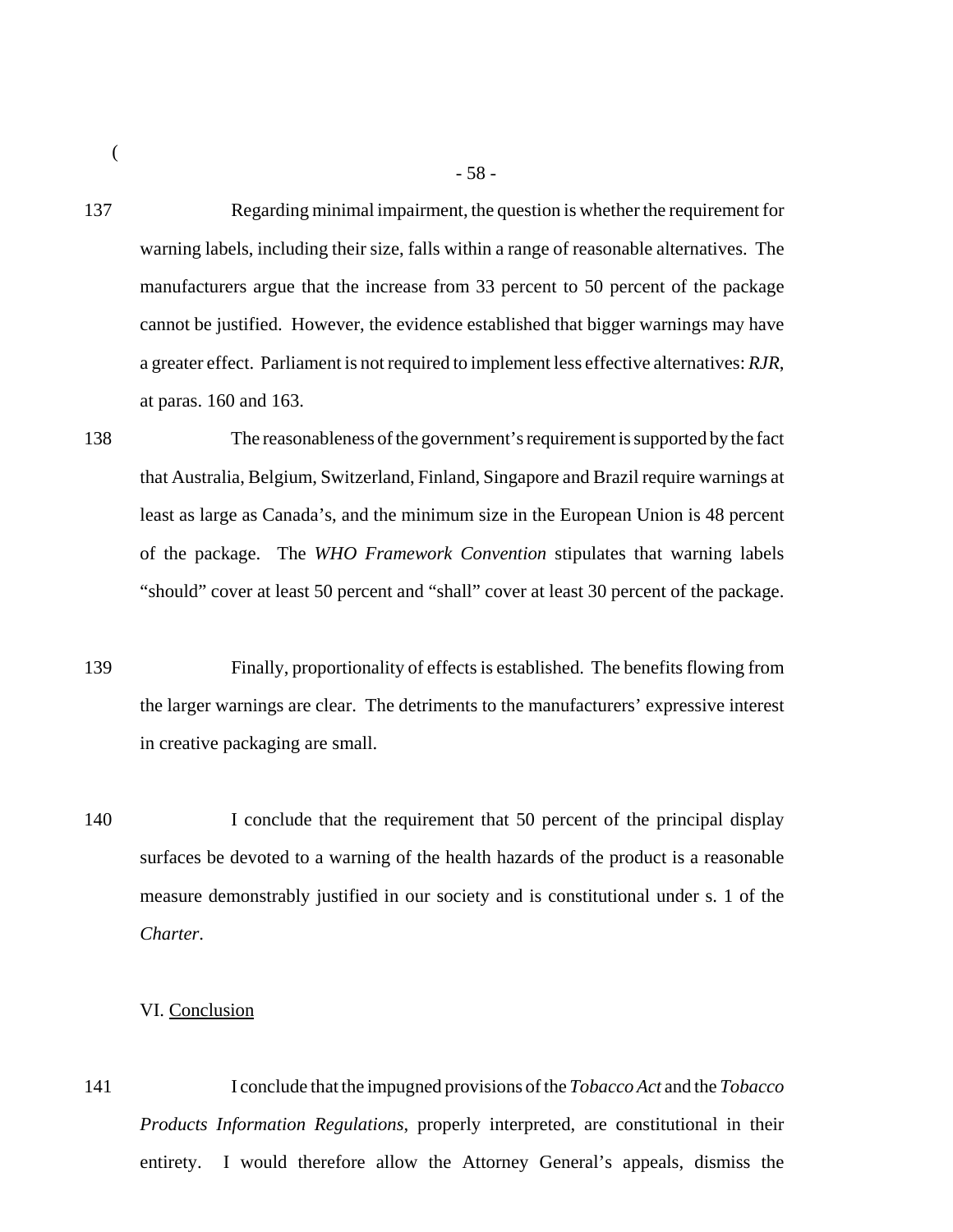manufacturers' cross-appeals and restore the order of the trial judge. Costs are awarded to the Attorney General of Canada in this Court and in the Court of Appeal.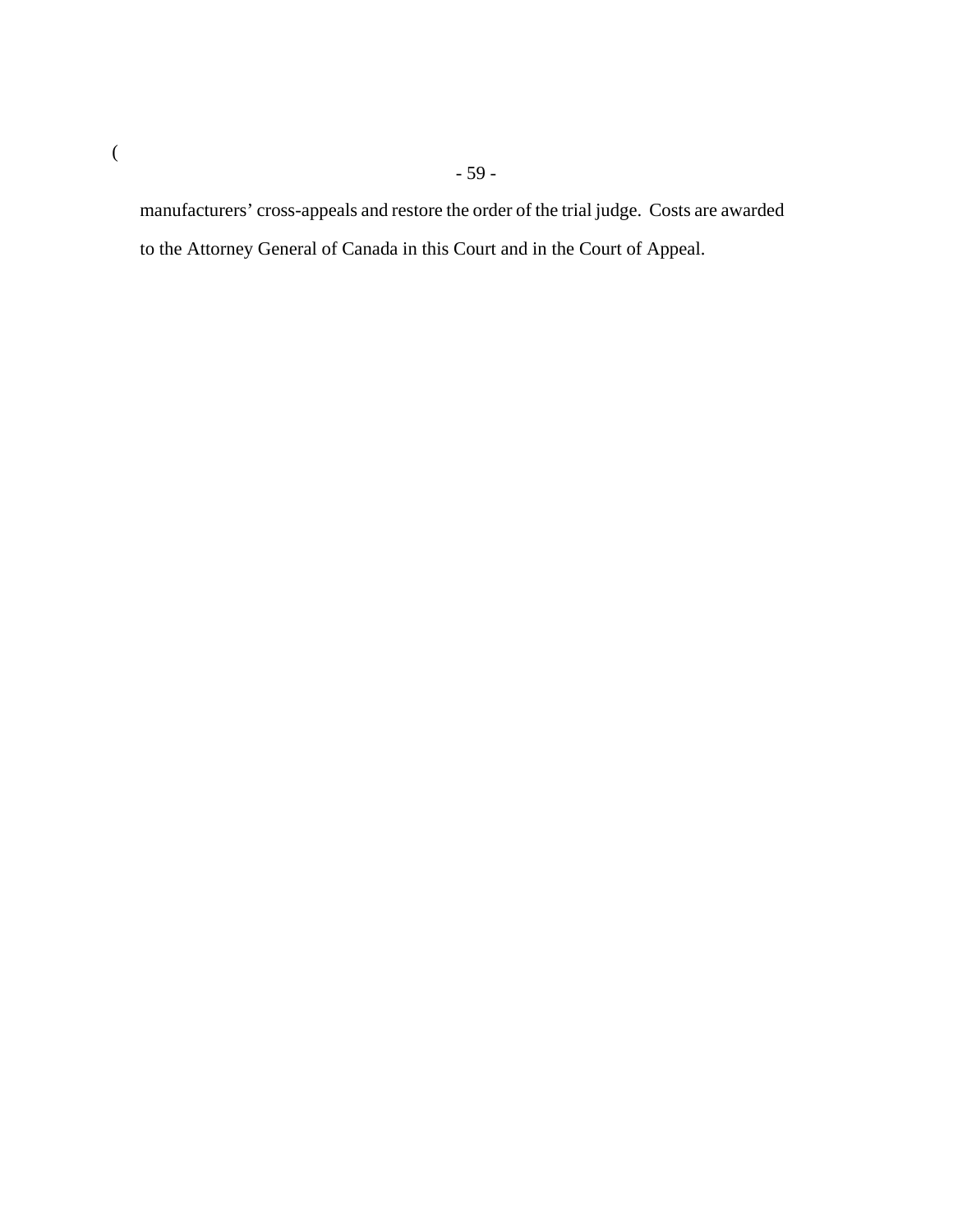142 The constitutional questions are answered as follows:

1. Do ss. 18, 19, 20, 22, 24 and 25 of the *Tobacco Act*, S.C. 1997, c. 13, in whole or in part or through their combined effect, infringe s. 2(*b*) of the *Canadian Charter of Rights and Freedoms*?

Answer: Yes.

2. If so, is the infringement a reasonable limit prescribed by law as can be demonstrably justified in a free and democratic society under s. 1 of the *Canadian Charter of Rights and Freedoms*?

Answer: Yes.

3. Do the provisions of the *Tobacco Products Information Regulations*, SOR/2000-272, governing the size of the mandatory messages infringe s. 2(*b*) of the *Canadian Charter of Rights and Freedoms*?

Answer: Yes.

4. If so, is the infringement a reasonable limit prescribed by law as can be demonstrably justified in a free and democratic society under s. 1 of the *Canadian Charter of Rights and Freedoms*?

Answer: Yes.

# **APPENDIX A**

*Tobacco Act*, S.C. 1997, c. 13

[PURPOSE Purpose of Act]

**4.** The purpose of this Act is to provide a legislative response to a national public health problem of substantial and pressing concern and, in particular,

(*a*) to protect the health of Canadians in light of conclusive evidence implicating tobacco use in the incidence of numerous debilitating and fatal diseases;

*Loi sur le tabac*, L.C. 1997, ch. 13

[OBJET Santé publique]

**4.** La présente loi a pour objet de s'attaquer, sur le plan législatif, à un problème qui, dans le domaine de la santé publique, est grave et d'envergure nationale et, plus particulièrement :

*a*) de protéger la santé des Canadiennes et des Canadiens compte tenu des preuves établissant, de façon indiscutable, un lien entre l'usage du tabac et de nombreuses maladies débilitantes ou mortelles;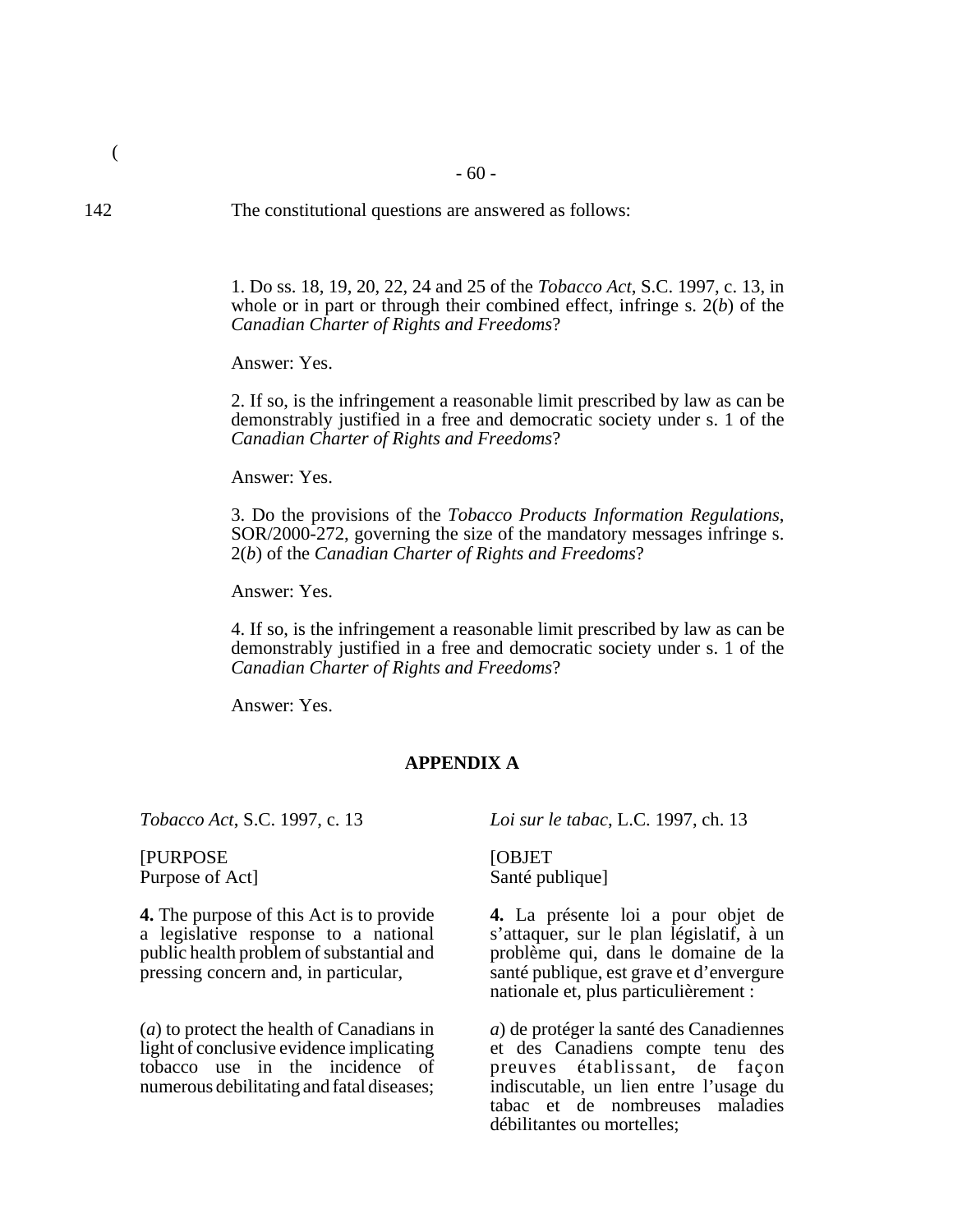(*b*) to protect young persons and others from inducements to use tobacco products and the consequent dependence on them;

(*c*) to protect the health of young persons by restricting access to tobacco products; and

(*d*) to enhance public awareness of the health hazards of using tobacco products.

## [PART IV PROMOTION Definition of "promotion"]

**18.** (1) In this Part, "promotion" means a representation about a product or service by any means, whether directly or indirectly, including any communication of information about a product or service and its price and distribution, that is likely to influence and shape attitudes, beliefs and behaviours about the product or service.

# [Application]

(2) This Part does not apply to

(*a*) a literary, dramatic, musical, cinematographic, scientific, educational or artistic work, production or performance that uses or depicts a tobacco product or tobacco product-related brand element, whatever the mode or form of its expression, if no consideration is given directly or indirectly for that use or depiction in the work, production or performance;

(*b*) a report, commentary or opinion in respect of a tobacco product or a brand of tobacco product if no consideration is given by a manufacturer or retailer, directly or indirectly, for the reference

*b*) de préserver notamment les jeunes des incitations à l'usage du tabac et du tabagisme qui peut en résulter;

*c*) de protéger la santé des jeunes par la limitation de l'accès au tabac;

*d*) de mieux sensibiliser la population aux dangers que l'usage du tabac présente pour la santé.

[PARTIE IV PROMOTION Définition de « promotion »]

**18.** (1) Dans la présente partie, « promotion » s'entend de la présentation, par tout moyen, d'un produit ou d'un service — y compris la communication de renseignements sur son prix ou sa distribution—,directement ou indirectement, susceptible d'influencer et de créer des attitudes, croyances ou comportements au sujet de ce produit ou service.

[Application]

(2) La présente partie ne s'applique pas :

*a*) aux œuvres littéraires, dramatiques, musicales, cinématographiques, artistiques, scientifiques ou éducatives — quels qu'en soient le mode ou la forme d'expression — sur ou dans lesquelles figure un produit du tabac ou un élément de marque d'un produit du tabac, sauf si un fabricant ou un détaillant a donné une contrepartie, directement ou indirectement, pour la représentation du produit ou de l'élément de marque dans ces œuvres;

*b*) aux comptes rendus, commentaires et opinions portant sur un produit du tabac ou une marque d'un produit du tabac et relativement à ce produit ou à cette marque, sauf si un fabricant ou un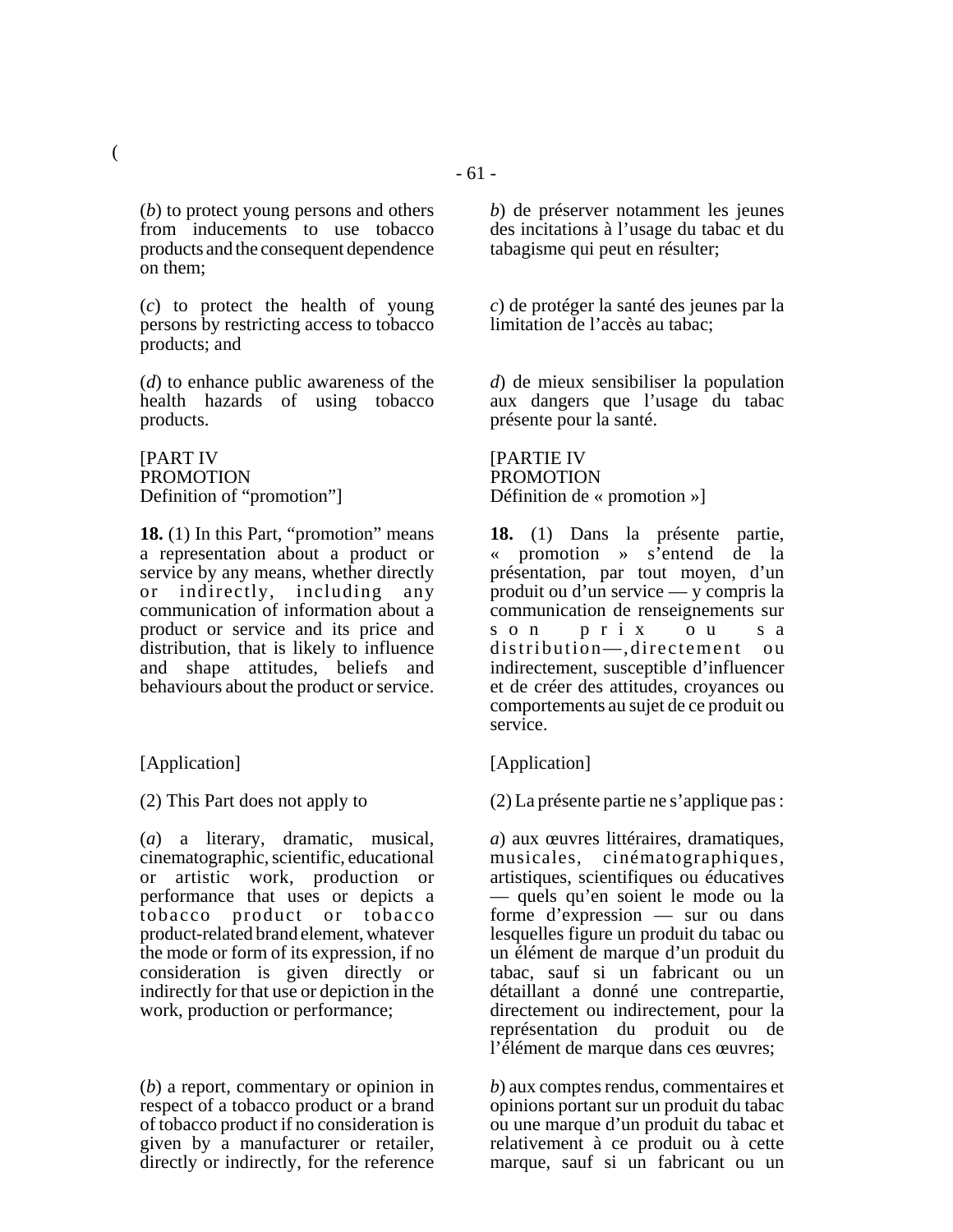to the tobacco product or brand in that report, commentary or opinion; or

(*c*) a promotion by a tobacco grower or a manufacturer that is directed at tobacco growers, manufacturers, persons who distribute tobacco products or retailers but not, either directly or indirectly, at consumers.

## [Prohibition]

**19.** No person shall promote a tobacco product or a tobacco product-related brand element except as authorized by this Act or the regulations.

# [False promotion]

**20.** No person shall promote a tobacco product by any means, including by means of the packaging, that are false, misleading or deceptive or that are likely to create an erroneous impression about the characteristics, health effects or health hazards of the tobacco product or its emissions.

[Testimonials or endorsements]

**21.** (1) No person shall promote a tobacco product by means of a testimonial or an endorsement, however displayed or communicated.

## [Depiction of person]

(2) For the purposes of subsection (1), the depiction of a person, character or animal, whether real or fictional, is considered to be a testimonial for, or an endorsement of, the product.

## [Exception]

(3) This section does not apply to a trade-mark that appeared on a tobacco

détaillant a donné une contrepartie, directement ou indirectement, pour la mention du produit ou de la marque;

*c*) aux promotions faites par un tabaculteur ou un fabricant auprès des tabaculteurs, des fabricants, des personnes qui distribuent des produits du tabac ou des détaillants, mais non directement ou indirectement auprès des consommateurs.

#### [Interdiction]

**19.** Il est interdit de faire la promotion d'un produit du tabac ou d'un élément de marque d'un produit du tabac, sauf dans la mesure où elle est autorisée par la présente loi ou ses règlements.

#### [Promotion trompeuse]

**20.** Il est interdit de faire la promotion d'un produit du tabac, y compris sur l'emballage de celui-ci, d'une manière fausse ou trompeuse ou susceptible de créer une fausse impression sur les caractéristiques, les effets sur la santé ou les dangers pour celle-ci du produit ou de ses émissions.

[Attestations et témoignages]

**21.** (1) Il est interdit de faire la promotion d'un produit du tabac, y compris sur l'emballage de celui-ci, au moyen d'attestations ou de témoignages, quelle que soit la façon dont ils sont exposés ou communiqués.

#### [Représentation]

(2) Pour l'application du paragraphe (1), la représentation d'une personne, d'un personnage ou d'un animal, réel ou fictif, est considérée comme une attestation ou un témoignage.

# [Exception]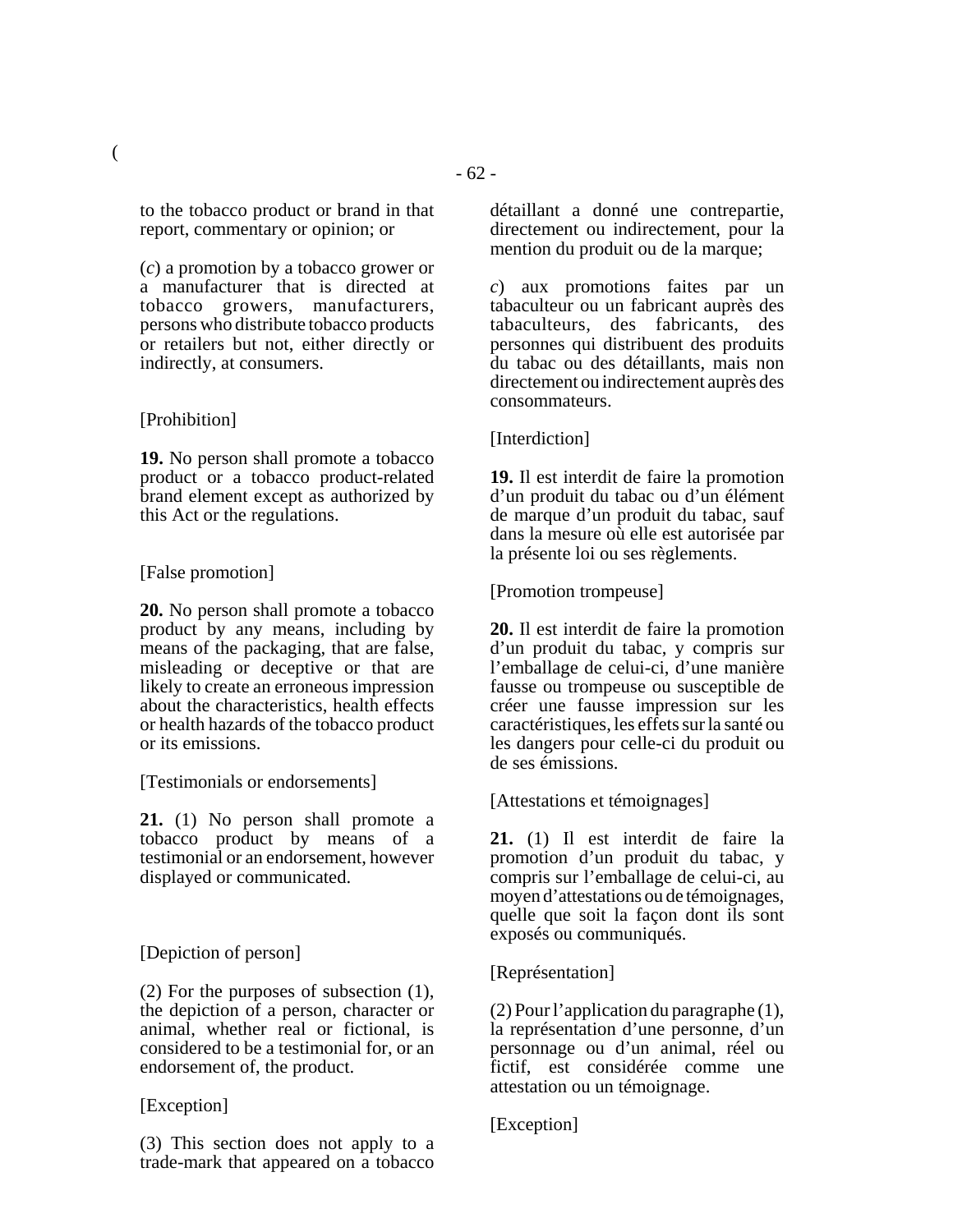product for sale in Canada on December 2, 1996.

## [Advertising]

**22.** (1) Subject to this section, no person shall promote a tobacco product by means of an advertisement that depicts, in whole or in part, a tobacco product, its package or a brand element of one or that evokes a tobacco product or a brand element.

#### [Exception]

(2) Subject to the regulations, a person may advertise a tobacco product by means of information advertising or brand-preference advertising that is in

(*a*) a publication that is provided by mail and addressed to an adult who is identified by name;

(*b*) a publication that has an adult readership of not less than eighty-five per cent; or

(*c*) signs in a place where young persons are not permitted by law.

## [Lifestyle advertising]

(3) Subsection (2) does not apply to lifestyle advertising or advertising that could be construed on reasonable grounds to be appealing to young persons.

[Definitions]

(4) The definitions in this subsection apply in this section.

["brand-preference advertising"

(3) Le présent article ne s'applique pas aux marques de commerce qui figurent sur un produit du tabac en vente au Canada le 2 décembre 1996.

#### [Publicité]

**22**. (1) Il est interdit, sous réserve des autres dispositions du présent article, de faire la promotion d'un produit du tabac par des annonces qui représentent tout ou partie d'un produit du tabac, de l'emballage de celui-ci ou d'un élément de marque d'un produit du tabac, ou qui évoquent le produit du tabac ou un élément de marque d'un produit du tabac.

[Exception]

(2) Il est possible, sous réserve des règlements, de faire la publicité publicité informative ou préférentielle — d'un produit du tabac :

*a*) dans les publications qui sont expédiées par le courrier et qui sont adressées à un adulte désigné par son nom;

*b*) dans les publications dont au moins quatre-vingt-cinq pour cent des lecteurs sont des adultes;

*c*) sur des affiches placées dans des endroits dont l'accès est interdit aux jeunes par la loi.

[Publicité de style de vie]

(3) Le paragraphe (2) ne s'applique pas à la publicité de style de vie ou à la publicité dont il existe des motifs raisonnables de croire qu'elle pourrait être attrayante pour les jeunes.

[Définitions]

(4) Les définitions qui suivent s'appliquent au présent article.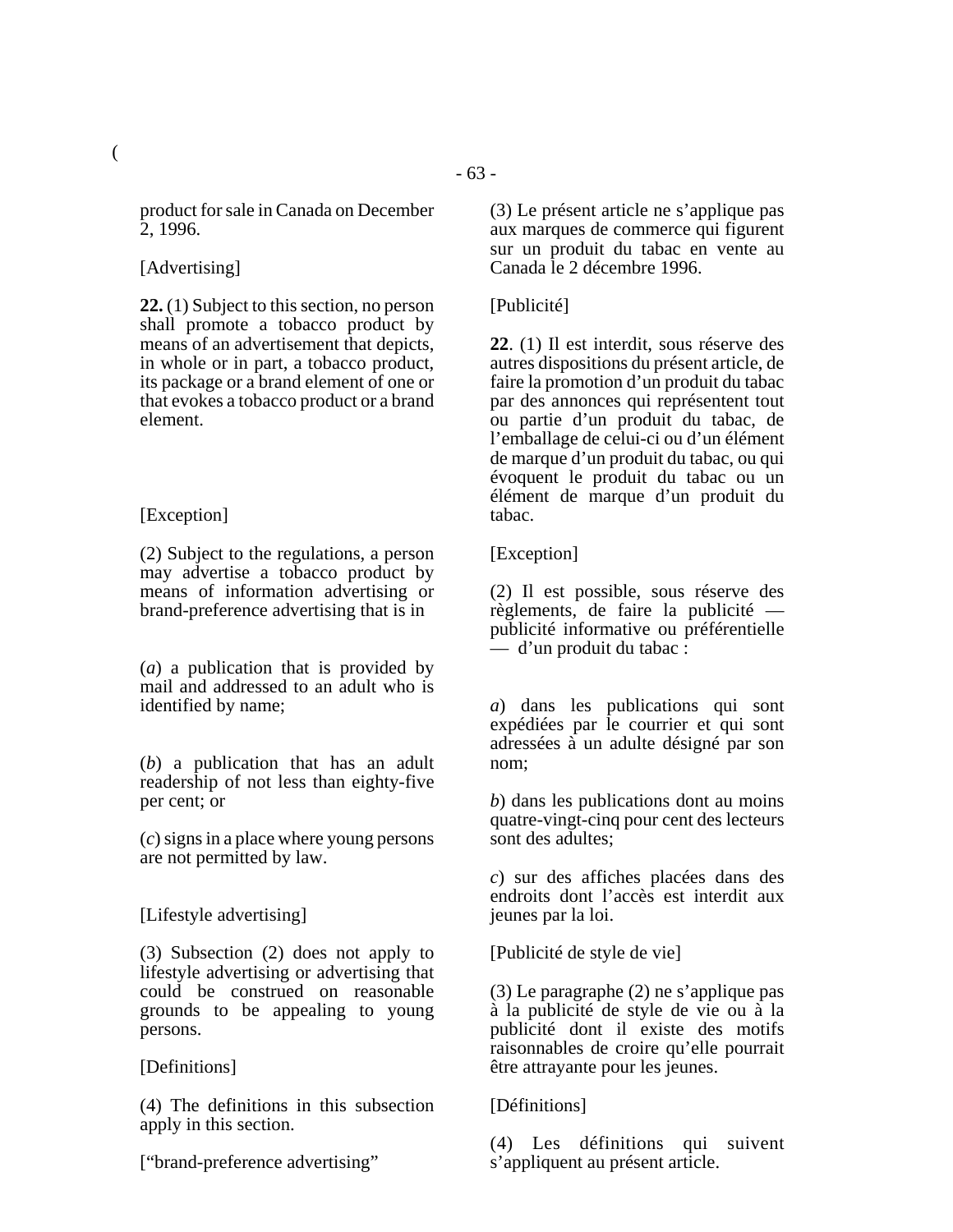« *publicité préférentielle* » ]

"brand-preference advertising" means advertising that promotes a tobacco product by means of its brand characteristics.

["information advertising" « *publicité informative* »]

"information advertising" means advertising that provides factual information to the consumer about

(*a*) a product and its characteristics; or

(*b*) the availability or price of a product or brand of product.

["lifestyle advertising" « *publicité de style de vie* »]

"lifestyle advertising" means advertising that associates a product with, or evokes a positive or negative emotion about or image of, a way of life such as one that includes glamour, recreation, excitement, vitality, risk or daring.

[Packaging]

**23.** No person shall package a tobacco product in a manner that is contrary to this Act or the regulations.

[Prohibition — sponsorship promotion]

**24.** No person may display a tobacco product-related brand element or the name of a tobacco manufacturer in a promotion that is used, directly or indirectly, in the sponsorship of a person, entity, event, activity or permanent facility.

[« publicité de style de vie » "*lifestyle advertising*" ]

« publicité de style de vie » Publicité qui associe un produit avec une façon de vivre, tels le prestige, les loisirs, l'enthousiasme, la vitalité, le risque ou l'audace ou qui évoque une émotion ou une image, positive ou négative, au sujet d'une telle façon de vivre.

[« publicité informative » "*information advertising*"]

« publicité informative » Publicité qui donne au consommateur des renseignements factuels et qui porte :

*a*) sur un produit ou ses caractéristiques;

*b*) sur la possibilité de se procurer un produit ou une marque d'un produit ou sur le prix du produit ou de la marque.

[« publicité préférentielle » "*brand-preference advertising*"]

« publicité préférentielle » Publicité qui fait la promotion d'un produit du tabac en se fondant sur les caractéristiques de sa marque.

## [Emballage]

**23.** Il est interdit d'emballer un produit du tabac d'une manière non conforme à la présente loi et aux règlements.

[Interdiction — promotion de commandite]

**24.** Il est interdit d'utiliser, directement ou indirectement, un élément de marque d'un produit du tabac ou le nom d'un fabricant sur le matériel relatif à la promotion d'une personne, d'une entité, d'une manifestation, d'une activité ou d'installations permanentes.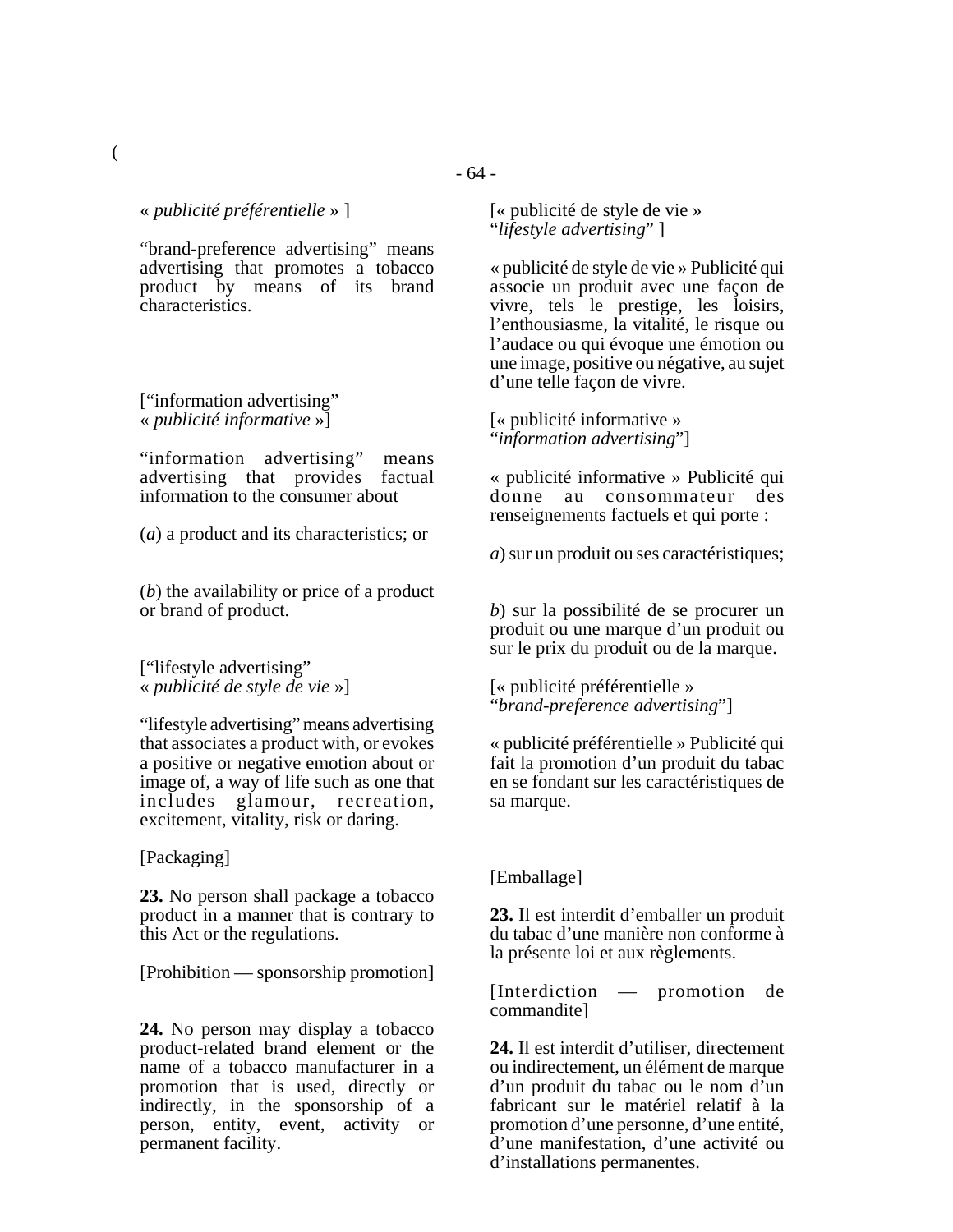[Prohibition — name of facility]

**25.** No person may display a tobacco product-related brand element or the name of a tobacco manufacturer on a permanent facility, as part of the name of the facility or otherwise, if the tobacco product-related brand element or name is thereby associated with a sports or cultural event or activity.

## [Accessories]

**26.** (1) Subject to the regulations, a manufacturer or retailer may sell an accessory that displays a tobacco product-related brand element.

#### [Promotion]

(2) No person shall promote an accessory that displays a tobacco product-related brand element except in the prescribed manner and form and in a publication or place described in paragraphs  $22(2)(a)$  to  $(c)$ .

[Non-tobacco product displaying tobacco brand element]

**27.** No person shall furnish or promote a tobacco product if any of its brand elements is displayed on a non-tobacco product, other than an accessory, or is used with a service, if the non-tobacco product or service

(*a*) is associated with young persons or could be construed on reasonable grounds to be appealing to young persons; or

(*b*) is associated with a way of life such as one that includes glamour, recreation, excitement, vitality, risk or daring.

[Interdiction — élément ou nom figurant dans la dénomination]

**25.** Il est interdit d'utiliser un élément de marque d'un produit du tabac ou le nom d'un fabricant sur des installations permanentes, notamment dans la dénomination de celles-ci, si l'élément ou le nom est de ce fait associé à une manifestation ou activité sportive ou culturelle.

#### [Accessoires]

**26.** (1) Sous réserve des règlements, le fabricant ou le détaillant peut vendre, à titre onéreux, un accessoire sur lequel figure un élément de marque d'un produit du tabac.

#### [Promotion]

(2) Il est interdit de faire la promotion d'accessoires sur lesquels figure un élément de marque d'un produit du tabac sauf selon les modalités réglementaires et dans les publications ou les endroits mentionnés aux alinéas  $22(2)a)$  à *c*).

[Articles associés aux jeunes ou à un style de vie]

**27.** Il est interdit de fournir ou de promouvoir un produit du tabac si l'un de ses éléments de marque figure sur des articles autres que des produits du tabac — à l'exception des accessoires — ou est utilisé pour des services et que ces articles ou ces services :

*a*) soit sont associés aux jeunes ou dont il existe des motifs raisonnables de croire qu'ils pourraient être attrayants pour les jeunes;

*b*) soit sont associés avec une façon de vivre, tels le prestige, les loisirs, l'enthousiasme, la vitalité, le risque ou l'audace.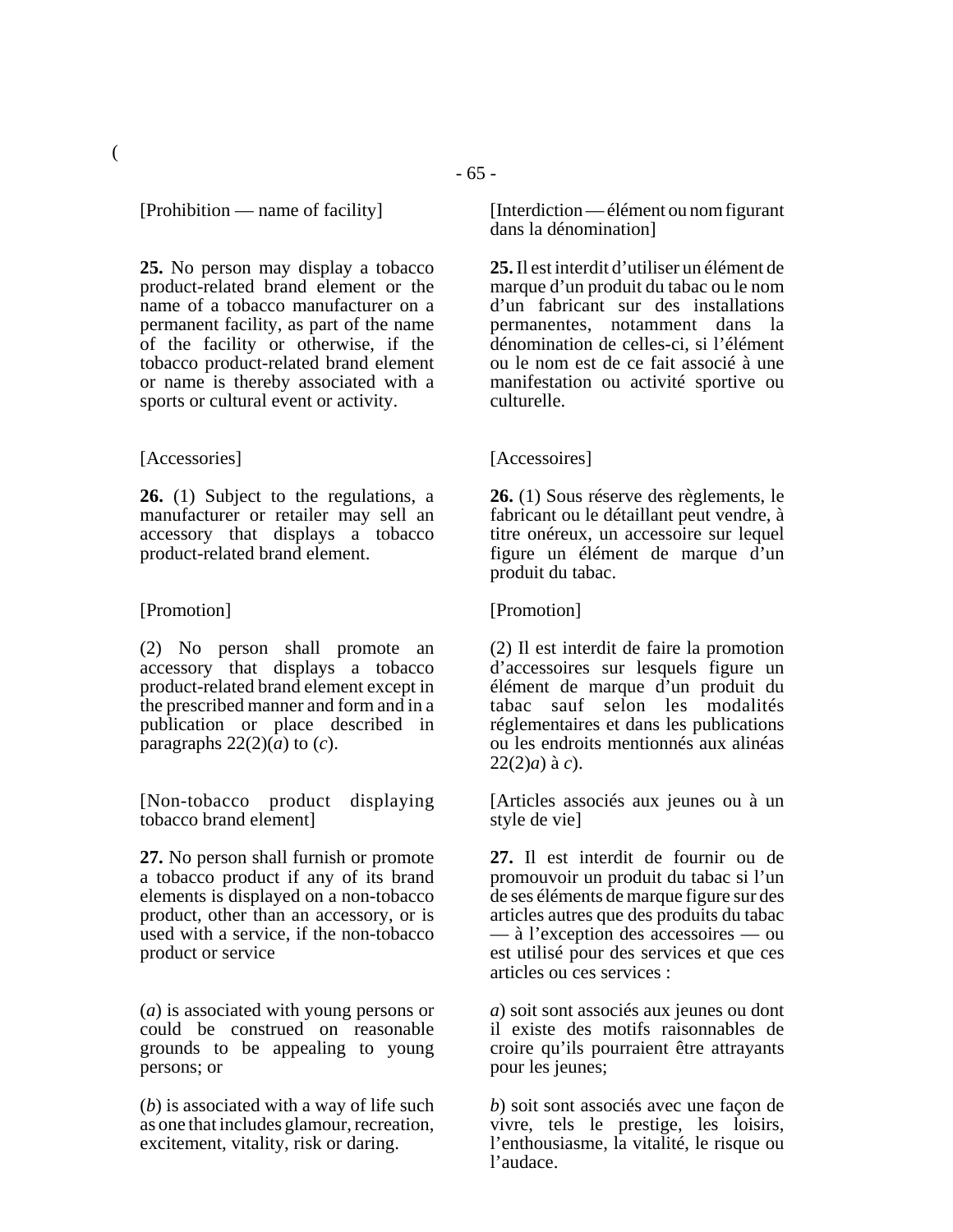- 66 -

[Exception — tobacco product]

**28.** (1) Subject to the regulations, a person may sell a tobacco product, or advertise a tobacco product in accordance with section 22, if any of its brand elements is displayed on a non-tobacco product, other than an accessory, or used with a service, if the non-tobacco product or service does not fall within the criteria described in paragraphs  $27(a)$  and  $(b)$ .

[Exception — non-tobacco product]

(2) Subject to the regulations, a person may promote a non-tobacco product, other than an accessory, that displays a tobacco product-related brand element, or a service that uses a tobacco product-related brand element, to which section 27 does not apply.

[Sales promotions]

**29.** No manufacturer or retailer shall

(*a*) offer or provide any consideration, direct or indirect, for the purchase of a tobacco product, including a gift to a purchaser or a third party, bonus, premium, cash rebate or right to participate in a game, lottery or contest;

(*b*) furnish a tobacco product without monetary consideration or in consideration of the purchase of a product or service or the performance of a service; or

(*c*) furnish an accessory that bears a tobacco product-related brand element without monetary consideration or in consideration of the purchase of a product or service or the performance of a service.

[Autres articles]

**28.** (1) Sous réserve des règlements, il est possible de vendre un produit du tabac ou d'en faire la publicité conformément à l'article 22 dans les cas où l'un de ses éléments de marque figure sur des articles autres que des produits du tabac — à l'exception des accessoires — ou est utilisé pour des services qui ne sont pas visés par les alinéas 27*a*) ou *b*).

# [Promotion]

(2) Sous réserve des règlements, il est possible de promouvoir des articles autres que des produits du tabac — à l'exception des accessoires — portant un élément de marque d'un produit du tabac ou des services utilisant un tel élément qui ne sont pas visés à l'article 27.

[Promotion des ventes]

**29.** Il est interdit au fabricant et au détaillant

*a*) d'offrir ou de donner, directement ou indirectement, une contrepartie pour l'achat d'un produit du tabac, notamment un cadeau à l'acheteur ou à un tiers, une prime, un rabais ou le droit de participer à un tirage, à une loterie ou à un concours;

*b*) de fournir un produit du tabac à titre gratuit ou en contrepartie de l'achat d'un produit ou d'un service ou de la prestation d'un service;

*c*) de fournir un accessoire sur lequel figure un élément de marque d'un produit du tabac à titre gratuit ou en contrepartie de l'achat d'un produit ou d'un service ou de la prestation d'un service.

[Retail display of tobacco products]

[Autorisation]

(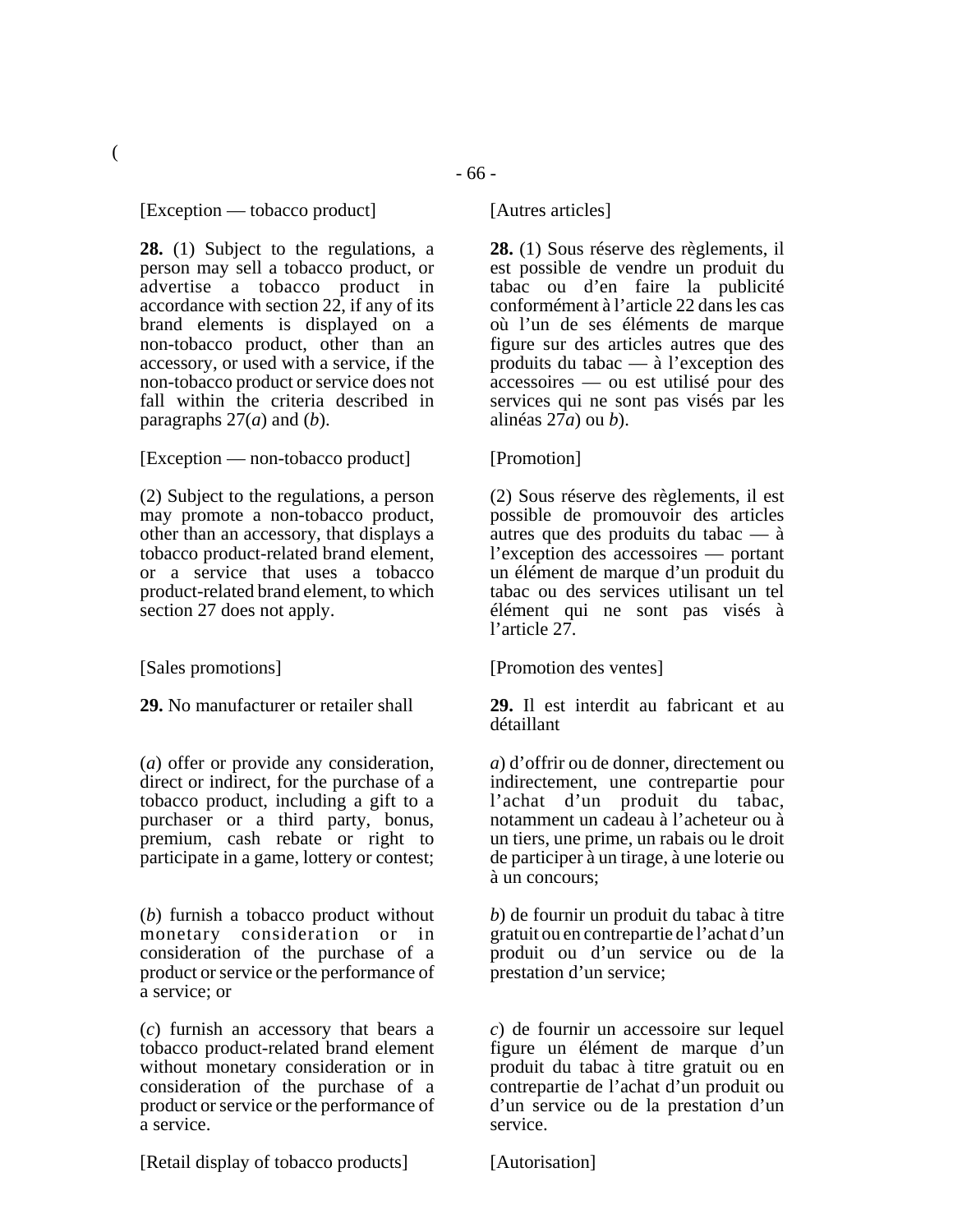**30.** (1) Subject to the regulations, any person may display, at retail, a tobacco product or an accessory that displays a tobacco product-related brand element.

# [Signs]

(2) A retailer of tobacco products may post, in accordance with the regulations, signs at retail that indicate the availability of tobacco products and their price.

[Communication media]

**31.** (1) No person shall, on behalf of another person, with or without consideration, publish, broadcast or otherwise disseminate any promotion that is prohibited by this Part.

# [Exception]

(2) Subsection (1) does not apply to the distribution for sale of an imported publication or the retransmission of radio or television broadcasts that originate outside Canada.

[Foreign media]

(3) No person in Canada shall, by means of a publication that is published outside Canada, a broadcast that originates outside Canada or any communication other than a publication or broadcast that originates outside Canada, promote any product the promotion of which is regulated under this Part, or disseminate promotional material that contains a tobacco product-related brand element in a way that is contrary to this Part.

[Report to Minister]

**30.** (1) Sous réserve des règlements, il est possible, dans un établissement de vente au détail, d'exposer des produits du tabac et des accessoires portant un élément de marque d'un produit du tabac.

# [Affiches]

(2) Il est possible pour un détaillant, sous réserve des règlements, de signaler dans son établissement que des produits du tabac y sont vendus et d'indiquer leurs prix.

# [Médias]

**31.** (1) Il est interdit, à titre gratuit ou onéreux et pour le compte d'une autre personne, de diffuser, notamment par la presse ou la radio-télévision, toute promotion interdite par la présente partie.

[Exception]

(2) Le paragraphe (1) ne s'applique pas à la distribution en vue de la vente de publications importées au Canada ou à la retransmission d'émissions de radio ou de télévision de l'étranger.

[Usage des médias étrangers]

(3) Il est interdit à toute personne se trouvant au Canada de faire la promotion, dans une publication ou une émission provenant de l'étranger ou dans une communication, autre qu'une publication ou une émission, provenant de l'étranger, d'un produit à la promotion duquel s'applique la présente partie ou de diffuser du matériel relatif à une promotion contenant un élément de marque d'un produit du tabac d'une manière non conforme à la présente partie.

[Renseignements]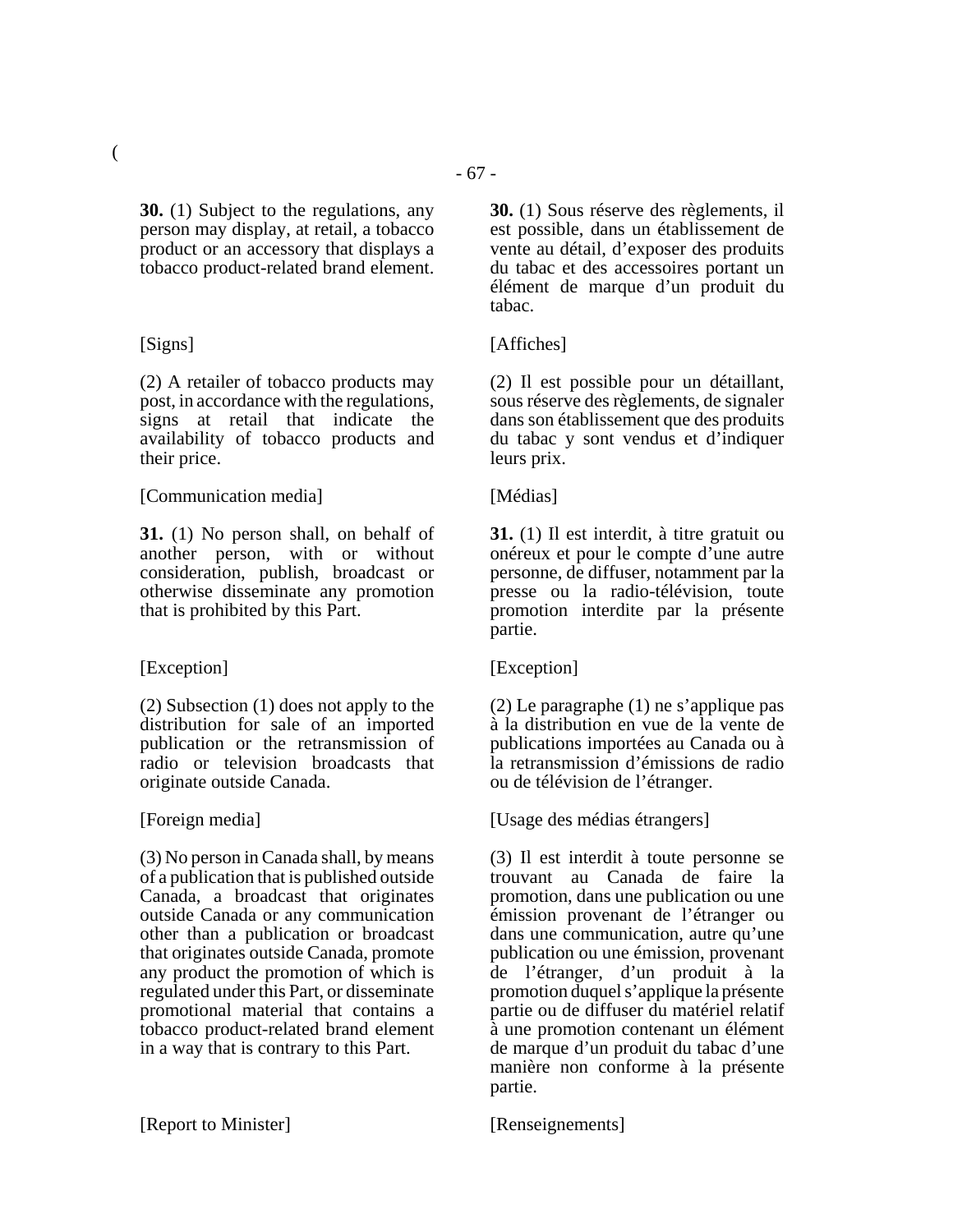**32.** Every manufacturer shall provide the Minister, in the prescribed manner and within the prescribed time, with the prescribed information about any promotion under this Part.

**32.** Le fabricant est tenu de transmettre au ministre les renseignements exigés par les règlements, dans les délais et selon les modalités réglementaires, sur les promotions visées par la présente partie.

## **APPENDIX B**

*Tobacco Products Information Regulations*, SOR/2000-272

## [APPLICATION]

[Retail sale]

**2.** These Regulations apply to tobacco products that are for retail sale in Canada.

# [GENERAL]

[Must be legible]

**3.** (1) Any written information that is required by these Regulations to be displayed shall be displayed

(*a*) in both official languages, in the same manner; and (*b*) in a manner that ensures that the information is legible and prominently displayed.

[Health warnings and health information]

(2) Health warnings and health information shall

(*a*) except for those set out in subsections 5(4) to (6), be obtained from the Minister and reproduced from electronic images obtained from the electronic files used by the Minister to generate the source document; and

(*b*) be adapted to meet the requirements of paragraph  $5(2)(b)$ .

[Colour and clarity]

(3) All health warnings and health information shall be reproduced

(*a*) in a colour that is as close as possible to the colour in which they are set out in the source document; and

(*b*) as clearly as possible taking into consideration the method of printing used by the manufacturer.

[Attribution]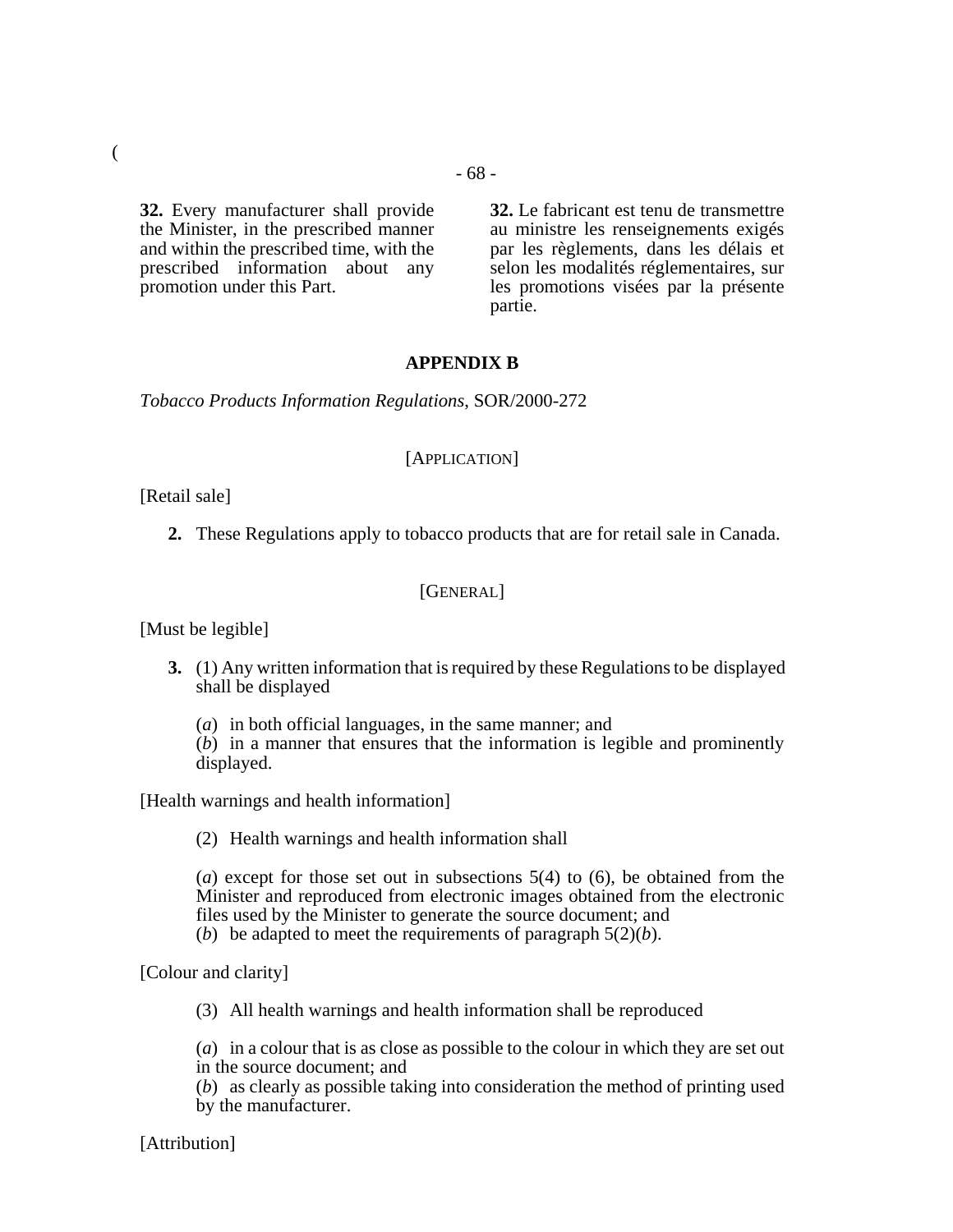- **4.** (1) If a manufacturer attributes information that, in accordance with these Regulations, must be displayed, the manufacturer shall do so by displaying only the following under the information, in the same colour as the text of the information and in Universal type in a pitch that is not greater than the smallest pitch used in the attributed information:
	- (*a*) if the information is in English, the phrase "Health Canada"; and
	- (*b*) if the information is in French, the phrase "Santé Canada".

[Removal of attribution]

(2) Every manufacturer that does not attribute a health warning or health information may remove the attribution contained in the electronic files obtained under paragraph 3(2)(*a*).

# [HEALTH WARNINGS]

[Obligation to display]

**5.** (1) Subject to subsections (4) to (6), every manufacturer of bidis, cigarettes, cigarette tobacco, kreteks, leaf tobacco, chewing tobacco, snuff, tobacco stricks, or pipe tobacco, other than pipe tobacco described in section (6), shall display the applicable health warnings for the tobacco product on every package of the tobacco product that they manufacture, in accordance with this section.

[Manner of display]

(2) The health warnings must

(*a*) be displayed in English on one principal display surface and in French on the other principal display surface;

(*b*) occupy at least 50% of the principal display surfaces and be positioned parallel to the top edge of the package, towards the top part of the package as much as possible while satisfying the requirements of paragraph (*c*), and in the same direction as the other information that is on the package; and

(*c*) be displayed on a principal display surface in a manner that ensures that none of the words of the warning will be severed when the package is opened; and

(*d*) be selected, except in the case of bidis, chewing tobacco and snuff, from the formats provided by the Minister for each health warning and based on the shape of the space as determined in accordance with paragraph (*b*).

*Appeals allowed and cross-appeals dismissed, with costs.*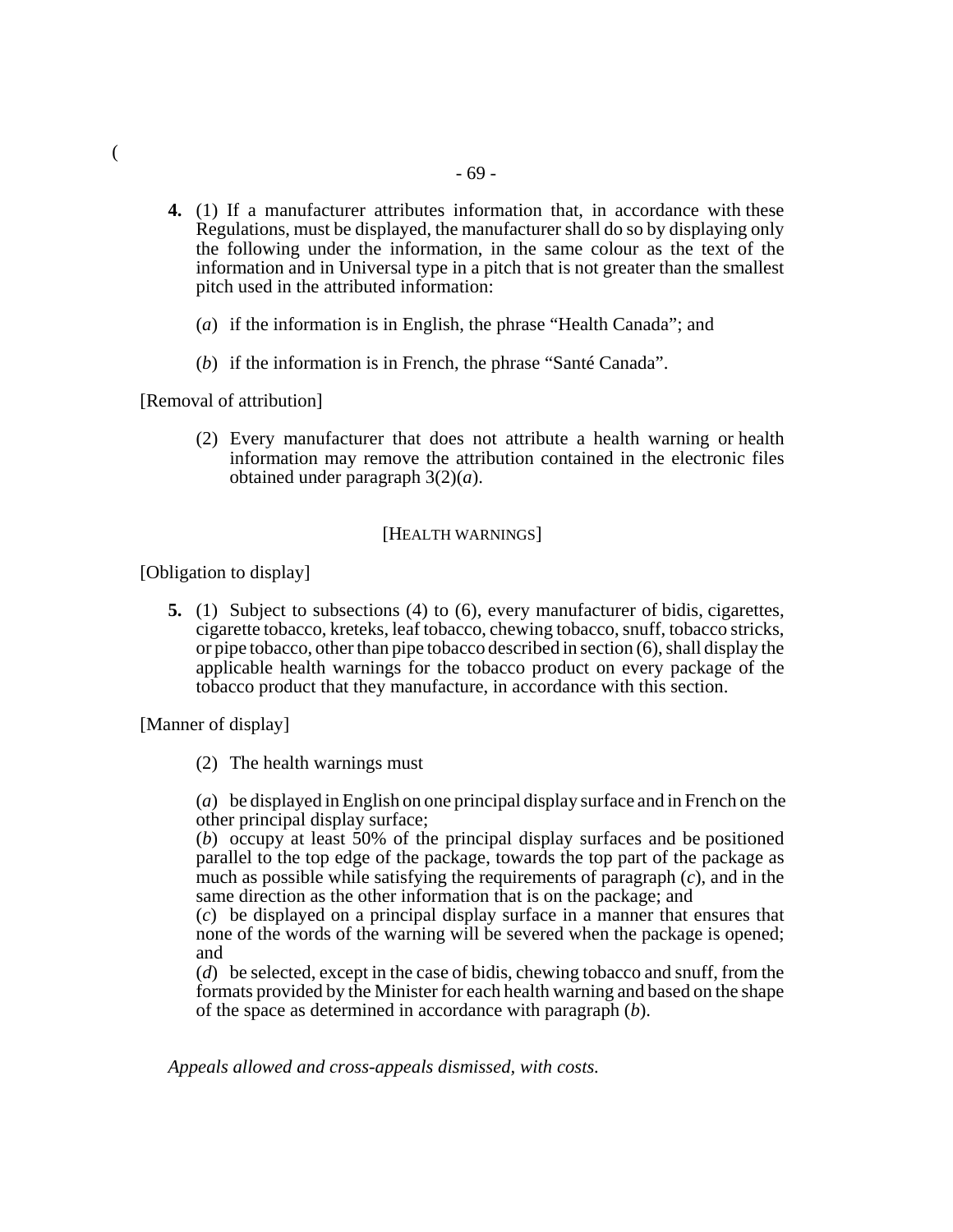*Solicitor for the appellant/respondent on cross-appeal: Attorney General of Canada, Montréal.*

- 70 -

*Solicitors for the respondent/appellant on cross-appeal JTI-Macdonald Corp.: Irving Mitchell Kalichman, Westmount.*

*Solicitors for the respondent/appellant on cross-appeal Rothmans, Benson & Hedges Inc.: McCarthy Tétrault, Montréal.*

*Solicitors for the respondent/appellant on cross-appeal Imperial Tobacco Canada Ltd.: Ogilvy Renault, Montréal.*

*Solicitor for the intervener the Attorney General of Ontario: Attorney General of Ontario, Toronto.*

*Solicitor for the intervener the Attorney General of Quebec: Attorney General of Quebec, Sainte-Foy.*

*Solicitor for the intervener the Attorney General of New Brunswick: Attorney General of New Brunswick, Fredericton.*

*Solicitor for the intervener the Attorney General of Manitoba: Attorney General of Manitoba, Winnipeg.*

*Solicitor for the intervener the Attorney General of British Columbia: Attorney General of British Columbia, Victoria.*